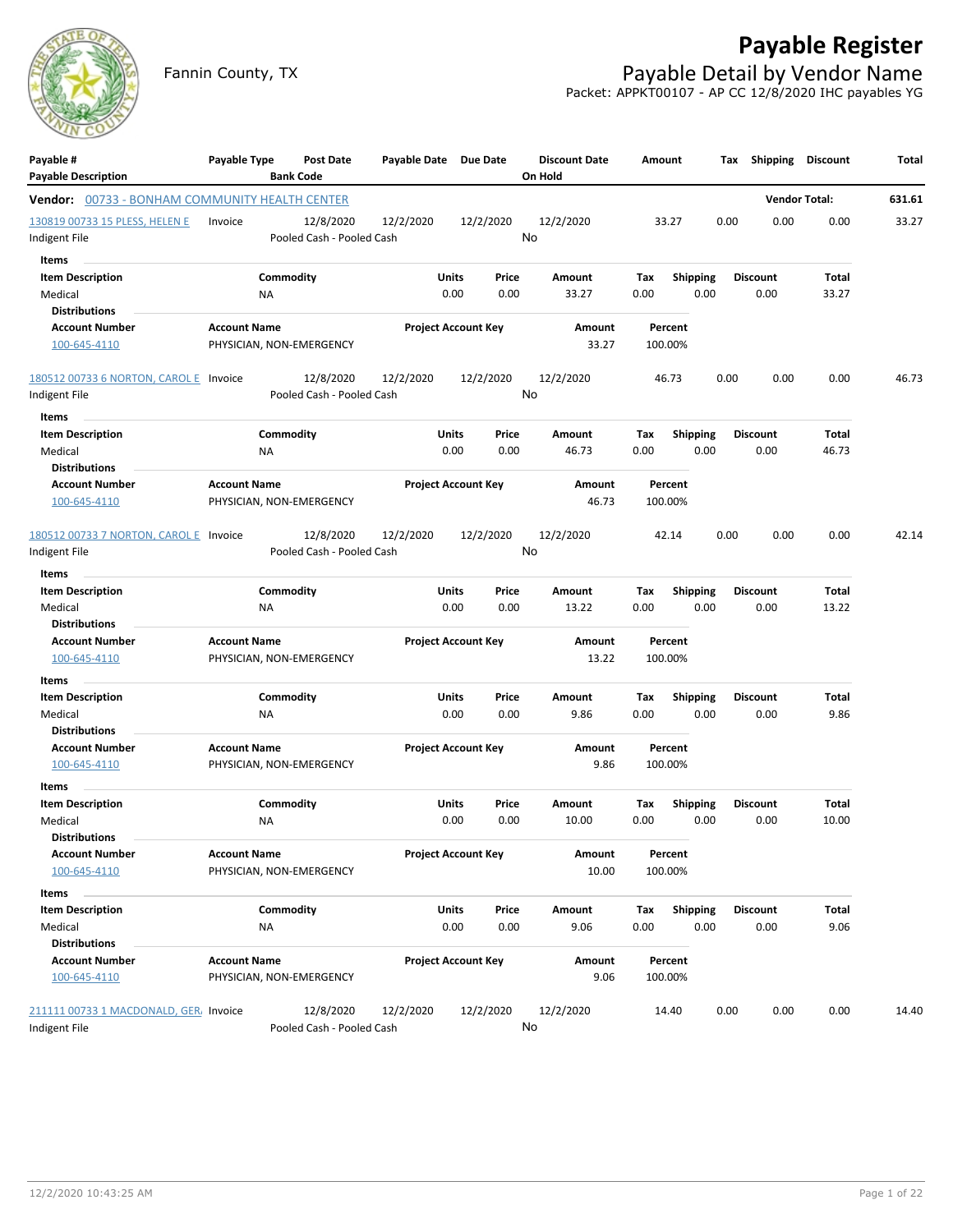| <b>Payable Register</b>                |                                                   |                            |                 |                      |                    |                         | Packet: APPKT00107 - AP CC 12/8/2020 IHC payables YG |       |        |
|----------------------------------------|---------------------------------------------------|----------------------------|-----------------|----------------------|--------------------|-------------------------|------------------------------------------------------|-------|--------|
| Payable #                              | Payable Type<br><b>Post Date</b>                  | Payable Date Due Date      |                 | <b>Discount Date</b> | Amount             |                         | Tax Shipping Discount                                |       | Total  |
| <b>Payable Description</b>             | <b>Bank Code</b>                                  |                            |                 | On Hold              |                    |                         |                                                      |       |        |
| Items<br><b>Item Description</b>       | Commodity                                         | Units                      | Price           | Amount               | Tax                | <b>Shipping</b>         | <b>Discount</b>                                      | Total |        |
| Medical                                | <b>NA</b>                                         | 0.00                       | 0.00            | 14.40                | 0.00               | 0.00                    | 0.00                                                 | 14.40 |        |
| <b>Distributions</b>                   |                                                   |                            |                 |                      |                    |                         |                                                      |       |        |
| <b>Account Number</b>                  | <b>Account Name</b>                               | <b>Project Account Key</b> |                 | Amount               | Percent            |                         |                                                      |       |        |
| 100-645-4110                           | PHYSICIAN, NON-EMERGENCY                          |                            |                 | 14.40                | 100.00%            |                         |                                                      |       |        |
| 211111 00733 2 MACDONALD, GER. Invoice | 12/8/2020                                         | 12/2/2020                  | 12/2/2020       | 12/2/2020            | 79.68              |                         | 0.00<br>0.00                                         | 0.00  | 79.68  |
| Indigent File                          | Pooled Cash - Pooled Cash                         |                            | No              |                      |                    |                         |                                                      |       |        |
| Items                                  |                                                   |                            |                 |                      |                    |                         |                                                      |       |        |
| <b>Item Description</b>                | Commodity                                         | Units                      | Price           | Amount               | Tax                | <b>Shipping</b>         | <b>Discount</b>                                      | Total |        |
| Medical                                | ΝA                                                | 0.00                       | 0.00            | 46.73                | 0.00               | 0.00                    | 0.00                                                 | 46.73 |        |
| <b>Distributions</b>                   |                                                   |                            |                 |                      |                    |                         |                                                      |       |        |
| <b>Account Number</b><br>100-645-4110  | <b>Account Name</b><br>PHYSICIAN, NON-EMERGENCY   | <b>Project Account Key</b> |                 | Amount<br>46.73      | Percent<br>100.00% |                         |                                                      |       |        |
| Items                                  |                                                   |                            |                 |                      |                    |                         |                                                      |       |        |
| <b>Item Description</b>                | Commodity                                         | Units                      | Price           | Amount               | Tax                |                         | <b>Discount</b>                                      | Total |        |
| Medical                                | ΝA                                                | 0.00                       | 0.00            | 3.67                 | 0.00               | <b>Shipping</b><br>0.00 | 0.00                                                 | 3.67  |        |
| <b>Distributions</b>                   |                                                   |                            |                 |                      |                    |                         |                                                      |       |        |
| <b>Account Number</b>                  | <b>Account Name</b>                               | <b>Project Account Key</b> |                 | Amount               | Percent            |                         |                                                      |       |        |
| 100-645-4110                           | PHYSICIAN, NON-EMERGENCY                          |                            |                 | 3.67                 | 100.00%            |                         |                                                      |       |        |
| Items                                  |                                                   |                            |                 |                      |                    |                         |                                                      |       |        |
| <b>Item Description</b>                | Commodity                                         | Units                      | Price           | Amount               | Tax                | <b>Shipping</b>         | <b>Discount</b>                                      | Total |        |
| Medical                                | <b>NA</b>                                         | 0.00                       | 0.00            | 9.06                 | 0.00               | 0.00                    | 0.00                                                 | 9.06  |        |
| <b>Distributions</b>                   |                                                   |                            |                 |                      |                    |                         |                                                      |       |        |
| <b>Account Number</b>                  | <b>Account Name</b>                               | <b>Project Account Key</b> |                 | Amount               | Percent            |                         |                                                      |       |        |
| 100-645-4110                           | PHYSICIAN, NON-EMERGENCY                          |                            |                 | 9.06                 | 100.00%            |                         |                                                      |       |        |
| Items                                  |                                                   |                            |                 |                      |                    |                         |                                                      |       |        |
| <b>Item Description</b>                | Commodity                                         | Units                      | Price           | Amount               | Tax                | <b>Shipping</b>         | <b>Discount</b>                                      | Total |        |
| Medical                                | <b>NA</b>                                         | 0.00                       | 0.00            | 5.39                 | 0.00               | 0.00                    | 0.00                                                 | 5.39  |        |
| <b>Distributions</b>                   |                                                   |                            |                 |                      |                    |                         |                                                      |       |        |
| <b>Account Number</b>                  | <b>Account Name</b>                               | <b>Project Account Key</b> |                 | Amount               | Percent            |                         |                                                      |       |        |
| 100-645-4110                           | PHYSICIAN, NON-EMERGENCY                          |                            |                 | 5.39                 | 100.00%            |                         |                                                      |       |        |
| Items                                  |                                                   |                            |                 |                      |                    |                         |                                                      |       |        |
| <b>Item Description</b>                | Commodity                                         | Units                      | Price           | Amount               | Tax                | <b>Shipping</b>         | <b>Discount</b>                                      | Total |        |
| Medical                                | ΝA                                                | 0.00                       | 0.00            | 4.83                 | 0.00               | 0.00                    | 0.00                                                 | 4.83  |        |
| <b>Distributions</b>                   |                                                   |                            |                 |                      |                    |                         |                                                      |       |        |
| <b>Account Number</b>                  | <b>Account Name</b>                               | <b>Project Account Key</b> |                 | Amount               | Percent            |                         |                                                      |       |        |
| 100-645-4110                           | PHYSICIAN, NON-EMERGENCY                          |                            |                 | 4.83                 | 100.00%            |                         |                                                      |       |        |
| Items                                  |                                                   |                            |                 |                      |                    |                         |                                                      |       |        |
| <b>Item Description</b>                | Commodity                                         | Units                      | Price           | Amount               | Tax                | <b>Shipping</b>         | <b>Discount</b>                                      | Total |        |
| Medical                                | ΝA                                                | 0.00                       | 0.00            | 10.00                | 0.00               | 0.00                    | 0.00                                                 | 10.00 |        |
| <b>Distributions</b>                   |                                                   |                            |                 |                      |                    |                         |                                                      |       |        |
| <b>Account Number</b>                  | <b>Account Name</b>                               | <b>Project Account Key</b> |                 | Amount               | Percent            |                         |                                                      |       |        |
| 100-645-4110                           | PHYSICIAN, NON-EMERGENCY                          |                            |                 | 10.00                | 100.00%            |                         |                                                      |       |        |
|                                        |                                                   |                            |                 |                      |                    |                         |                                                      |       |        |
| 211112 00733 1 SHIPP, ALLEN RA         | 12/8/2020<br>Invoice<br>Pooled Cash - Pooled Cash | 12/2/2020                  | 12/2/2020<br>No | 12/2/2020            | 118.57             |                         | 0.00<br>0.00                                         | 0.00  | 118.57 |
| Indigent File                          |                                                   |                            |                 |                      |                    |                         |                                                      |       |        |
| Items                                  |                                                   |                            |                 |                      |                    |                         |                                                      |       |        |
| <b>Item Description</b>                | Commodity                                         | Units                      | Price           | Amount               | Tax                | <b>Shipping</b>         | <b>Discount</b>                                      | Total |        |
| Medical                                | NA                                                | 0.00                       | 0.00            | 54.41                | 0.00               | 0.00                    | 0.00                                                 | 54.41 |        |
| <b>Distributions</b>                   |                                                   |                            |                 |                      |                    |                         |                                                      |       |        |
| <b>Account Number</b>                  | <b>Account Name</b>                               | <b>Project Account Key</b> |                 | Amount               | Percent            |                         |                                                      |       |        |
| 100-645-4110                           | PHYSICIAN, NON-EMERGENCY                          |                            |                 | 54.41                | 100.00%            |                         |                                                      |       |        |
| Items                                  |                                                   |                            |                 |                      |                    |                         |                                                      |       |        |
| <b>Item Description</b>                | Commodity                                         | Units                      | Price           | Amount               | Tax                | <b>Shipping</b>         | <b>Discount</b>                                      | Total |        |
| Medical                                | NA                                                | 0.00                       | 0.00            | 15.00                | 0.00               | 0.00                    | 0.00                                                 | 15.00 |        |
| <b>Distributions</b>                   |                                                   |                            |                 |                      |                    |                         |                                                      |       |        |
| <b>Account Number</b>                  | <b>Account Name</b>                               | <b>Project Account Key</b> |                 | Amount               | Percent            |                         |                                                      |       |        |
| 100-645-4110                           | PHYSICIAN, NON-EMERGENCY                          |                            |                 | 15.00                | 100.00%            |                         |                                                      |       |        |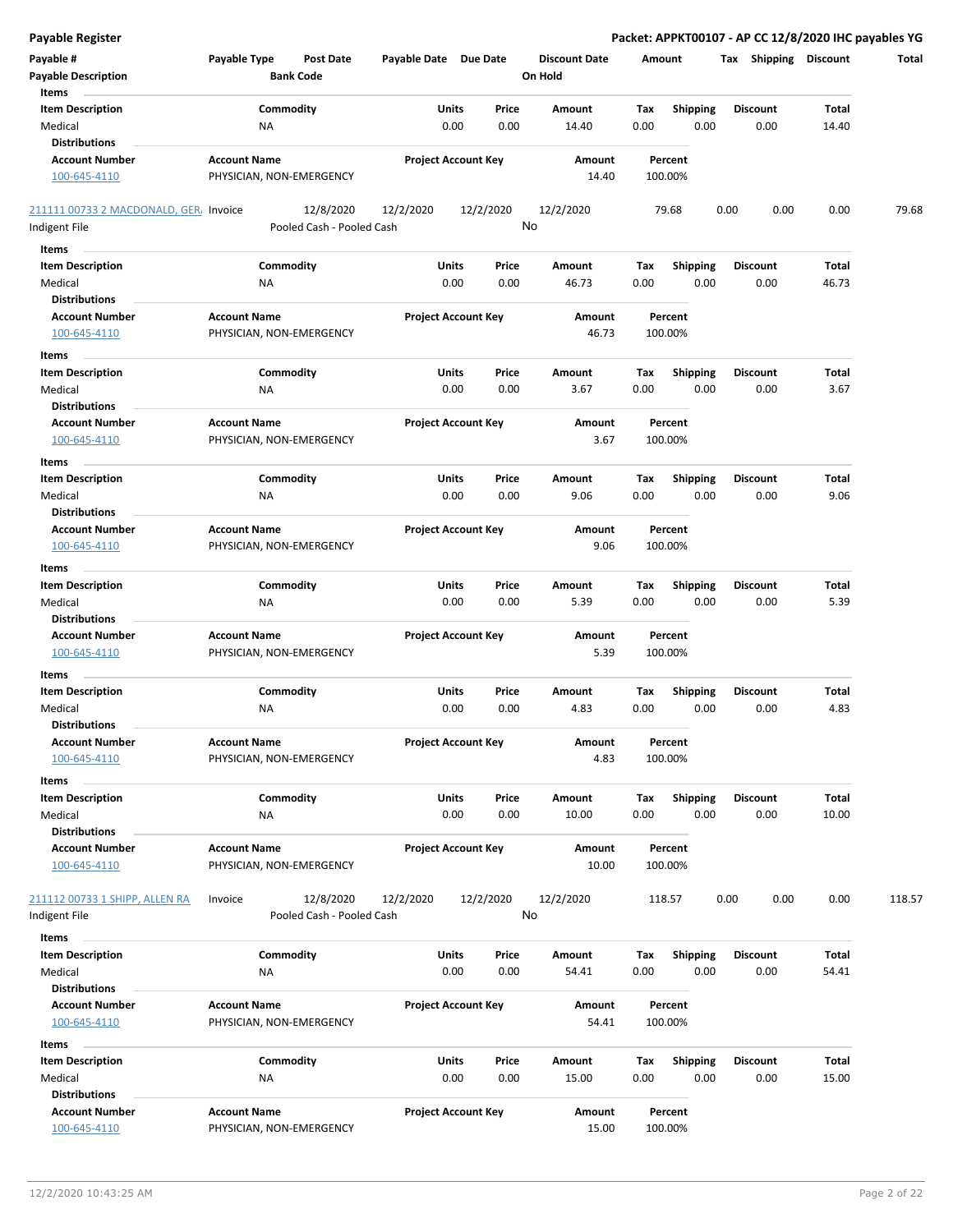| Payable #<br><b>Payable Description</b>         | Payable Type<br>Post Date<br><b>Bank Code</b>     | Payable Date Due Date |                            | <b>Discount Date</b><br>On Hold | Amount                                 | Tax<br>Shipping | <b>Discount</b> | Total  |
|-------------------------------------------------|---------------------------------------------------|-----------------------|----------------------------|---------------------------------|----------------------------------------|-----------------|-----------------|--------|
| Items                                           |                                                   |                       |                            |                                 |                                        |                 |                 |        |
| <b>Item Description</b>                         | Commodity                                         | Units                 | Price                      | Amount                          | Tax<br><b>Shipping</b>                 | <b>Discount</b> | Total           |        |
| Medical                                         | ΝA                                                |                       | 0.00<br>0.00               | 9.06                            | 0.00<br>0.00                           | 0.00            | 9.06            |        |
| <b>Distributions</b>                            |                                                   |                       |                            |                                 |                                        |                 |                 |        |
| <b>Account Number</b><br>100-645-4110           | <b>Account Name</b><br>PHYSICIAN, NON-EMERGENCY   |                       | <b>Project Account Key</b> | Amount<br>9.06                  | Percent<br>100.00%                     |                 |                 |        |
| Items                                           |                                                   |                       |                            |                                 |                                        |                 |                 |        |
| <b>Item Description</b>                         | Commodity                                         |                       | Units<br>Price             | Amount                          |                                        | <b>Discount</b> | Total           |        |
| Medical                                         | ΝA                                                |                       | 0.00<br>0.00               | 10.00                           | <b>Shipping</b><br>Тах<br>0.00<br>0.00 | 0.00            | 10.00           |        |
| <b>Distributions</b>                            |                                                   |                       |                            |                                 |                                        |                 |                 |        |
| <b>Account Number</b>                           | <b>Account Name</b>                               |                       | <b>Project Account Key</b> | Amount                          | Percent                                |                 |                 |        |
| 100-645-4110                                    | PHYSICIAN, NON-EMERGENCY                          |                       |                            | 10.00                           | 100.00%                                |                 |                 |        |
|                                                 |                                                   |                       |                            |                                 |                                        |                 |                 |        |
| Items                                           |                                                   |                       |                            |                                 |                                        |                 |                 |        |
| <b>Item Description</b>                         | Commodity                                         |                       | Units<br>Price             | Amount                          | Tax<br><b>Shipping</b>                 | <b>Discount</b> | Total           |        |
| Medical<br><b>Distributions</b>                 | ΝA                                                |                       | 0.00<br>0.00               | 9.86                            | 0.00<br>0.00                           | 0.00            | 9.86            |        |
| <b>Account Number</b>                           | <b>Account Name</b>                               |                       | <b>Project Account Key</b> | Amount                          | Percent                                |                 |                 |        |
| 100-645-4110                                    |                                                   |                       |                            | 9.86                            | 100.00%                                |                 |                 |        |
|                                                 | PHYSICIAN, NON-EMERGENCY                          |                       |                            |                                 |                                        |                 |                 |        |
| Items                                           |                                                   |                       |                            |                                 |                                        |                 |                 |        |
| <b>Item Description</b>                         | Commodity                                         | Units                 | Price                      | Amount                          | Tax<br><b>Shipping</b>                 | <b>Discount</b> | Total           |        |
| Medical                                         | <b>NA</b>                                         |                       | 0.00<br>0.00               | 20.24                           | 0.00<br>0.00                           | 0.00            | 20.24           |        |
| <b>Distributions</b>                            |                                                   |                       |                            |                                 |                                        |                 |                 |        |
| <b>Account Number</b>                           | <b>Account Name</b>                               |                       | <b>Project Account Key</b> | Amount                          | Percent                                |                 |                 |        |
| 100-645-4110                                    | PHYSICIAN, NON-EMERGENCY                          |                       |                            | 20.24                           | 100.00%                                |                 |                 |        |
| 211113 00733 1 JIMENEZ, CHRIST<br>Indigent File | 12/8/2020<br>Invoice<br>Pooled Cash - Pooled Cash | 12/2/2020             | 12/2/2020                  | 12/2/2020<br>No                 | 74.66                                  | 0.00<br>0.00    | 0.00            | 74.66  |
| Items                                           |                                                   |                       |                            |                                 |                                        |                 |                 |        |
| <b>Item Description</b>                         | Commodity                                         |                       | Units<br>Price             | Amount                          | Tax<br><b>Shipping</b>                 | <b>Discount</b> | Total           |        |
| Medical                                         | ΝA                                                |                       | 0.00<br>0.00               | 22.14                           | 0.00<br>0.00                           | 0.00            | 22.14           |        |
| <b>Distributions</b>                            |                                                   |                       |                            |                                 |                                        |                 |                 |        |
| <b>Account Number</b>                           | <b>Account Name</b>                               |                       | <b>Project Account Key</b> | Amount                          | Percent                                |                 |                 |        |
| 100-645-4110                                    | PHYSICIAN, NON-EMERGENCY                          |                       |                            | 22.14                           | 100.00%                                |                 |                 |        |
| Items                                           |                                                   |                       |                            |                                 |                                        |                 |                 |        |
| <b>Item Description</b>                         | Commodity                                         |                       | Units<br>Price             | Amount                          | Tax<br><b>Shipping</b>                 | Discount        | Total           |        |
| Medical                                         | ΝA                                                |                       | 0.00<br>0.00               | 8.42                            | 0.00<br>0.00                           | 0.00            | 8.42            |        |
| <b>Distributions</b>                            |                                                   |                       |                            |                                 |                                        |                 |                 |        |
| Account Number                                  | <b>Account Name</b>                               |                       | <b>Project Account Key</b> | Amount                          | Percent                                |                 |                 |        |
| 100-645-4110                                    | PHYSICIAN, NON-EMERGENCY                          |                       |                            | 8.42                            | 100.00%                                |                 |                 |        |
|                                                 |                                                   |                       |                            |                                 |                                        |                 |                 |        |
| Items                                           |                                                   |                       |                            |                                 |                                        |                 |                 |        |
| <b>Item Description</b>                         | Commodity                                         |                       | Units<br>Price             | Amount                          | Shipping<br>Tax                        | <b>Discount</b> | Total           |        |
| Medical                                         | ΝA                                                |                       | 0.00<br>0.00               | 15.68                           | 0.00<br>0.00                           | 0.00            | 15.68           |        |
| <b>Distributions</b>                            |                                                   |                       |                            |                                 |                                        |                 |                 |        |
| <b>Account Number</b><br>100-645-4110           | <b>Account Name</b><br>PHYSICIAN, NON-EMERGENCY   |                       | <b>Project Account Key</b> | Amount<br>15.68                 | Percent<br>100.00%                     |                 |                 |        |
|                                                 |                                                   |                       |                            |                                 |                                        |                 |                 |        |
| Items                                           |                                                   |                       |                            |                                 |                                        |                 |                 |        |
| <b>Item Description</b>                         | Commodity                                         |                       | Units<br>Price             | Amount                          | Tax<br><b>Shipping</b>                 | <b>Discount</b> | Total           |        |
| Medical                                         | <b>NA</b>                                         |                       | 0.00<br>0.00               | 13.58                           | 0.00<br>0.00                           | 0.00            | 13.58           |        |
| <b>Distributions</b>                            |                                                   |                       |                            |                                 |                                        |                 |                 |        |
| <b>Account Number</b>                           | <b>Account Name</b>                               |                       | <b>Project Account Key</b> | Amount                          | Percent                                |                 |                 |        |
| 100-645-4110                                    | PHYSICIAN, NON-EMERGENCY                          |                       |                            | 13.58                           | 100.00%                                |                 |                 |        |
| Items                                           |                                                   |                       |                            |                                 |                                        |                 |                 |        |
| <b>Item Description</b>                         | Commodity                                         |                       | Units<br>Price             | Amount                          | Tax<br><b>Shipping</b>                 | Discount        | Total           |        |
| Medical                                         | NA                                                |                       | 0.00<br>0.00               | 14.84                           | 0.00<br>0.00                           | 0.00            | 14.84           |        |
| <b>Distributions</b>                            |                                                   |                       |                            |                                 |                                        |                 |                 |        |
| <b>Account Number</b>                           | <b>Account Name</b>                               |                       | <b>Project Account Key</b> | Amount                          | Percent                                |                 |                 |        |
| 100-645-4110                                    | PHYSICIAN, NON-EMERGENCY                          |                       |                            | 14.84                           | 100.00%                                |                 |                 |        |
|                                                 |                                                   |                       |                            |                                 |                                        |                 |                 |        |
| 211113 00733 2 JIMENEZ, CHRIST<br>Indigent File | 12/8/2020<br>Invoice<br>Pooled Cash - Pooled Cash | 12/2/2020             | 12/2/2020                  | 12/2/2020<br>No                 | 180.65                                 | 0.00<br>0.00    | 0.00            | 180.65 |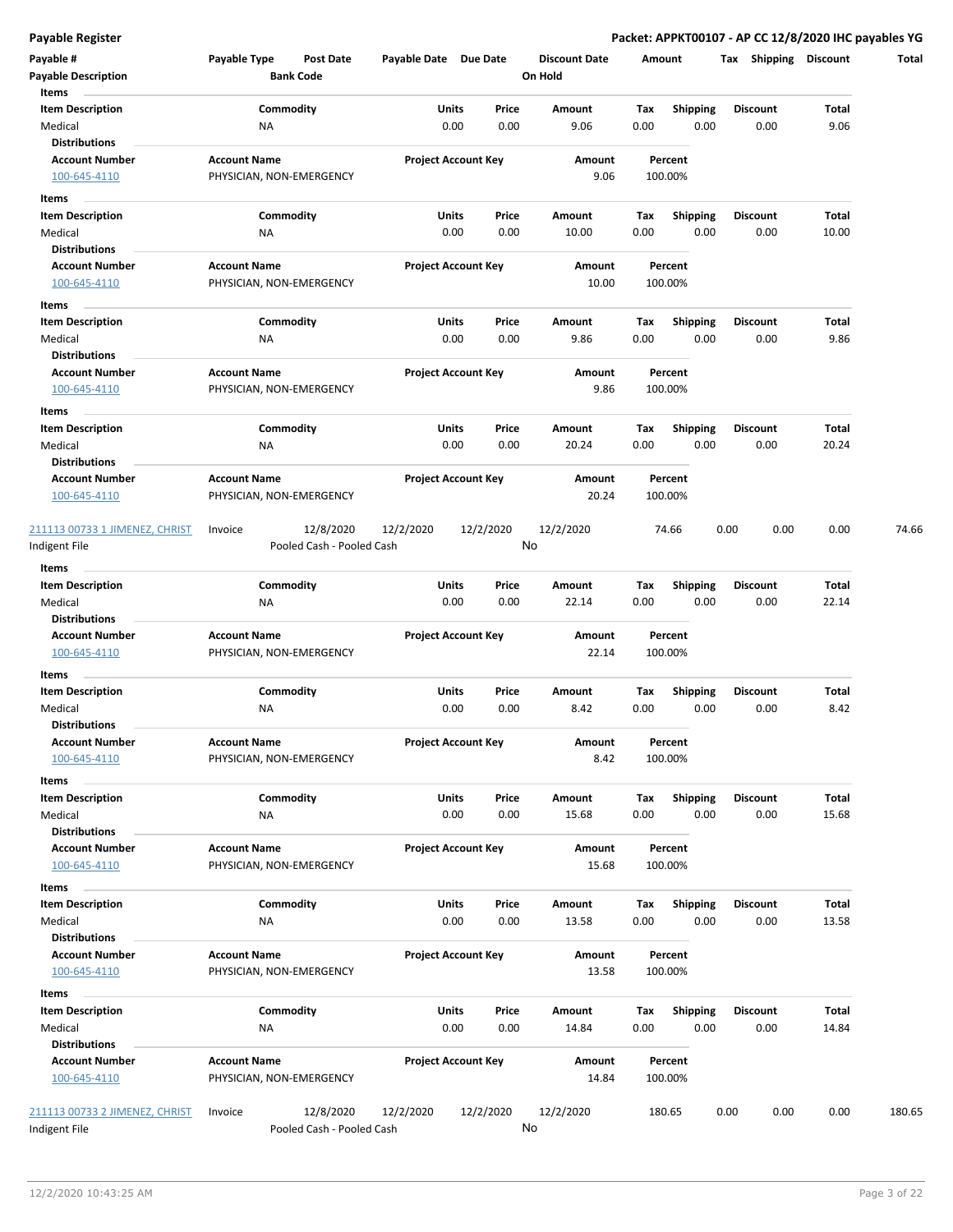| Payable #<br><b>Payable Description</b>                             | Payable Type                                    | Post Date<br><b>Bank Code</b>          | Payable Date Due Date |                            | <b>Discount Date</b><br>On Hold |             | Amount                  | Tax Shipping Discount   |                | Total |
|---------------------------------------------------------------------|-------------------------------------------------|----------------------------------------|-----------------------|----------------------------|---------------------------------|-------------|-------------------------|-------------------------|----------------|-------|
| Items<br><b>Item Description</b><br>Medical                         | ΝA                                              | Commodity                              | Units<br>0.00         | Price<br>0.00              | Amount<br>46.73                 | Tax<br>0.00 | <b>Shipping</b><br>0.00 | <b>Discount</b><br>0.00 | Total<br>46.73 |       |
| <b>Distributions</b><br><b>Account Number</b><br>100-645-4110       | <b>Account Name</b><br>PHYSICIAN, NON-EMERGENCY |                                        |                       | <b>Project Account Key</b> | Amount<br>46.73                 |             | Percent<br>100.00%      |                         |                |       |
| Items                                                               |                                                 |                                        |                       |                            |                                 |             |                         |                         |                |       |
| <b>Item Description</b>                                             |                                                 | Commodity                              | Units                 | Price                      | Amount                          | Tax         | <b>Shipping</b>         | <b>Discount</b>         | Total          |       |
| Medical<br>Distributions                                            | NA                                              |                                        | 0.00                  | 0.00                       | 2.92                            | 0.00        | 0.00                    | 0.00                    | 2.92           |       |
| <b>Account Number</b><br>100-645-4110                               | <b>Account Name</b><br>PHYSICIAN, NON-EMERGENCY |                                        |                       | <b>Project Account Key</b> | Amount<br>2.92                  |             | Percent<br>100.00%      |                         |                |       |
| Items                                                               |                                                 |                                        |                       |                            |                                 |             |                         |                         |                |       |
| <b>Item Description</b><br>Medical                                  | ΝA                                              | Commodity                              | Units<br>0.00         | Price<br>0.00              | Amount<br>32.75                 | Тах<br>0.00 | <b>Shipping</b><br>0.00 | <b>Discount</b><br>0.00 | Total<br>32.75 |       |
| Distributions                                                       |                                                 |                                        |                       |                            |                                 |             |                         |                         |                |       |
| <b>Account Number</b><br>100-645-4110                               | <b>Account Name</b><br>PHYSICIAN, NON-EMERGENCY |                                        |                       | <b>Project Account Key</b> | Amount<br>32.75                 |             | Percent<br>100.00%      |                         |                |       |
| Items                                                               |                                                 |                                        |                       |                            |                                 |             |                         |                         |                |       |
| <b>Item Description</b><br>Medical                                  | ΝA                                              | Commodity                              | Units                 | Price<br>0.00<br>0.00      | Amount<br>32.75                 | Tax<br>0.00 | <b>Shipping</b><br>0.00 | Discount<br>0.00        | Total<br>32.75 |       |
| <b>Distributions</b>                                                |                                                 |                                        |                       |                            |                                 |             |                         |                         |                |       |
| <b>Account Number</b>                                               | <b>Account Name</b>                             |                                        |                       | <b>Project Account Key</b> | Amount                          |             | Percent                 |                         |                |       |
| 100-645-4110                                                        | PHYSICIAN, NON-EMERGENCY                        |                                        |                       |                            | 32.75                           |             | 100.00%                 |                         |                |       |
| Items                                                               |                                                 |                                        |                       |                            |                                 |             |                         |                         |                |       |
| <b>Item Description</b>                                             |                                                 | Commodity                              | Units                 | Price                      | Amount                          | Tax         | <b>Shipping</b>         | <b>Discount</b>         | Total          |       |
| Medical                                                             | ΝA                                              |                                        | 0.00                  | 0.00                       | 32.75                           | 0.00        | 0.00                    | 0.00                    | 32.75          |       |
| <b>Distributions</b>                                                |                                                 |                                        |                       |                            |                                 |             |                         |                         |                |       |
| <b>Account Number</b><br>100-645-4110                               | <b>Account Name</b><br>PHYSICIAN, NON-EMERGENCY |                                        |                       | <b>Project Account Key</b> | Amount<br>32.75                 |             | Percent<br>100.00%      |                         |                |       |
| Items                                                               |                                                 |                                        |                       |                            |                                 |             |                         |                         |                |       |
| <b>Item Description</b><br>Medical<br><b>Distributions</b>          | ΝA                                              | Commodity                              | Units<br>0.00         | Price<br>0.00              | Amount<br>32.75                 | Тах<br>0.00 | <b>Shipping</b><br>0.00 | <b>Discount</b><br>0.00 | Total<br>32.75 |       |
| <b>Account Number</b><br>100-645-4110                               | <b>Account Name</b><br>PHYSICIAN, NON-EMERGENCY |                                        |                       | <b>Project Account Key</b> | Amount<br>32.75                 |             | Percent<br>100.00%      |                         |                |       |
| 211113 00733 3 JIMENEZ, CHRIST<br>Indigent File                     | Invoice                                         | 12/8/2020<br>Pooled Cash - Pooled Cash | 12/2/2020             | 12/2/2020                  | 12/2/2020<br>No                 |             | 41.51                   | 0.00<br>0.00            | 0.00           | 41.51 |
| Items<br><b>Item Description</b><br>Medical<br><b>Distributions</b> | <b>NA</b>                                       | Commodity                              | Units                 | Price<br>0.00<br>0.00      | Amount<br>24.73                 | Tax<br>0.00 | <b>Shipping</b><br>0.00 | <b>Discount</b><br>0.00 | Total<br>24.73 |       |
| <b>Account Number</b><br>100-645-4110                               | <b>Account Name</b><br>PHYSICIAN, NON-EMERGENCY |                                        |                       | <b>Project Account Key</b> | Amount<br>24.73                 |             | Percent<br>100.00%      |                         |                |       |
| Items                                                               |                                                 |                                        |                       |                            |                                 |             |                         |                         |                |       |
| <b>Item Description</b><br>Medical                                  | NA                                              | Commodity                              | Units                 | Price<br>0.00<br>0.00      | Amount<br>3.99                  | Tax<br>0.00 | <b>Shipping</b><br>0.00 | <b>Discount</b><br>0.00 | Total<br>3.99  |       |
| <b>Distributions</b><br><b>Account Number</b><br>100-645-4110       | <b>Account Name</b><br>PHYSICIAN, NON-EMERGENCY |                                        |                       | <b>Project Account Key</b> | Amount<br>3.99                  |             | Percent<br>100.00%      |                         |                |       |
| Items                                                               |                                                 |                                        |                       |                            |                                 |             |                         |                         |                |       |
| <b>Item Description</b>                                             |                                                 | Commodity                              | Units                 | Price                      | Amount                          | Tax         | <b>Shipping</b>         | Discount                | Total          |       |
| Medical<br><b>Distributions</b>                                     | <b>NA</b>                                       |                                        |                       | 0.00<br>0.00               | 12.79                           | 0.00        | 0.00                    | 0.00                    | 12.79          |       |
| <b>Account Number</b><br>100-645-4110                               | <b>Account Name</b><br>PHYSICIAN, NON-EMERGENCY |                                        |                       | <b>Project Account Key</b> | Amount<br>12.79                 |             | Percent<br>100.00%      |                         |                |       |

**Vendor:** 01223 - CONCORD RADIOLOGY **Vendor Total: 47.84**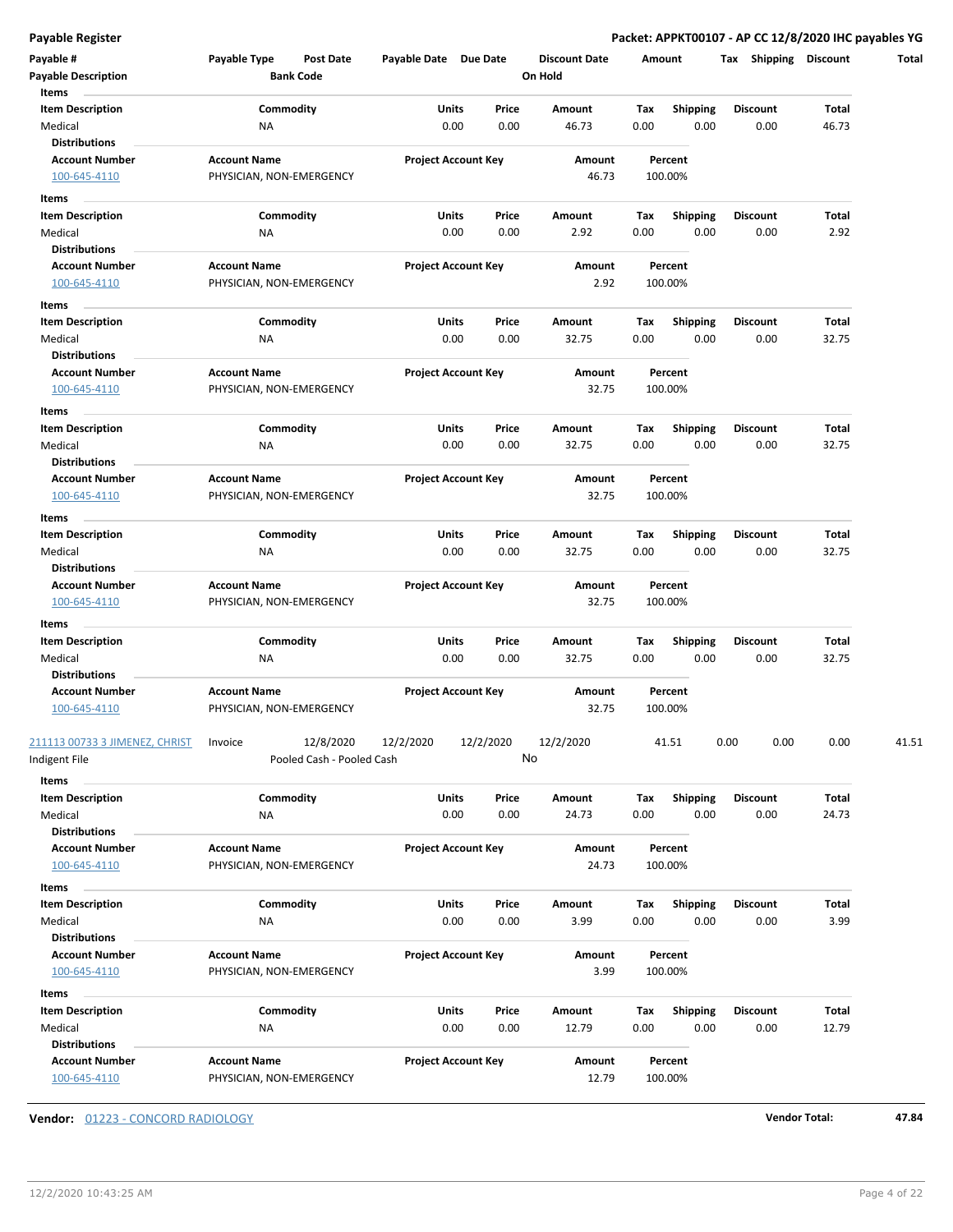| Payable Register                                |                                         |                                        |              |                            |                                 |      |                    |      |                       | Packet: APPKT00107 - AP CC 12/8/2020 IHC payables YG |          |
|-------------------------------------------------|-----------------------------------------|----------------------------------------|--------------|----------------------------|---------------------------------|------|--------------------|------|-----------------------|------------------------------------------------------|----------|
| Payable #<br><b>Payable Description</b>         | Payable Type                            | <b>Post Date</b><br><b>Bank Code</b>   | Payable Date | <b>Due Date</b>            | <b>Discount Date</b><br>On Hold |      | Amount             |      | Tax Shipping Discount |                                                      | Total    |
| SO05723 01223 1 HASS, TRACY RA<br>Indigent File | Invoice                                 | 9/30/2020<br>Pooled Cash - Pooled Cash | 8/17/2020    | 9/30/2020                  | 8/17/2020<br>No                 |      | 8.55               | 0.00 | 0.00                  | 0.00                                                 | 8.55     |
| <b>Items</b>                                    |                                         |                                        |              |                            |                                 |      |                    |      |                       |                                                      |          |
| <b>Item Description</b>                         |                                         | Commodity                              |              | Units<br>Price             | Amount                          | Tax  | <b>Shipping</b>    |      | Discount              | Total                                                |          |
| Medical<br><b>Distributions</b>                 |                                         | ΝA                                     |              | 0.00<br>0.00               | 8.55                            | 0.00 | 0.00               |      | 0.00                  | 8.55                                                 |          |
| <b>Account Number</b>                           | <b>Account Name</b>                     |                                        |              | <b>Project Account Key</b> | Amount                          |      | Percent            |      |                       |                                                      |          |
| 100-565-4050                                    | PRISONER MEDICAL                        |                                        |              |                            | 8.55                            |      | 100.00%            |      |                       |                                                      |          |
| SO18455 01223 1 PROSSER, CRISP<br>Indigent File | Invoice                                 | 12/8/2020<br>Pooled Cash - Pooled Cash | 10/27/2020   | 12/8/2020                  | 10/27/2020<br>No                |      | 39.29              | 0.00 | 0.00                  | 0.00                                                 | 39.29    |
| Items                                           |                                         |                                        |              |                            |                                 |      |                    |      |                       |                                                      |          |
| <b>Item Description</b>                         |                                         | Commodity                              |              | Units<br>Price             | Amount                          | Tax  | <b>Shipping</b>    |      | <b>Discount</b>       | <b>Total</b>                                         |          |
| Medical<br><b>Distributions</b>                 |                                         | NA                                     |              | 0.00<br>0.00               | 32.34                           | 0.00 | 0.00               |      | 0.00                  | 32.34                                                |          |
| <b>Account Number</b><br>100-565-4050           | <b>Account Name</b><br>PRISONER MEDICAL |                                        |              | <b>Project Account Key</b> | Amount<br>32.34                 |      | Percent<br>100.00% |      |                       |                                                      |          |
| Items<br><b>Item Description</b>                |                                         | Commodity                              |              | Units<br>Price             | Amount                          | Tax  | <b>Shipping</b>    |      | Discount              | Total                                                |          |
| Medical<br><b>Distributions</b>                 |                                         | NA                                     |              | 0.00<br>0.00               | 6.95                            | 0.00 | 0.00               |      | 0.00                  | 6.95                                                 |          |
| <b>Account Number</b><br>100-565-4050           | <b>Account Name</b><br>PRISONER MEDICAL |                                        |              | <b>Project Account Key</b> | Amount<br>6.95                  |      | Percent<br>100.00% |      |                       |                                                      |          |
| <b>Vendor:</b> 00965 - DATA RX MANAGEMENT       |                                         |                                        |              |                            |                                 |      |                    |      |                       | <b>Vendor Total:</b>                                 | 1,673.82 |
| 170305 00965 17 MCCOMBS, JOLIN Invoice          |                                         | 12/8/2020                              | 12/2/2020    | 12/2/2020                  | 12/2/2020                       |      | 366.25             | 0.00 | 0.00                  | 0.00                                                 | 366.25   |
| Indigent File                                   |                                         | Pooled Cash - Pooled Cash              |              |                            | No                              |      |                    |      |                       |                                                      |          |
| Items                                           |                                         |                                        |              |                            |                                 |      |                    |      |                       |                                                      |          |
| <b>Item Description</b>                         |                                         | Commodity                              |              | Units<br>Price             | Amount                          | Tax  | <b>Shipping</b>    |      | Discount              | <b>Total</b>                                         |          |
| Medical                                         |                                         | ΝA                                     |              | 0.00<br>0.00               | 72.75                           | 0.00 | 0.00               |      | 0.00                  | 72.75                                                |          |
| <b>Distributions</b>                            |                                         |                                        |              |                            |                                 |      |                    |      |                       |                                                      |          |
| <b>Account Number</b><br>100-645-4120           | <b>Account Name</b>                     | PRESCRIPTIONS, DRUGS                   |              | <b>Project Account Key</b> | Amount<br>72.75                 |      | Percent<br>100.00% |      |                       |                                                      |          |
| Items                                           |                                         |                                        |              |                            |                                 |      |                    |      |                       |                                                      |          |
| <b>Item Description</b>                         |                                         | Commodity                              |              | Units<br>Price             | Amount                          | Tax  | <b>Shipping</b>    |      | Discount              | <b>Total</b>                                         |          |
| Medical<br><b>Distributions</b>                 |                                         | ΝA                                     |              | 0.00<br>0.00               | 160.45                          | 0.00 | 0.00               |      | 0.00                  | 160.45                                               |          |
| <b>Account Number</b>                           | <b>Account Name</b>                     |                                        |              | <b>Project Account Key</b> | Amount                          |      | Percent            |      |                       |                                                      |          |
| 100-645-4120                                    |                                         | PRESCRIPTIONS, DRUGS                   |              |                            | 160.45                          |      | 100.00%            |      |                       |                                                      |          |
| Items                                           |                                         |                                        |              |                            |                                 |      |                    |      |                       |                                                      |          |
| <b>Item Description</b>                         |                                         | Commodity                              |              | Units<br>Price             | Amount                          | Tax  | <b>Shipping</b>    |      | Discount              | Total                                                |          |
| Medical<br><b>Distributions</b>                 |                                         | NA                                     |              | 0.00<br>0.00               | 133.05                          | 0.00 | 0.00               |      | 0.00                  | 133.05                                               |          |
| <b>Account Number</b>                           | <b>Account Name</b>                     |                                        |              | <b>Project Account Key</b> | Amount                          |      | Percent            |      |                       |                                                      |          |
| 100-645-4120                                    |                                         | PRESCRIPTIONS, DRUGS                   |              |                            | 133.05                          |      | 100.00%            |      |                       |                                                      |          |
| 170902 00965 50 FRANKS, SHEILA                  | Invoice                                 | 12/8/2020                              | 12/2/2020    | 12/2/2020                  | 12/2/2020                       |      | 221.71             | 0.00 | 0.00                  | 0.00                                                 | 221.71   |
| ndigent File                                    |                                         | Pooled Cash - Pooled Cash              |              |                            | No                              |      |                    |      |                       |                                                      |          |
| Items                                           |                                         |                                        |              |                            |                                 |      |                    |      |                       |                                                      |          |
| <b>Item Description</b>                         |                                         | Commodity                              |              | Units<br>Price             | Amount                          | Tax  | Shipping           |      | <b>Discount</b>       | <b>Total</b>                                         |          |
| Medical                                         |                                         | ΝA                                     |              | 0.00<br>0.00               | 194.65                          | 0.00 | 0.00               |      | 0.00                  | 194.65                                               |          |
| <b>Distributions</b>                            |                                         |                                        |              |                            |                                 |      |                    |      |                       |                                                      |          |
| <b>Account Number</b>                           | <b>Account Name</b>                     |                                        |              | <b>Project Account Key</b> | Amount                          |      | Percent            |      |                       |                                                      |          |
| 100-645-4120                                    |                                         | PRESCRIPTIONS, DRUGS                   |              |                            | 194.65                          |      | 100.00%            |      |                       |                                                      |          |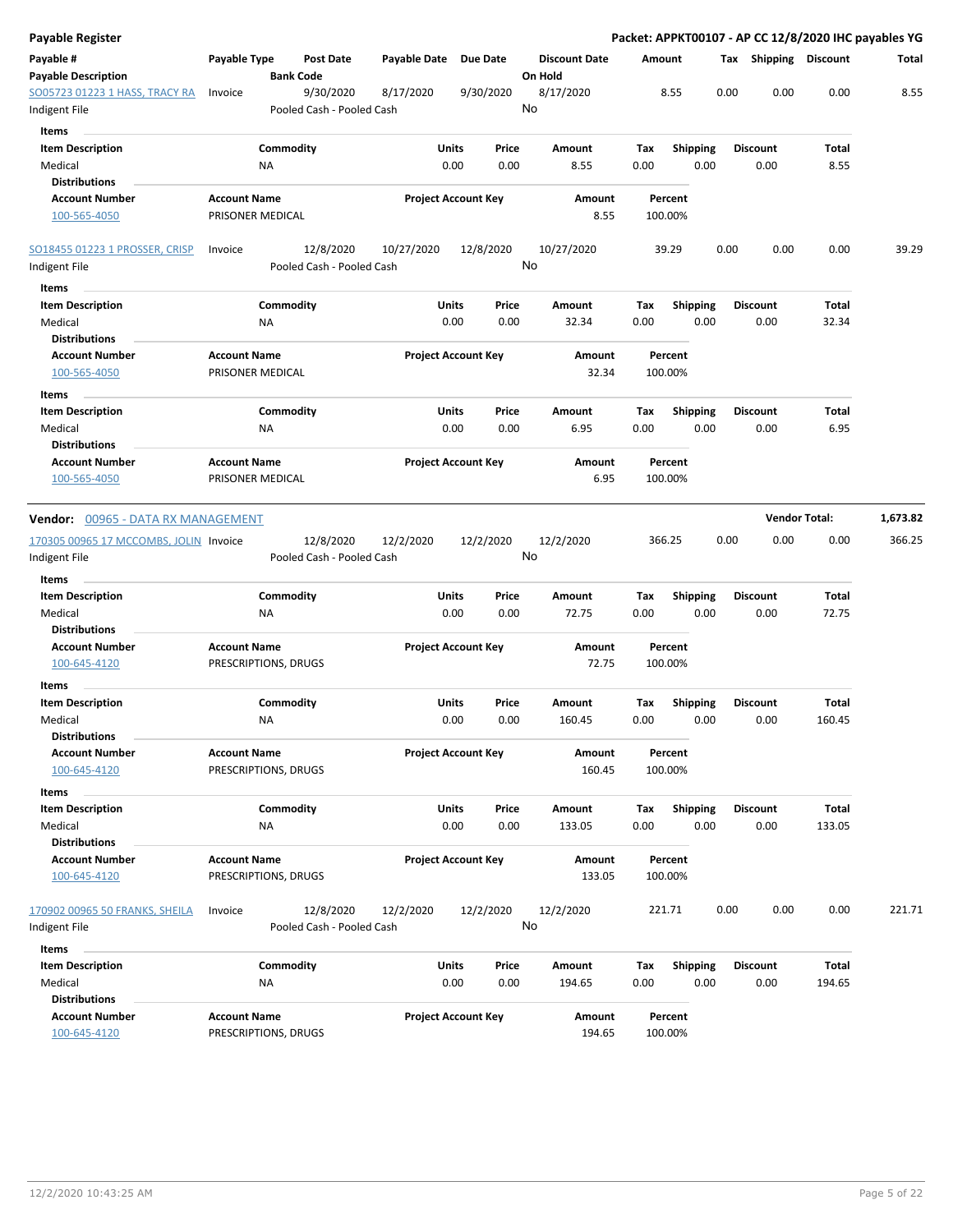| <b>Payable Register</b>                |                                  |                            |                      | Packet: APPKT00107 - AP CC 12/8/2020 IHC payables YG |                       |              |        |
|----------------------------------------|----------------------------------|----------------------------|----------------------|------------------------------------------------------|-----------------------|--------------|--------|
| Payable #                              | Payable Type<br><b>Post Date</b> | Payable Date Due Date      | <b>Discount Date</b> | Amount                                               | Tax Shipping Discount |              | Total  |
| <b>Payable Description</b>             | <b>Bank Code</b>                 |                            | On Hold              |                                                      |                       |              |        |
| Items                                  |                                  |                            |                      |                                                      |                       |              |        |
| <b>Item Description</b>                | Commodity                        | Price<br>Units             | <b>Amount</b>        | Shipping<br>Tax                                      | <b>Discount</b>       | <b>Total</b> |        |
| Medical                                | NA                               | 0.00<br>0.00               | 27.06                | 0.00<br>0.00                                         | 0.00                  | 27.06        |        |
| <b>Distributions</b>                   |                                  |                            |                      |                                                      |                       |              |        |
| <b>Account Number</b>                  | <b>Account Name</b>              | <b>Project Account Key</b> | Amount               | Percent                                              |                       |              |        |
| 100-645-4120                           | PRESCRIPTIONS, DRUGS             |                            | 27.06                | 100.00%                                              |                       |              |        |
| 180512 00965 10 NORTON, CAROL          | 12/8/2020<br>Invoice             | 12/2/2020<br>12/2/2020     | 12/2/2020            | 301.62                                               | 0.00<br>0.00          | 0.00         | 301.62 |
| Indigent File                          | Pooled Cash - Pooled Cash        |                            | No                   |                                                      |                       |              |        |
| Items                                  |                                  |                            |                      |                                                      |                       |              |        |
| <b>Item Description</b>                | Commodity                        | Units<br>Price             | Amount               | Tax<br><b>Shipping</b>                               | <b>Discount</b>       | Total        |        |
| Medical                                | ΝA                               | 0.00<br>0.00               | 195.25               | 0.00<br>0.00                                         | 0.00                  | 195.25       |        |
| <b>Distributions</b>                   |                                  |                            |                      |                                                      |                       |              |        |
| <b>Account Number</b>                  | <b>Account Name</b>              | <b>Project Account Key</b> | Amount               | Percent                                              |                       |              |        |
| 100-645-4120                           | PRESCRIPTIONS, DRUGS             |                            | 195.25               | 100.00%                                              |                       |              |        |
| Items                                  |                                  |                            |                      |                                                      |                       |              |        |
| <b>Item Description</b>                | Commodity                        | Price<br>Units             | Amount               | Tax<br><b>Shipping</b>                               | <b>Discount</b>       | Total        |        |
| Medical                                | ΝA                               | 0.00<br>0.00               | 61.51                | 0.00<br>0.00                                         | 0.00                  | 61.51        |        |
| <b>Distributions</b>                   |                                  |                            |                      |                                                      |                       |              |        |
| <b>Account Number</b>                  | <b>Account Name</b>              | <b>Project Account Key</b> | Amount               | Percent                                              |                       |              |        |
| 100-645-4120                           | PRESCRIPTIONS, DRUGS             |                            | 61.51                | 100.00%                                              |                       |              |        |
| Items                                  |                                  |                            |                      |                                                      |                       |              |        |
| <b>Item Description</b>                | Commodity                        | Units<br>Price             | Amount               | Tax<br><b>Shipping</b>                               | <b>Discount</b>       | <b>Total</b> |        |
| Medical                                | ΝA                               | 0.00<br>0.00               | 44.86                | 0.00<br>0.00                                         | 0.00                  | 44.86        |        |
| <b>Distributions</b>                   |                                  |                            |                      |                                                      |                       |              |        |
| <b>Account Number</b>                  | <b>Account Name</b>              | <b>Project Account Key</b> | Amount               | Percent                                              |                       |              |        |
| 100-645-4120                           | PRESCRIPTIONS, DRUGS             |                            | 44.86                | 100.00%                                              |                       |              |        |
| 200709 00965 7 WALLACE, MARSHA Invoice | 12/8/2020                        | 12/2/2020<br>12/2/2020     | 12/2/2020            | 171.02                                               | 0.00<br>0.00          | 0.00         | 171.02 |
| Indigent File                          | Pooled Cash - Pooled Cash        |                            | No                   |                                                      |                       |              |        |
|                                        |                                  |                            |                      |                                                      |                       |              |        |
| Items                                  | Commodity                        | Price                      | Amount               | Tax                                                  | <b>Discount</b>       | Total        |        |
| <b>Item Description</b><br>Medical     | ΝA                               | Units<br>0.00<br>0.00      | 46.24                | <b>Shipping</b><br>0.00<br>0.00                      | 0.00                  | 46.24        |        |
| <b>Distributions</b>                   |                                  |                            |                      |                                                      |                       |              |        |
| <b>Account Number</b>                  | <b>Account Name</b>              | <b>Project Account Key</b> | Amount               | Percent                                              |                       |              |        |
| 100-645-4120                           | PRESCRIPTIONS, DRUGS             |                            | 46.24                | 100.00%                                              |                       |              |        |
|                                        |                                  |                            |                      |                                                      |                       |              |        |
| Items                                  |                                  |                            |                      |                                                      |                       |              |        |
| <b>Item Description</b>                | Commodity                        | <b>Units</b><br>Price      | Amount               | Shipping<br>Tax                                      | <b>Discount</b>       | Total        |        |
| Medical                                | ΝA                               | 0.00<br>0.00               | 40.66                | 0.00<br>0.00                                         | 0.00                  | 40.66        |        |
| <b>Distributions</b>                   |                                  |                            |                      |                                                      |                       |              |        |
| <b>Account Number</b>                  | <b>Account Name</b>              | <b>Project Account Key</b> | Amount               | Percent                                              |                       |              |        |
| 100-645-4120                           | PRESCRIPTIONS, DRUGS             |                            | 40.66                | 100.00%                                              |                       |              |        |
| Items                                  |                                  |                            |                      |                                                      |                       |              |        |
| <b>Item Description</b>                | Commodity                        | Units<br>Price             | Amount               | Shipping<br>Tax                                      | <b>Discount</b>       | Total        |        |
| Medical                                | NA                               | 0.00<br>0.00               | 84.12                | 0.00<br>0.00                                         | 0.00                  | 84.12        |        |
| <b>Distributions</b>                   |                                  |                            |                      |                                                      |                       |              |        |
| <b>Account Number</b>                  | <b>Account Name</b>              | <b>Project Account Key</b> | Amount               | Percent                                              |                       |              |        |
| 100-645-4120                           | PRESCRIPTIONS, DRUGS             |                            | 84.12                | 100.00%                                              |                       |              |        |
| 201205 00965 14 LOYA, SHANNON          | 12/8/2020<br>Invoice             | 12/2/2020<br>12/2/2020     | 12/2/2020            | 157.29                                               | 0.00<br>0.00          | 0.00         | 157.29 |
| Indigent File                          | Pooled Cash - Pooled Cash        |                            | No                   |                                                      |                       |              |        |
|                                        |                                  |                            |                      |                                                      |                       |              |        |
| Items                                  |                                  |                            |                      |                                                      |                       |              |        |
| <b>Item Description</b>                | Commodity                        | Units<br>Price             | Amount               | <b>Shipping</b><br>Tax                               | <b>Discount</b>       | Total        |        |
| Medical                                | NA                               | 0.00<br>0.00               | 66.05                | 0.00<br>0.00                                         | 0.00                  | 66.05        |        |
| <b>Distributions</b>                   |                                  |                            |                      |                                                      |                       |              |        |
| <b>Account Number</b>                  | <b>Account Name</b>              | <b>Project Account Key</b> | Amount               | Percent                                              |                       |              |        |
| 100-645-4120                           | PRESCRIPTIONS, DRUGS             |                            | 66.05                | 100.00%                                              |                       |              |        |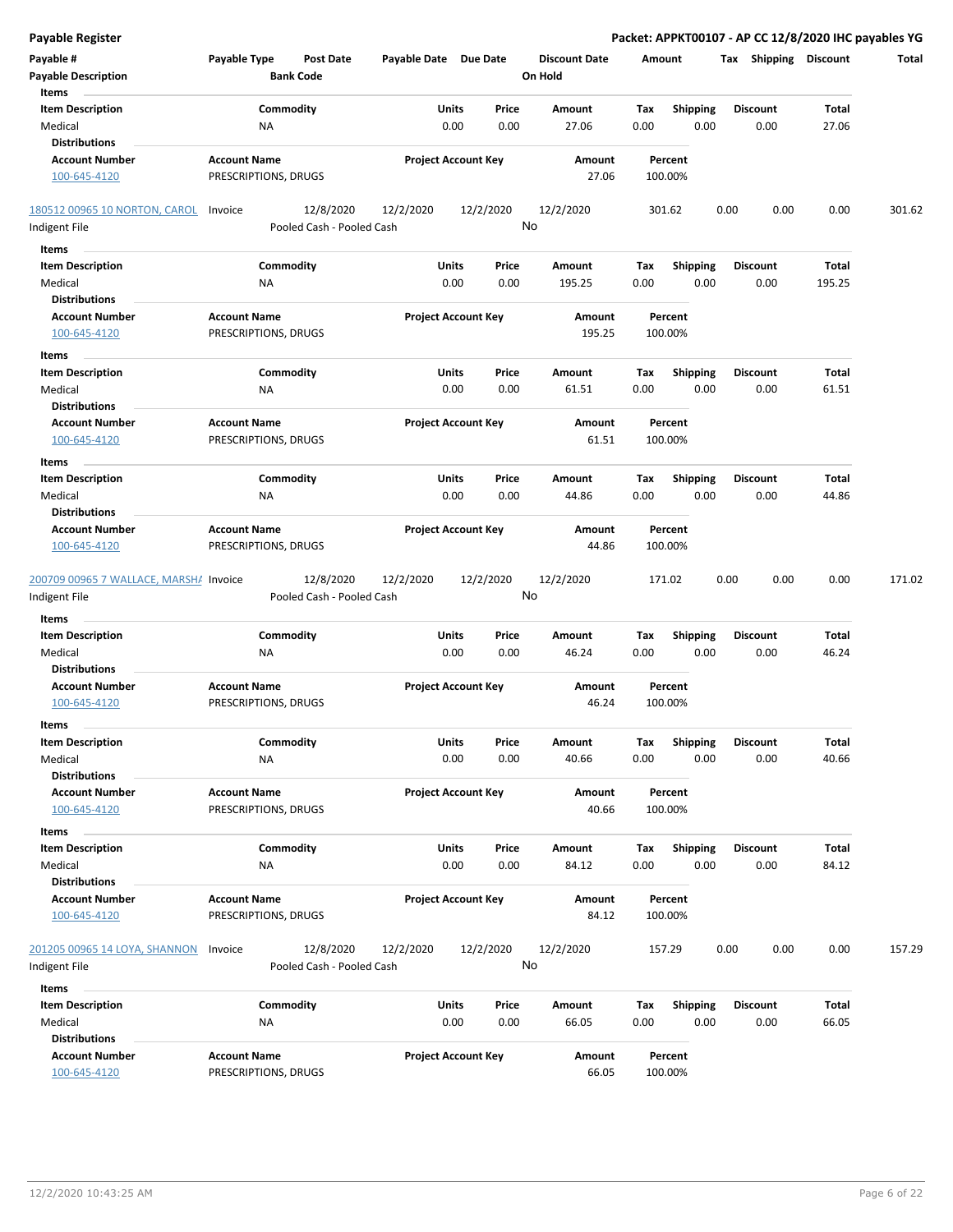| Payable #                              | Payable Type             | <b>Post Date</b>                       | Payable Date Due Date |                            | <b>Discount Date</b> | Amount  |                 | Tax             | <b>Shipping</b> | <b>Discount</b> | Total  |
|----------------------------------------|--------------------------|----------------------------------------|-----------------------|----------------------------|----------------------|---------|-----------------|-----------------|-----------------|-----------------|--------|
| <b>Payable Description</b>             |                          | <b>Bank Code</b>                       |                       |                            | On Hold              |         |                 |                 |                 |                 |        |
| Items                                  |                          |                                        |                       |                            |                      |         |                 |                 |                 |                 |        |
| <b>Item Description</b>                |                          | Commodity                              |                       | Units<br>Price             | Amount               | Tax     | <b>Shipping</b> | Discount        |                 | Total           |        |
| Medical                                | ΝA                       |                                        |                       | 0.00<br>0.00               | 18.49                | 0.00    | 0.00            | 0.00            |                 | 18.49           |        |
| <b>Distributions</b>                   |                          |                                        |                       |                            |                      |         |                 |                 |                 |                 |        |
| <b>Account Number</b>                  | <b>Account Name</b>      |                                        |                       | <b>Project Account Key</b> | Amount               | Percent |                 |                 |                 |                 |        |
| 100-645-4120                           | PRESCRIPTIONS, DRUGS     |                                        |                       |                            | 18.49                | 100.00% |                 |                 |                 |                 |        |
| Items                                  |                          |                                        |                       |                            |                      |         |                 |                 |                 |                 |        |
| <b>Item Description</b>                |                          | Commodity                              |                       | Units<br>Price             | Amount               | Тах     | Shipping        | <b>Discount</b> |                 | Total           |        |
| Medical                                | ΝA                       |                                        |                       | 0.00<br>0.00               | 72.75                | 0.00    | 0.00            | 0.00            |                 | 72.75           |        |
| <b>Distributions</b>                   |                          |                                        |                       |                            |                      |         |                 |                 |                 |                 |        |
| <b>Account Number</b>                  | <b>Account Name</b>      |                                        |                       | <b>Project Account Key</b> | Amount               | Percent |                 |                 |                 |                 |        |
| 100-645-4120                           | PRESCRIPTIONS, DRUGS     |                                        |                       |                            | 72.75                | 100.00% |                 |                 |                 |                 |        |
|                                        |                          |                                        |                       |                            |                      |         |                 |                 |                 |                 |        |
| <u>211006 00965 1 MOOMJIAN, KAI O</u>  | Invoice                  | 12/8/2020                              | 12/2/2020             | 12/2/2020                  | 12/2/2020            | 315.10  |                 | 0.00            | 0.00            | 0.00            | 315.10 |
| Indigent File                          |                          | Pooled Cash - Pooled Cash              |                       |                            | No                   |         |                 |                 |                 |                 |        |
| Items                                  |                          |                                        |                       |                            |                      |         |                 |                 |                 |                 |        |
| <b>Item Description</b>                |                          | Commodity                              |                       | Units<br>Price             | Amount               | Tax     | <b>Shipping</b> | <b>Discount</b> |                 | Total           |        |
| Medical                                | ΝA                       |                                        |                       | 0.00<br>0.00               | 15.45                | 0.00    | 0.00            | 0.00            |                 | 15.45           |        |
| <b>Distributions</b>                   |                          |                                        |                       |                            |                      |         |                 |                 |                 |                 |        |
| <b>Account Number</b>                  | <b>Account Name</b>      |                                        |                       | <b>Project Account Key</b> | Amount               | Percent |                 |                 |                 |                 |        |
| 100-645-4120                           | PRESCRIPTIONS, DRUGS     |                                        |                       |                            | 15.45                | 100.00% |                 |                 |                 |                 |        |
| Items                                  |                          |                                        |                       |                            |                      |         |                 |                 |                 |                 |        |
| <b>Item Description</b>                |                          | Commodity                              |                       | Units<br>Price             | Amount               | Tax     | <b>Shipping</b> | <b>Discount</b> |                 | Total           |        |
| Medical                                | ΝA                       |                                        |                       | 0.00<br>0.00               | 299.65               | 0.00    | 0.00            | 0.00            |                 | 299.65          |        |
| <b>Distributions</b>                   |                          |                                        |                       |                            |                      |         |                 |                 |                 |                 |        |
| <b>Account Number</b>                  | <b>Account Name</b>      |                                        |                       | <b>Project Account Key</b> | Amount               | Percent |                 |                 |                 |                 |        |
| 100-645-4120                           | PRESCRIPTIONS, DRUGS     |                                        |                       |                            | 299.65               | 100.00% |                 |                 |                 |                 |        |
|                                        |                          |                                        |                       |                            |                      |         |                 |                 |                 |                 |        |
| 211009 00965 2 EICHMAN JR, WIL         | Invoice                  | 12/8/2020                              | 12/2/2020             | 12/2/2020                  | 12/2/2020            | 20.57   |                 | 0.00            | 0.00            | 0.00            | 20.57  |
| Indigent File                          |                          | Pooled Cash - Pooled Cash              |                       |                            | No                   |         |                 |                 |                 |                 |        |
| Items                                  |                          |                                        |                       |                            |                      |         |                 |                 |                 |                 |        |
| <b>Item Description</b>                |                          | Commodity                              |                       | Units<br>Price             | Amount               | Tax     | <b>Shipping</b> | Discount        |                 | Total           |        |
| Medical                                | ΝA                       |                                        |                       | 0.00<br>0.00               | 11.75                | 0.00    | 0.00            | 0.00            |                 | 11.75           |        |
| <b>Distributions</b>                   |                          |                                        |                       |                            |                      |         |                 |                 |                 |                 |        |
| <b>Account Number</b>                  | <b>Account Name</b>      |                                        |                       | <b>Project Account Key</b> | Amount               | Percent |                 |                 |                 |                 |        |
| 100-645-4090                           | <b>DIABETIC SUPPLIES</b> |                                        |                       |                            | 11.75                | 100.00% |                 |                 |                 |                 |        |
| Items                                  |                          |                                        |                       |                            |                      |         |                 |                 |                 |                 |        |
| Item Description                       |                          | Commodity                              |                       | Units<br>Price             | Amount               | Tax     | <b>Shipping</b> | <b>Discount</b> |                 | Total           |        |
| Medical                                | <b>NA</b>                |                                        |                       | 0.00<br>0.00               | 8.82                 | 0.00    | 0.00            | 0.00            |                 | 8.82            |        |
| <b>Distributions</b>                   |                          |                                        |                       |                            |                      |         |                 |                 |                 |                 |        |
| <b>Account Number</b>                  | <b>Account Name</b>      |                                        |                       | <b>Project Account Key</b> | Amount               | Percent |                 |                 |                 |                 |        |
| 100-645-4090                           | <b>DIABETIC SUPPLIES</b> |                                        |                       |                            | 8.82                 | 100.00% |                 |                 |                 |                 |        |
|                                        |                          |                                        |                       |                            |                      |         |                 |                 |                 |                 |        |
| 211111 00965 1 MACDONALD, GER, Invoice |                          | 12/8/2020<br>Pooled Cash - Pooled Cash | 12/2/2020             | 12/2/2020                  | 12/2/2020<br>No      | 6.63    |                 | 0.00            | 0.00            | 0.00            | 6.63   |
| ndigent File                           |                          |                                        |                       |                            |                      |         |                 |                 |                 |                 |        |
| Items                                  |                          |                                        |                       |                            |                      |         |                 |                 |                 |                 |        |
| <b>Item Description</b>                |                          | Commodity                              |                       | Units<br>Price             | Amount               | Tax     | <b>Shipping</b> | <b>Discount</b> |                 | Total           |        |
| Medical                                | ΝA                       |                                        |                       | 0.00<br>0.00               | 6.63                 | 0.00    | 0.00            | 0.00            |                 | 6.63            |        |
| <b>Distributions</b>                   |                          |                                        |                       |                            |                      |         |                 |                 |                 |                 |        |
| <b>Account Number</b>                  | <b>Account Name</b>      |                                        |                       | <b>Project Account Key</b> | Amount               | Percent |                 |                 |                 |                 |        |
| 100-645-4120                           | PRESCRIPTIONS, DRUGS     |                                        |                       |                            | 6.63                 | 100.00% |                 |                 |                 |                 |        |
|                                        |                          |                                        |                       |                            |                      |         |                 |                 |                 |                 |        |
| 930026 00965 75 ROBERTS, MELIS         | Invoice                  | 12/8/2020                              | 12/2/2020             | 12/2/2020                  | 12/2/2020<br>No      | 113.63  |                 | 0.00            | 0.00            | 0.00            | 113.63 |
| Indigent File                          |                          | Pooled Cash - Pooled Cash              |                       |                            |                      |         |                 |                 |                 |                 |        |
| Items                                  |                          |                                        |                       |                            |                      |         |                 |                 |                 |                 |        |
| <b>Item Description</b>                |                          | Commodity                              |                       | <b>Units</b><br>Price      | Amount               | Tax     | <b>Shipping</b> | <b>Discount</b> |                 | Total           |        |
| Medical                                | ΝA                       |                                        |                       | 0.00<br>0.00               | 72.75                | 0.00    | 0.00            | 0.00            |                 | 72.75           |        |
| <b>Distributions</b>                   |                          |                                        |                       |                            |                      |         |                 |                 |                 |                 |        |
| <b>Account Number</b>                  | <b>Account Name</b>      |                                        |                       | <b>Project Account Key</b> | Amount               | Percent |                 |                 |                 |                 |        |
| 100-645-4120                           | PRESCRIPTIONS, DRUGS     |                                        |                       |                            | 72.75                | 100.00% |                 |                 |                 |                 |        |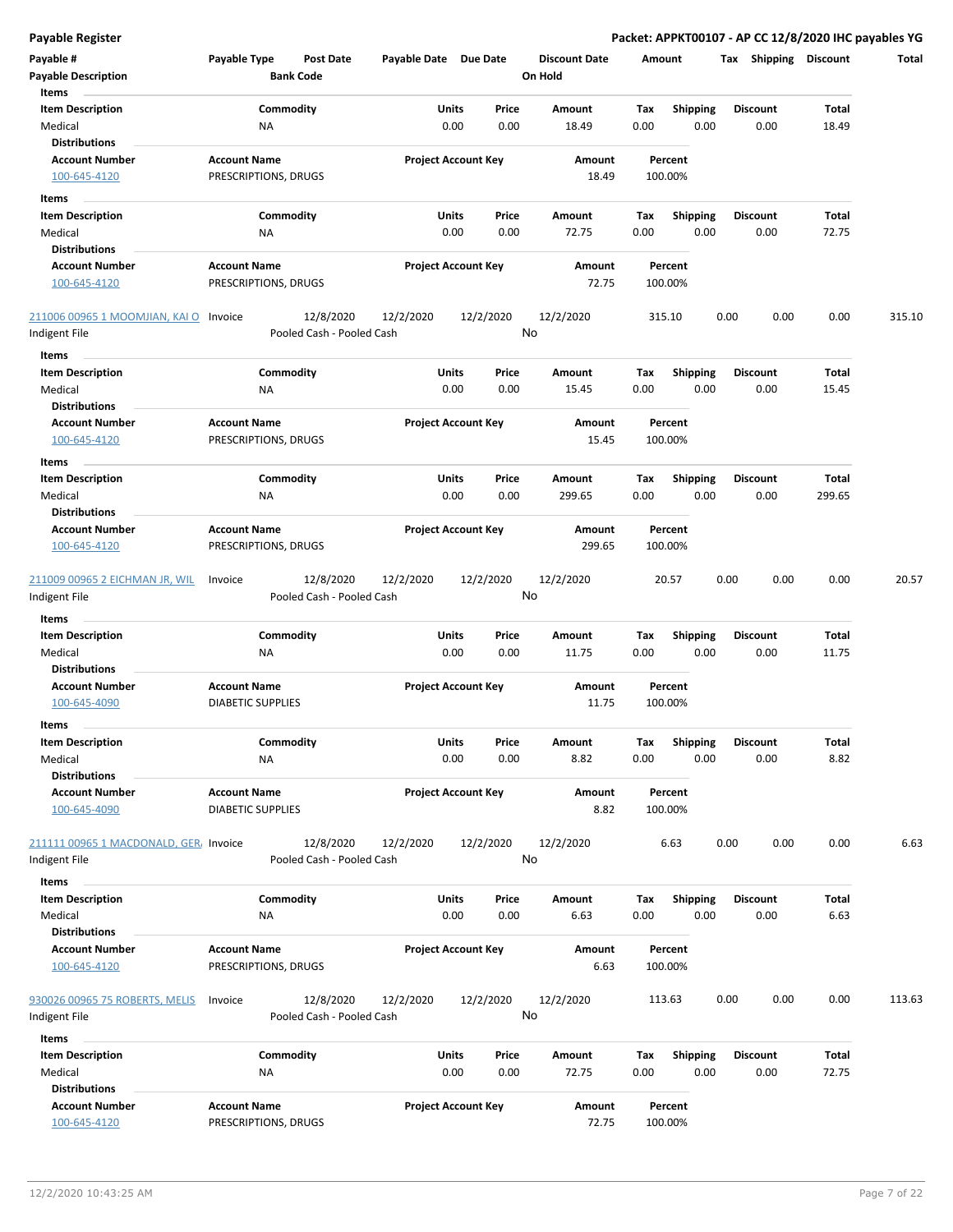| Payable #                                   | Payable Type                                    | <b>Post Date</b>          | Payable Date Due Date |                            |       | <b>Discount Date</b> | Amount |                    | Tax  | Shipping             | <b>Discount</b> | Total  |
|---------------------------------------------|-------------------------------------------------|---------------------------|-----------------------|----------------------------|-------|----------------------|--------|--------------------|------|----------------------|-----------------|--------|
| <b>Payable Description</b>                  |                                                 | <b>Bank Code</b>          |                       |                            |       | On Hold              |        |                    |      |                      |                 |        |
| Items                                       |                                                 |                           |                       |                            |       |                      |        |                    |      |                      |                 |        |
| <b>Item Description</b>                     |                                                 | Commodity                 |                       | Units                      | Price | Amount               | Tax    | Shipping           |      | <b>Discount</b>      | Total           |        |
| Medical<br><b>Distributions</b>             | ΝA                                              |                           |                       | 0.00                       | 0.00  | 19.33                | 0.00   | 0.00               |      | 0.00                 | 19.33           |        |
| <b>Account Number</b>                       | <b>Account Name</b>                             |                           |                       | <b>Project Account Key</b> |       | Amount               |        | Percent            |      |                      |                 |        |
| 100-645-4120                                | PRESCRIPTIONS, DRUGS                            |                           |                       |                            |       | 19.33                |        | 100.00%            |      |                      |                 |        |
|                                             |                                                 |                           |                       |                            |       |                      |        |                    |      |                      |                 |        |
| Items<br><b>Item Description</b>            |                                                 | Commodity                 |                       | Units                      | Price | Amount               | Tax    | <b>Shipping</b>    |      | <b>Discount</b>      | Total           |        |
| Medical                                     | ΝA                                              |                           |                       | 0.00                       | 0.00  | 21.55                | 0.00   | 0.00               |      | 0.00                 | 21.55           |        |
| <b>Distributions</b>                        |                                                 |                           |                       |                            |       |                      |        |                    |      |                      |                 |        |
| <b>Account Number</b>                       | <b>Account Name</b>                             |                           |                       | <b>Project Account Key</b> |       | Amount               |        | Percent            |      |                      |                 |        |
| 100-645-4120                                | PRESCRIPTIONS, DRUGS                            |                           |                       |                            |       | 21.55                |        | 100.00%            |      |                      |                 |        |
| Vendor: 01194 - HEART CLINIC OF PARIS       |                                                 |                           |                       |                            |       |                      |        |                    |      | <b>Vendor Total:</b> |                 | 189.38 |
| 210902 01194 3 TAYLOR, MICHAEL Invoice      |                                                 | 12/8/2020                 | 12/2/2020             | 12/2/2020                  |       | 12/2/2020            |        | 156.11             | 0.00 | 0.00                 | 0.00            | 156.11 |
| Indigent File                               |                                                 | Pooled Cash - Pooled Cash |                       |                            |       | No                   |        |                    |      |                      |                 |        |
| Items                                       |                                                 |                           |                       |                            |       |                      |        |                    |      |                      |                 |        |
| <b>Item Description</b>                     |                                                 | Commodity                 |                       | Units                      | Price | Amount               | Tax    | <b>Shipping</b>    |      | <b>Discount</b>      | Total           |        |
| Medical                                     | ΝA                                              |                           |                       | 0.00                       | 0.00  | 156.11               | 0.00   | 0.00               |      | 0.00                 | 156.11          |        |
| <b>Distributions</b>                        |                                                 |                           |                       |                            |       |                      |        |                    |      |                      |                 |        |
| <b>Account Number</b>                       | <b>Account Name</b>                             |                           |                       | <b>Project Account Key</b> |       | Amount               |        | Percent            |      |                      |                 |        |
| 100-645-4110                                | PHYSICIAN, NON-EMERGENCY                        |                           |                       |                            |       | 156.11               |        | 100.00%            |      |                      |                 |        |
| 210902 01194 4 TAYLOR, MICHAEL              | Invoice                                         | 12/8/2020                 | 12/2/2020             | 12/2/2020                  |       | 12/2/2020            |        | 33.27              | 0.00 | 0.00                 | 0.00            | 33.27  |
| Indigent File                               |                                                 | Pooled Cash - Pooled Cash |                       |                            |       | No                   |        |                    |      |                      |                 |        |
| Items                                       |                                                 |                           |                       |                            |       |                      |        |                    |      |                      |                 |        |
| <b>Item Description</b>                     |                                                 | Commodity                 |                       | Units                      | Price | Amount               | Tax    | Shipping           |      | <b>Discount</b>      | Total           |        |
| Medical                                     | ΝA                                              |                           |                       | 0.00                       | 0.00  | 33.27                | 0.00   | 0.00               |      | 0.00                 | 33.27           |        |
| <b>Distributions</b>                        |                                                 |                           |                       |                            |       |                      |        |                    |      |                      |                 |        |
| <b>Account Number</b><br>100-645-4110       | <b>Account Name</b><br>PHYSICIAN, NON-EMERGENCY |                           |                       | <b>Project Account Key</b> |       | Amount<br>33.27      |        | Percent<br>100.00% |      |                      |                 |        |
| Vendor: 00510 - LABORATORY CORP. OF AMERICA |                                                 |                           |                       |                            |       |                      |        |                    |      | <b>Vendor Total:</b> |                 | 11.68  |
| SO19234 00510 5 BROWN, ASHLEY Invoice       |                                                 | 12/8/2020                 | 12/2/2020             | 12/2/2020                  |       | 12/2/2020            |        | 11.68              | 0.00 | 0.00                 | 0.00            | 11.68  |
| Indigent File                               |                                                 | Pooled Cash - Pooled Cash |                       |                            |       | No                   |        |                    |      |                      |                 |        |
| <b>Items</b>                                |                                                 |                           |                       |                            |       |                      |        |                    |      |                      |                 |        |
| <b>Item Description</b>                     |                                                 | Commodity                 |                       | Units                      | Price | Amount               | Tax    | <b>Shipping</b>    |      | <b>Discount</b>      | Total           |        |
| Medical                                     | <b>NA</b>                                       |                           |                       | 0.00                       | 0.00  | 7.25                 | 0.00   | 0.00               |      | 0.00                 | 7.25            |        |
| <b>Distributions</b>                        |                                                 |                           |                       |                            |       |                      |        | Percent            |      |                      |                 |        |
| <b>Account Number</b><br>100-565-4050       | <b>Account Name</b><br>PRISONER MEDICAL         |                           |                       | <b>Project Account Key</b> |       | Amount<br>7.25       |        | 100.00%            |      |                      |                 |        |
|                                             |                                                 |                           |                       |                            |       |                      |        |                    |      |                      |                 |        |
| Items<br><b>Item Description</b>            |                                                 | Commodity                 |                       | Units                      | Price | Amount               | Tax    | Shipping           |      | <b>Discount</b>      | Total           |        |
| Medical                                     | ΝA                                              |                           |                       | 0.00                       | 0.00  | 4.43                 | 0.00   | 0.00               |      | 0.00                 | 4.43            |        |
| <b>Distributions</b>                        |                                                 |                           |                       |                            |       |                      |        |                    |      |                      |                 |        |
| <b>Account Number</b>                       | <b>Account Name</b>                             |                           |                       | <b>Project Account Key</b> |       | Amount               |        | Percent            |      |                      |                 |        |
| 100-565-4050                                | PRISONER MEDICAL                                |                           |                       |                            |       | 4.43                 |        | 100.00%            |      |                      |                 |        |
| Vendor: 01234 - Mark Viktor Silver PLLC     |                                                 |                           |                       |                            |       |                      |        |                    |      | <b>Vendor Total:</b> |                 | 79.62  |
| 130819 01234 1 PLESS, HELEN ED              | Invoice                                         | 12/8/2020                 | 12/2/2020             | 12/2/2020                  |       | 12/2/2020            |        | 79.62              | 0.00 | 0.00                 | 0.00            | 79.62  |
| Indigent File                               |                                                 | Pooled Cash - Pooled Cash |                       |                            |       | No                   |        |                    |      |                      |                 |        |
| Items                                       |                                                 |                           |                       |                            |       |                      |        |                    |      |                      |                 |        |
| <b>Item Description</b>                     |                                                 | Commodity                 |                       | Units                      | Price | Amount               | Tax    | <b>Shipping</b>    |      | <b>Discount</b>      | Total           |        |
| Medical                                     | ΝA                                              |                           |                       | 0.00                       | 0.00  | 79.62                | 0.00   | 0.00               |      | 0.00                 | 79.62           |        |
| <b>Distributions</b>                        |                                                 |                           |                       |                            |       |                      |        |                    |      |                      |                 |        |
| <b>Account Number</b><br>100-645-4110       | <b>Account Name</b><br>PHYSICIAN, NON-EMERGENCY |                           |                       | <b>Project Account Key</b> |       | Amount<br>79.62      |        | Percent<br>100.00% |      |                      |                 |        |
|                                             |                                                 |                           |                       |                            |       |                      |        |                    |      |                      |                 |        |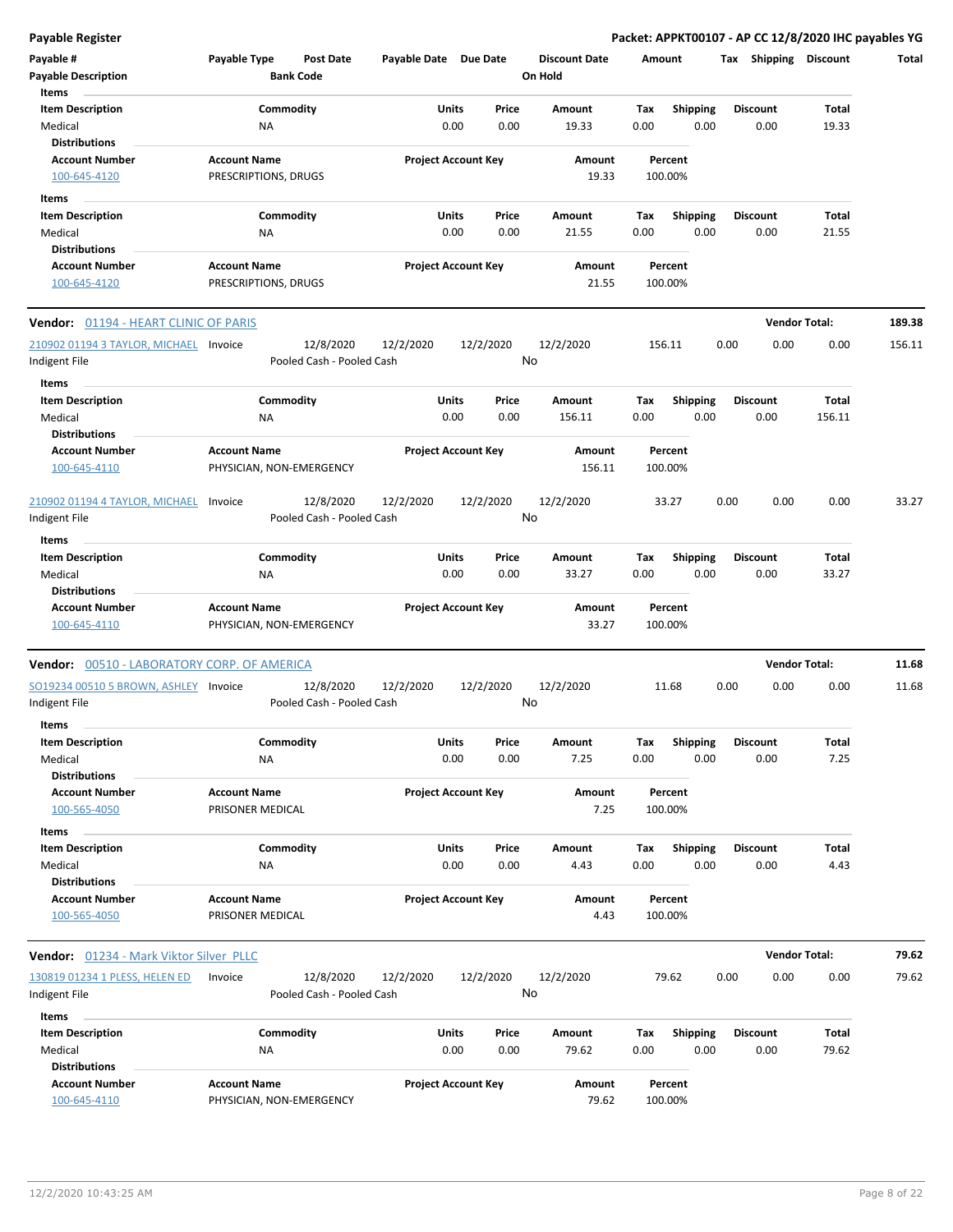| <b>Payable Register</b>                                                      |                          |                                        |                            |       |                 |                        |      |                    |      |                       | Packet: APPKT00107 - AP CC 12/8/2020 IHC payables YG |              |
|------------------------------------------------------------------------------|--------------------------|----------------------------------------|----------------------------|-------|-----------------|------------------------|------|--------------------|------|-----------------------|------------------------------------------------------|--------------|
| Payable #                                                                    | Payable Type             | <b>Post Date</b>                       | Payable Date Due Date      |       |                 | <b>Discount Date</b>   |      | Amount             |      | Tax Shipping Discount |                                                      | <b>Total</b> |
| <b>Payable Description</b><br>Vendor: 00220 - RED RIVER VALLEY RADIOLOGY AND |                          | <b>Bank Code</b>                       |                            |       |                 | On Hold                |      |                    |      |                       | <b>Vendor Total:</b>                                 | 411.38       |
|                                                                              |                          |                                        |                            |       |                 |                        |      |                    |      |                       |                                                      |              |
| 210902 00220 1 TAYLOR, MICHAEL Invoice<br>Indigent File                      |                          | 12/8/2020<br>Pooled Cash - Pooled Cash | 12/2/2020                  |       | 12/2/2020<br>No | 12/2/2020              |      | 411.38             | 0.00 | 0.00                  | 0.00                                                 | 411.38       |
| Items                                                                        |                          |                                        |                            |       |                 |                        |      |                    |      |                       |                                                      |              |
| <b>Item Description</b>                                                      | Commodity                |                                        |                            | Units | Price           | Amount                 | Tax  | <b>Shipping</b>    |      | <b>Discount</b>       | Total                                                |              |
| Medical                                                                      | ΝA                       |                                        |                            | 0.00  | 0.00            | 193.80                 | 0.00 | 0.00               |      | 0.00                  | 193.80                                               |              |
| <b>Distributions</b>                                                         |                          |                                        |                            |       |                 |                        |      |                    |      |                       |                                                      |              |
| <b>Account Number</b>                                                        | <b>Account Name</b>      |                                        | <b>Project Account Key</b> |       |                 | Amount                 |      | Percent            |      |                       |                                                      |              |
| 100-645-4110                                                                 | PHYSICIAN, NON-EMERGENCY |                                        |                            |       |                 | 193.80                 |      | 100.00%            |      |                       |                                                      |              |
| Items                                                                        |                          |                                        |                            |       |                 |                        |      |                    |      |                       |                                                      |              |
| <b>Item Description</b>                                                      | Commodity                |                                        |                            | Units | Price           | Amount                 | Tax  | <b>Shipping</b>    |      | <b>Discount</b>       | Total                                                |              |
| Medical                                                                      | <b>NA</b>                |                                        |                            | 0.00  | 0.00            | 152.36                 | 0.00 | 0.00               |      | 0.00                  | 152.36                                               |              |
| <b>Distributions</b>                                                         |                          |                                        |                            |       |                 |                        |      |                    |      |                       |                                                      |              |
| <b>Account Number</b>                                                        | <b>Account Name</b>      |                                        | <b>Project Account Key</b> |       |                 | Amount                 |      | Percent            |      |                       |                                                      |              |
| 100-645-4110                                                                 | PHYSICIAN, NON-EMERGENCY |                                        |                            |       |                 | 152.36                 |      | 100.00%            |      |                       |                                                      |              |
|                                                                              |                          |                                        |                            |       |                 |                        |      |                    |      |                       |                                                      |              |
| Items                                                                        |                          |                                        |                            |       |                 |                        |      |                    |      |                       |                                                      |              |
| <b>Item Description</b>                                                      | Commodity                |                                        |                            | Units | Price           | Amount                 | Tax  | <b>Shipping</b>    |      | <b>Discount</b>       | <b>Total</b>                                         |              |
| Medical                                                                      | <b>NA</b>                |                                        |                            | 0.00  | 0.00            | 65.22                  | 0.00 | 0.00               |      | 0.00                  | 65.22                                                |              |
| <b>Distributions</b>                                                         |                          |                                        |                            |       |                 |                        |      |                    |      |                       |                                                      |              |
| <b>Account Number</b>                                                        | <b>Account Name</b>      |                                        | <b>Project Account Key</b> |       |                 | <b>Amount</b><br>65.22 |      | Percent<br>100.00% |      |                       |                                                      |              |
| 100-645-4110                                                                 | PHYSICIAN, NON-EMERGENCY |                                        |                            |       |                 |                        |      |                    |      |                       |                                                      |              |
| <b>Vendor:</b> 01171 - SHERMAN MD PROVIDER INC                               |                          |                                        |                            |       |                 |                        |      |                    |      |                       | <b>Vendor Total:</b>                                 | 366.72       |
| SO19234 01171 6 BROWN, ASHLEY Invoice                                        |                          | 12/8/2020                              | 12/2/2020                  |       | 12/2/2020       | 12/2/2020              |      | 33.27              | 0.00 | 0.00                  | 0.00                                                 | 33.27        |
| Indigent File                                                                |                          | Pooled Cash - Pooled Cash              |                            |       | No              |                        |      |                    |      |                       |                                                      |              |
| Items                                                                        |                          |                                        |                            |       |                 |                        |      |                    |      |                       |                                                      |              |
| <b>Item Description</b>                                                      | Commodity                |                                        |                            | Units | Price           | Amount                 | Tax  | <b>Shipping</b>    |      | <b>Discount</b>       | Total                                                |              |
| Medical                                                                      | <b>NA</b>                |                                        |                            | 0.00  | 0.00            | 33.27                  | 0.00 | 0.00               |      | 0.00                  | 33.27                                                |              |
| <b>Distributions</b>                                                         |                          |                                        |                            |       |                 |                        |      |                    |      |                       |                                                      |              |
| <b>Account Number</b>                                                        | <b>Account Name</b>      |                                        | <b>Project Account Key</b> |       |                 | Amount                 |      | Percent            |      |                       |                                                      |              |
| 100-565-4050                                                                 | PRISONER MEDICAL         |                                        |                            |       |                 | 33.27                  |      | 100.00%            |      |                       |                                                      |              |
| SO39307 01171 4 KYLE, KAYLA                                                  | Invoice                  | 12/8/2020                              | 12/2/2020                  |       | 12/2/2020       | 12/2/2020              |      | 33.27              | 0.00 | 0.00                  | 0.00                                                 | 33.27        |
| Indigent File                                                                |                          | Pooled Cash - Pooled Cash              |                            |       | No              |                        |      |                    |      |                       |                                                      |              |
| Items                                                                        |                          |                                        |                            |       |                 |                        |      |                    |      |                       |                                                      |              |
| <b>Item Description</b>                                                      | Commodity                |                                        |                            | Units | Price           | Amount                 | Tax  | Shipping           |      | <b>Discount</b>       | Total                                                |              |
| Medical                                                                      | NA                       |                                        |                            | 0.00  | 0.00            | 33.27                  | 0.00 | 0.00               |      | 0.00                  | 33.27                                                |              |
| <b>Distributions</b>                                                         |                          |                                        |                            |       |                 |                        |      |                    |      |                       |                                                      |              |
| <b>Account Number</b>                                                        | <b>Account Name</b>      |                                        | <b>Project Account Key</b> |       |                 | Amount                 |      | Percent            |      |                       |                                                      |              |
| 100-565-4050                                                                 | PRISONER MEDICAL         |                                        |                            |       |                 | 33.27                  |      | 100.00%            |      |                       |                                                      |              |
| SO40295 01171 1 ESSARY, HARLEY                                               | Invoice                  | 9/30/2020                              | 9/28/2020                  |       | 9/30/2020       | 9/28/2020              |      | 300.18             | 0.00 | 0.00                  | 0.00                                                 | 300.18       |
| Indigent File                                                                |                          | Pooled Cash - Pooled Cash              |                            |       | No              |                        |      |                    |      |                       |                                                      |              |
|                                                                              |                          |                                        |                            |       |                 |                        |      |                    |      |                       |                                                      |              |
| Items                                                                        |                          |                                        |                            |       |                 |                        |      |                    |      |                       |                                                      |              |
| <b>Item Description</b>                                                      | Commodity                |                                        |                            | Units | Price           | Amount                 | Tax  | <b>Shipping</b>    |      | <b>Discount</b>       | <b>Total</b>                                         |              |
| Medical                                                                      | <b>NA</b>                |                                        |                            | 0.00  | 0.00            | 300.18                 | 0.00 | 0.00               |      | 0.00                  | 300.18                                               |              |
| <b>Distributions</b>                                                         |                          |                                        |                            |       |                 |                        |      |                    |      |                       |                                                      |              |
| <b>Account Number</b>                                                        | <b>Account Name</b>      |                                        | <b>Project Account Key</b> |       |                 | Amount                 |      | Percent            |      |                       |                                                      |              |
| 100-565-4050                                                                 | PRISONER MEDICAL         |                                        |                            |       |                 | 300.18                 |      | 100.00%            |      |                       |                                                      |              |
| Vendor: 00322 - SHERMAN RADIOLOGY ASSOCIATES                                 |                          |                                        |                            |       |                 |                        |      |                    |      |                       | <b>Vendor Total:</b>                                 | 16.84        |
| 130819 00322 2 PLESS, HELEN ED                                               |                          | 12/8/2020                              |                            |       |                 |                        |      | 8.55               | 0.00 | 0.00                  | 0.00                                                 | 8.55         |
| Indigent File                                                                | Invoice                  | Pooled Cash - Pooled Cash              | 12/2/2020                  |       | 12/2/2020<br>No | 12/2/2020              |      |                    |      |                       |                                                      |              |
|                                                                              |                          |                                        |                            |       |                 |                        |      |                    |      |                       |                                                      |              |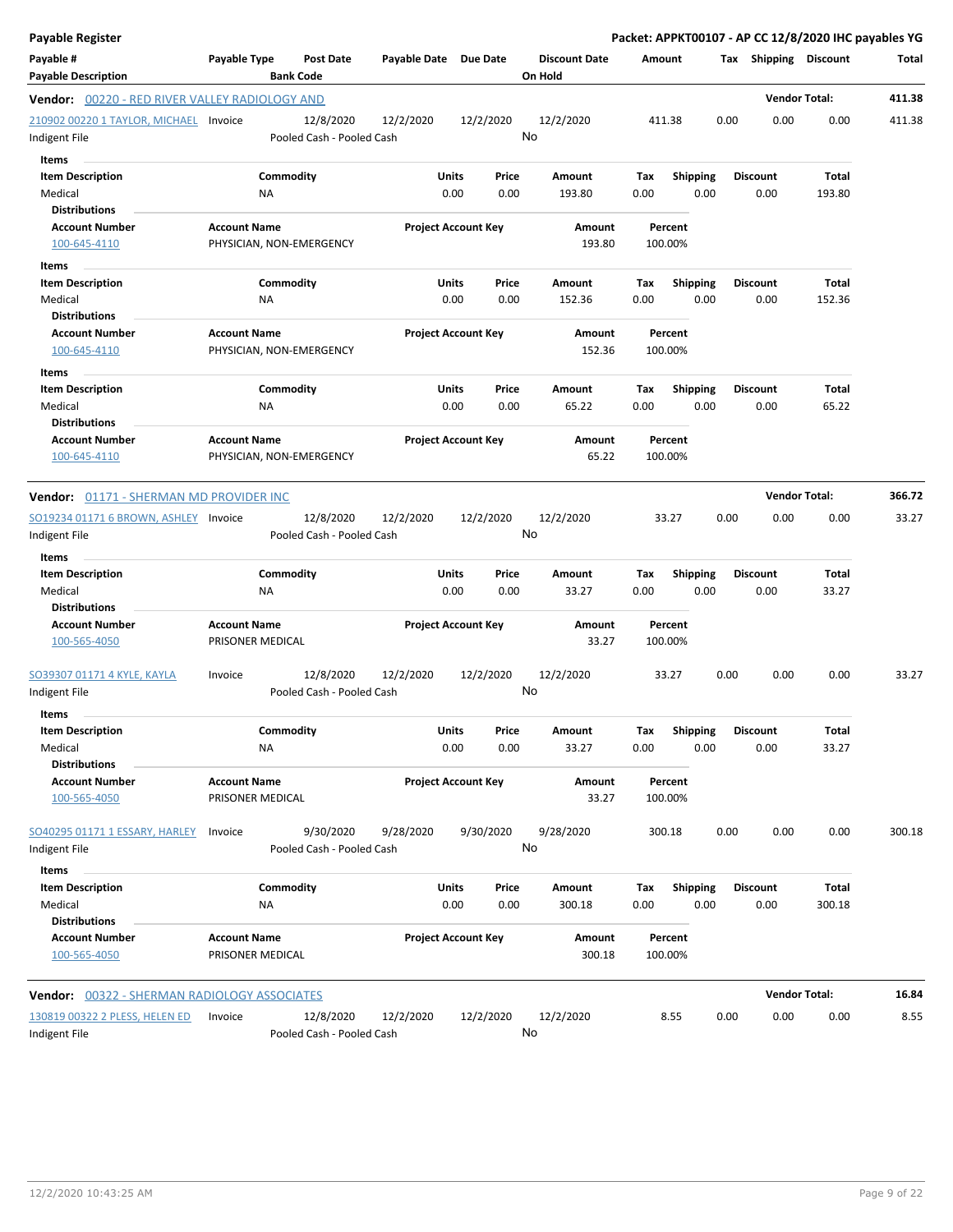| <b>Payable Register</b>                                |                                                 |                                        |                            |                            |       |                                 |                    |                 |      |                       | Packet: APPKT00107 - AP CC 12/8/2020 IHC payables YG |        |
|--------------------------------------------------------|-------------------------------------------------|----------------------------------------|----------------------------|----------------------------|-------|---------------------------------|--------------------|-----------------|------|-----------------------|------------------------------------------------------|--------|
| Payable #<br><b>Payable Description</b>                | Payable Type                                    | <b>Post Date</b><br><b>Bank Code</b>   | Payable Date Due Date      |                            |       | <b>Discount Date</b><br>On Hold | Amount             |                 |      | Tax Shipping Discount |                                                      | Total  |
| Items<br><b>Item Description</b>                       |                                                 | Commodity                              |                            | Units                      | Price | <b>Amount</b>                   | Tax                | <b>Shipping</b> |      | <b>Discount</b>       | <b>Total</b>                                         |        |
| Medical                                                | <b>NA</b>                                       |                                        |                            | 0.00                       | 0.00  | 8.55                            | 0.00               | 0.00            |      | 0.00                  | 8.55                                                 |        |
| <b>Distributions</b>                                   |                                                 |                                        |                            |                            |       |                                 |                    |                 |      |                       |                                                      |        |
| <b>Account Number</b>                                  | <b>Account Name</b>                             |                                        |                            | <b>Project Account Key</b> |       | Amount                          | Percent            |                 |      |                       |                                                      |        |
| 100-645-4110                                           | PHYSICIAN, NON-EMERGENCY                        |                                        |                            |                            |       | 8.55                            | 100.00%            |                 |      |                       |                                                      |        |
| 180512 00322 1 NORTON, CAROL E Invoice                 |                                                 | 12/8/2020                              | 12/2/2020                  | 12/2/2020                  |       | 12/2/2020                       | 8.29               |                 | 0.00 | 0.00                  | 0.00                                                 | 8.29   |
| Indigent File                                          |                                                 | Pooled Cash - Pooled Cash              |                            |                            |       | No                              |                    |                 |      |                       |                                                      |        |
| Items                                                  |                                                 |                                        |                            |                            |       |                                 |                    |                 |      |                       |                                                      |        |
| <b>Item Description</b>                                |                                                 | Commodity                              |                            | Units                      | Price | Amount                          | Tax                | <b>Shipping</b> |      | <b>Discount</b>       | Total                                                |        |
| Medical                                                | <b>NA</b>                                       |                                        |                            | 0.00                       | 0.00  | 8.29                            | 0.00               | 0.00            |      | 0.00                  | 8.29                                                 |        |
| Distributions                                          |                                                 |                                        |                            |                            |       |                                 |                    |                 |      |                       |                                                      |        |
| <b>Account Number</b><br>100-645-4110                  | <b>Account Name</b><br>PHYSICIAN, NON-EMERGENCY |                                        | <b>Project Account Key</b> |                            |       | Amount<br>8.29                  | Percent<br>100.00% |                 |      |                       |                                                      |        |
| <b>Vendor:</b> 00053 - SOUTHWEST MOBILE IMAGING, INC.  |                                                 |                                        |                            |                            |       |                                 |                    |                 |      | <b>Vendor Total:</b>  |                                                      | 700.00 |
| SO09798 00053 1 CUBA JR, EARLY<br>Indigent File        | Invoice                                         | 12/8/2020<br>Pooled Cash - Pooled Cash | 12/2/2020                  | 12/2/2020                  |       | 12/2/2020<br>No                 | 175.00             |                 | 0.00 | 0.00                  | 0.00                                                 | 175.00 |
| Items                                                  |                                                 |                                        |                            |                            |       |                                 |                    |                 |      |                       |                                                      |        |
| <b>Item Description</b>                                |                                                 | Commodity                              |                            | Units                      | Price | Amount                          | Tax                | <b>Shipping</b> |      | <b>Discount</b>       | Total                                                |        |
| Medical                                                | ΝA                                              |                                        |                            | 0.00                       | 0.00  | 175.00                          | 0.00               | 0.00            |      | 0.00                  | 175.00                                               |        |
| Distributions                                          |                                                 |                                        |                            |                            |       |                                 |                    |                 |      |                       |                                                      |        |
| <b>Account Number</b>                                  | <b>Account Name</b>                             |                                        |                            | <b>Project Account Key</b> |       | Amount                          | Percent            |                 |      |                       |                                                      |        |
| 100-565-4050                                           | PRISONER MEDICAL                                |                                        |                            |                            |       | 175.00                          | 100.00%            |                 |      |                       |                                                      |        |
| SO40528 00053 1 RITCHIE, DALTO<br>Indigent File        | Invoice                                         | 12/8/2020<br>Pooled Cash - Pooled Cash | 12/2/2020                  | 12/2/2020                  |       | 12/2/2020<br>No                 | 175.00             |                 | 0.00 | 0.00                  | 0.00                                                 | 175.00 |
| Items                                                  |                                                 |                                        |                            |                            |       |                                 |                    |                 |      |                       |                                                      |        |
| <b>Item Description</b>                                |                                                 | Commodity                              |                            | Units                      | Price | Amount                          | Tax                | <b>Shipping</b> |      | <b>Discount</b>       | Total                                                |        |
| Medical                                                | <b>NA</b>                                       |                                        |                            | 0.00                       | 0.00  | 175.00                          | 0.00               | 0.00            |      | 0.00                  | 175.00                                               |        |
| <b>Distributions</b>                                   |                                                 |                                        |                            |                            |       |                                 |                    |                 |      |                       |                                                      |        |
| <b>Account Number</b>                                  | <b>Account Name</b>                             |                                        |                            | <b>Project Account Key</b> |       | Amount                          | Percent            |                 |      |                       |                                                      |        |
| 100-565-4050                                           | PRISONER MEDICAL                                |                                        |                            |                            |       | 175.00                          | 100.00%            |                 |      |                       |                                                      |        |
| <b>SO40555 00053 1 RODRIGUEZ, VIC</b><br>Indigent File | Invoice                                         | 12/8/2020<br>Pooled Cash - Pooled Cash | 12/2/2020                  | 12/2/2020                  | No    | 12/2/2020                       | 175.00             |                 | 0.00 | 0.00                  | 0.00                                                 | 175.00 |
| Items                                                  |                                                 |                                        |                            |                            |       |                                 |                    |                 |      |                       |                                                      |        |
| <b>Item Description</b>                                |                                                 | Commodity                              |                            | Units                      | Price | Amount                          | Tax                | <b>Shipping</b> |      | <b>Discount</b>       | Total                                                |        |
| Medical                                                | NA                                              |                                        |                            | 0.00                       | 0.00  | 175.00                          | 0.00               | 0.00            |      | 0.00                  | 175.00                                               |        |
| <b>Distributions</b>                                   |                                                 |                                        |                            |                            |       |                                 |                    |                 |      |                       |                                                      |        |
| <b>Account Number</b><br>100-565-4050                  | <b>Account Name</b><br>PRISONER MEDICAL         |                                        |                            | <b>Project Account Key</b> |       | Amount<br>175.00                | Percent<br>100.00% |                 |      |                       |                                                      |        |
| SO40791 00053 2 HUNTER, JEFFRE                         | Invoice                                         | 12/8/2020                              | 12/2/2020                  | 12/2/2020                  |       | 12/2/2020                       | 175.00             |                 | 0.00 | 0.00                  | 0.00                                                 | 175.00 |
| Indigent File                                          |                                                 | Pooled Cash - Pooled Cash              |                            |                            |       | No                              |                    |                 |      |                       |                                                      |        |
| Items                                                  |                                                 |                                        |                            |                            |       |                                 |                    |                 |      |                       |                                                      |        |
| <b>Item Description</b>                                |                                                 | Commodity                              |                            | Units                      | Price | Amount                          | Tax                | Shipping        |      | <b>Discount</b>       | Total                                                |        |
| Medical                                                | NA                                              |                                        |                            | 0.00                       | 0.00  | 175.00                          | 0.00               | 0.00            |      | 0.00                  | 175.00                                               |        |
| <b>Distributions</b>                                   |                                                 |                                        |                            |                            |       |                                 |                    |                 |      |                       |                                                      |        |
| <b>Account Number</b><br>100-565-4050                  | <b>Account Name</b><br>PRISONER MEDICAL         |                                        |                            | <b>Project Account Key</b> |       | Amount<br>175.00                | Percent<br>100.00% |                 |      |                       |                                                      |        |
| Vendor: 01233 - Surgical Innovations of Texoma         |                                                 |                                        |                            |                            |       |                                 |                    |                 |      | <b>Vendor Total:</b>  |                                                      | 405.23 |
| 210905 01233 2 GARCIA, GERALD                          | Invoice                                         | 12/8/2020                              | 12/2/2020                  | 12/2/2020                  |       | 12/2/2020                       | 405.23             |                 | 0.00 | 0.00                  | 0.00                                                 | 405.23 |
| Indigent File                                          |                                                 | Pooled Cash - Pooled Cash              |                            |                            |       | No                              |                    |                 |      |                       |                                                      |        |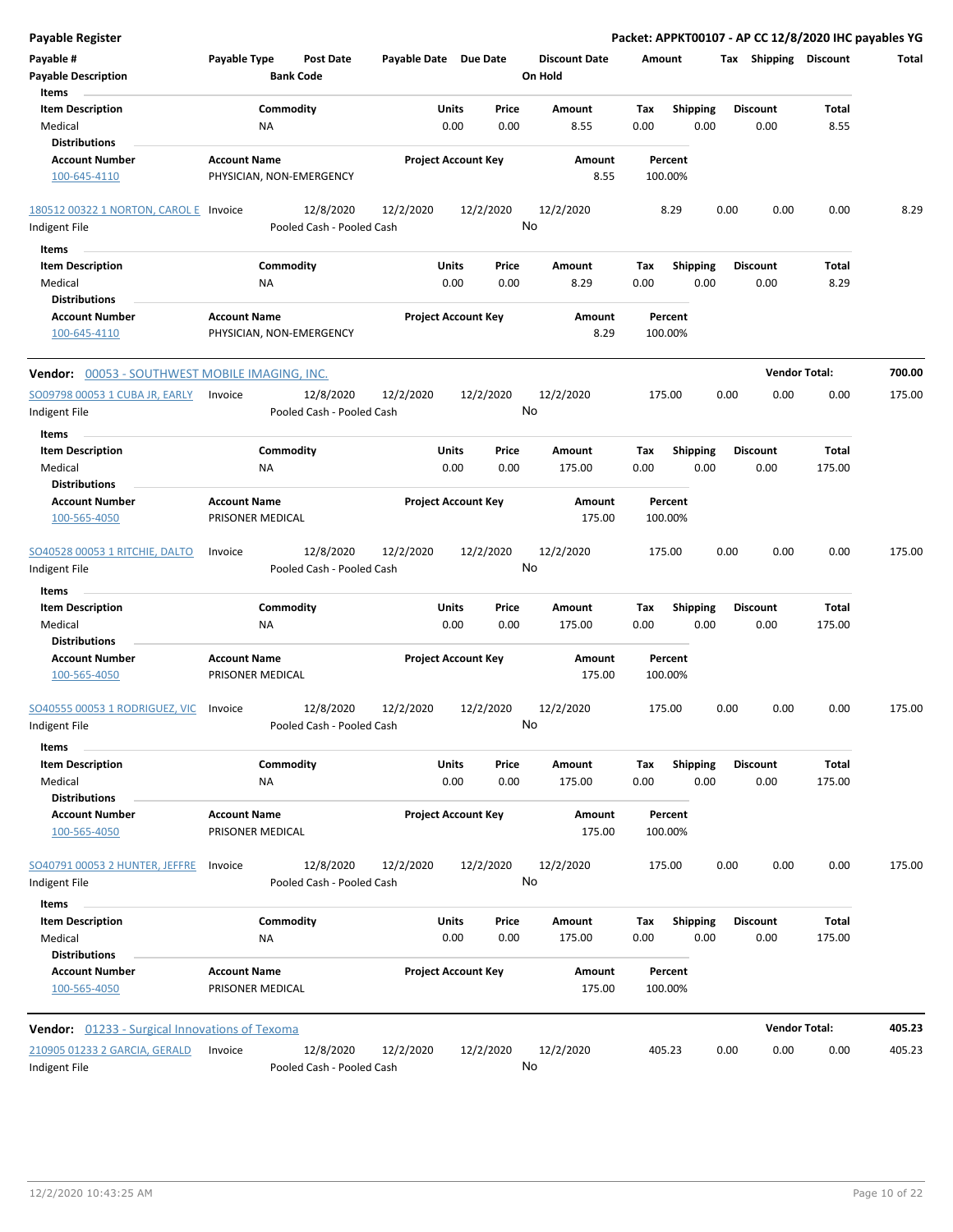| <b>Payable Register</b>                                 |                                                 |                                        |                       |                            |       |                                 |             |                    |      |                         |                 | Packet: APPKT00107 - AP CC 12/8/2020 IHC payables YG |
|---------------------------------------------------------|-------------------------------------------------|----------------------------------------|-----------------------|----------------------------|-------|---------------------------------|-------------|--------------------|------|-------------------------|-----------------|------------------------------------------------------|
| Payable #<br><b>Payable Description</b>                 | Payable Type                                    | <b>Post Date</b><br><b>Bank Code</b>   | Payable Date Due Date |                            |       | <b>Discount Date</b><br>On Hold | Amount      |                    |      | Tax Shipping Discount   |                 | Total                                                |
| Items                                                   |                                                 |                                        |                       |                            |       |                                 |             |                    |      |                         |                 |                                                      |
| <b>Item Description</b><br>Medical                      | Commodity<br>NA                                 |                                        |                       | Units<br>Price<br>0.00     | 0.00  | Amount<br>405.23                | Tax<br>0.00 | Shipping<br>0.00   |      | <b>Discount</b><br>0.00 | Total<br>405.23 |                                                      |
| <b>Distributions</b>                                    |                                                 |                                        |                       |                            |       |                                 |             |                    |      |                         |                 |                                                      |
| <b>Account Number</b>                                   | <b>Account Name</b>                             |                                        |                       | <b>Project Account Key</b> |       | Amount                          |             | Percent            |      |                         |                 |                                                      |
| 100-645-4110                                            | PHYSICIAN, NON-EMERGENCY                        |                                        |                       |                            |       | 405.23                          |             | 100.00%            |      |                         |                 |                                                      |
| Vendor: 00819 - TEXAS ONCOLOGY PA                       |                                                 |                                        |                       |                            |       |                                 |             |                    |      | <b>Vendor Total:</b>    |                 | 1,650.38                                             |
| 211006 00819 2 MOOMJIAN, KAI O Invoice                  |                                                 | 12/8/2020                              | 12/2/2020             | 12/2/2020                  |       | 12/2/2020                       |             | 71.93              | 0.00 | 0.00                    | 0.00            | 71.93                                                |
| Indigent File                                           |                                                 | Pooled Cash - Pooled Cash              |                       |                            | No    |                                 |             |                    |      |                         |                 |                                                      |
| Items                                                   |                                                 |                                        |                       |                            |       |                                 |             |                    |      |                         |                 |                                                      |
| <b>Item Description</b>                                 | Commodity                                       |                                        |                       | Units<br>Price             |       | Amount                          | Tax         | <b>Shipping</b>    |      | <b>Discount</b>         | Total           |                                                      |
| Medical                                                 | ΝA                                              |                                        |                       | 0.00                       | 0.00  | 71.93                           | 0.00        | 0.00               |      | 0.00                    | 71.93           |                                                      |
| <b>Distributions</b>                                    |                                                 |                                        |                       |                            |       |                                 |             |                    |      |                         |                 |                                                      |
| <b>Account Number</b><br>100-645-4110                   | <b>Account Name</b><br>PHYSICIAN, NON-EMERGENCY |                                        |                       | <b>Project Account Key</b> |       | Amount<br>71.93                 |             | Percent<br>100.00% |      |                         |                 |                                                      |
| 211006 00819 3 MOOMJIAN, KAI O Invoice<br>Indigent File |                                                 | 12/8/2020<br>Pooled Cash - Pooled Cash | 12/2/2020             | 12/2/2020                  | No    | 12/2/2020                       |             | 556.68             | 0.00 | 0.00                    | 0.00            | 556.68                                               |
|                                                         |                                                 |                                        |                       |                            |       |                                 |             |                    |      |                         |                 |                                                      |
| Items<br><b>Item Description</b>                        | Commodity                                       |                                        |                       | Units<br>Price             |       | Amount                          | Tax         | <b>Shipping</b>    |      | <b>Discount</b>         | Total           |                                                      |
| Medical                                                 | ΝA                                              |                                        |                       | 0.00                       | 0.00  | 1.20                            | 0.00        | 0.00               |      | 0.00                    | 1.20            |                                                      |
| <b>Distributions</b>                                    |                                                 |                                        |                       |                            |       |                                 |             |                    |      |                         |                 |                                                      |
| <b>Account Number</b>                                   | <b>Account Name</b>                             |                                        |                       | <b>Project Account Key</b> |       | Amount                          |             | Percent            |      |                         |                 |                                                      |
| 100-645-4110                                            | PHYSICIAN, NON-EMERGENCY                        |                                        |                       |                            |       | 1.20                            |             | 100.00%            |      |                         |                 |                                                      |
| Items                                                   |                                                 |                                        |                       |                            |       |                                 |             |                    |      |                         |                 |                                                      |
| <b>Item Description</b>                                 | Commodity                                       |                                        |                       | Units<br>Price             |       | Amount                          | Tax         | Shipping           |      | <b>Discount</b>         | Total           |                                                      |
| Medical                                                 | NA                                              |                                        |                       | 0.00                       | 0.00  | 300.00                          | 0.00        | 0.00               |      | 0.00                    | 300.00          |                                                      |
| <b>Distributions</b>                                    |                                                 |                                        |                       |                            |       |                                 |             |                    |      |                         |                 |                                                      |
| <b>Account Number</b><br>100-645-4110                   | <b>Account Name</b><br>PHYSICIAN, NON-EMERGENCY |                                        |                       | <b>Project Account Key</b> |       | Amount<br>300.00                |             | Percent<br>100.00% |      |                         |                 |                                                      |
| Items                                                   |                                                 |                                        |                       |                            |       |                                 |             |                    |      |                         |                 |                                                      |
| <b>Item Description</b>                                 | Commodity                                       |                                        |                       | Units<br>Price             |       | Amount                          | Tax         | <b>Shipping</b>    |      | <b>Discount</b>         | Total           |                                                      |
| Medical                                                 | NA                                              |                                        |                       | 0.00                       | 0.00  | 3.00                            | 0.00        | 0.00               |      | 0.00                    | 3.00            |                                                      |
| <b>Distributions</b>                                    |                                                 |                                        |                       |                            |       |                                 |             |                    |      |                         |                 |                                                      |
| <b>Account Number</b>                                   | <b>Account Name</b>                             |                                        |                       | <b>Project Account Key</b> |       | Amount                          |             | Percent            |      |                         |                 |                                                      |
| 100-645-4110                                            | PHYSICIAN, NON-EMERGENCY                        |                                        |                       |                            |       | 3.00                            |             | 100.00%            |      |                         |                 |                                                      |
| Items                                                   |                                                 |                                        |                       |                            |       |                                 |             |                    |      |                         |                 |                                                      |
| <b>Item Description</b>                                 | Commodity                                       |                                        |                       | Units                      | Price | Amount                          | Tax         | Shipping           |      | <b>Discount</b>         | Total           |                                                      |
| Medical                                                 | ΝA                                              |                                        |                       | 0.00                       | 0.00  | 2.72                            | 0.00        | 0.00               |      | 0.00                    | 2.72            |                                                      |
| <b>Distributions</b>                                    |                                                 |                                        |                       |                            |       |                                 |             |                    |      |                         |                 |                                                      |
| <b>Account Number</b>                                   | <b>Account Name</b>                             |                                        |                       | <b>Project Account Key</b> |       | Amount                          |             | Percent            |      |                         |                 |                                                      |
| 100-645-4110                                            | PHYSICIAN, NON-EMERGENCY                        |                                        |                       |                            |       | 2.72                            |             | 100.00%            |      |                         |                 |                                                      |
| Items                                                   |                                                 |                                        |                       |                            |       |                                 |             |                    |      |                         |                 |                                                      |
| <b>Item Description</b>                                 | Commodity                                       |                                        |                       | Units                      | Price | Amount                          | Tax         | Shipping           |      | <b>Discount</b>         | Total           |                                                      |
| Medical                                                 | NA                                              |                                        |                       | 0.00                       | 0.00  | 1.80                            | 0.00        | 0.00               |      | 0.00                    | 1.80            |                                                      |
| <b>Distributions</b>                                    |                                                 |                                        |                       |                            |       |                                 |             |                    |      |                         |                 |                                                      |
| <b>Account Number</b>                                   | <b>Account Name</b>                             |                                        |                       | <b>Project Account Key</b> |       | Amount                          |             | Percent            |      |                         |                 |                                                      |
| 100-645-4110                                            | PHYSICIAN, NON-EMERGENCY                        |                                        |                       |                            |       | 1.80                            |             | 100.00%            |      |                         |                 |                                                      |
| Items                                                   |                                                 |                                        |                       |                            |       |                                 |             |                    |      |                         |                 |                                                      |
| <b>Item Description</b>                                 | Commodity                                       |                                        |                       | Units<br>Price             |       | Amount                          | Tax         | <b>Shipping</b>    |      | <b>Discount</b>         | Total           |                                                      |
| Medical                                                 | NA                                              |                                        |                       | 0.00                       | 0.00  | 7.56                            | 0.00        | 0.00               |      | 0.00                    | 7.56            |                                                      |
| <b>Distributions</b>                                    |                                                 |                                        |                       |                            |       |                                 |             |                    |      |                         |                 |                                                      |
| <b>Account Number</b>                                   | <b>Account Name</b>                             |                                        |                       | <b>Project Account Key</b> |       | Amount                          |             | Percent            |      |                         |                 |                                                      |
| 100-645-4110                                            | PHYSICIAN, NON-EMERGENCY                        |                                        |                       |                            |       | 7.56                            |             | 100.00%            |      |                         |                 |                                                      |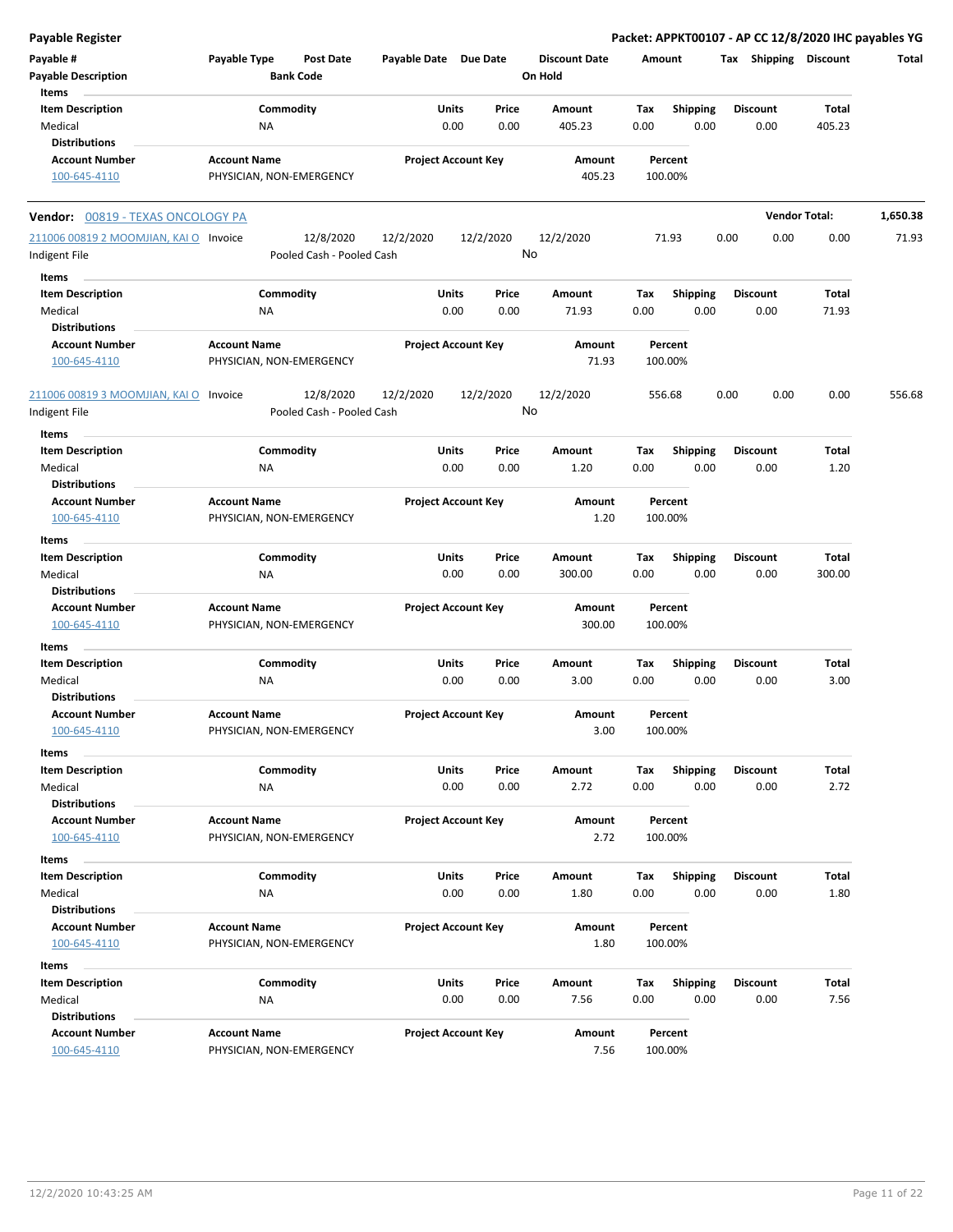| Payable #                              | Payable Type                                    | <b>Post Date</b>          | Payable Date Due Date |                            | <b>Discount Date</b> |      | Amount             | <b>Shipping</b><br>Tax | <b>Discount</b> | Total  |
|----------------------------------------|-------------------------------------------------|---------------------------|-----------------------|----------------------------|----------------------|------|--------------------|------------------------|-----------------|--------|
| <b>Payable Description</b><br>Items    |                                                 | <b>Bank Code</b>          |                       |                            | On Hold              |      |                    |                        |                 |        |
| <b>Item Description</b>                |                                                 | Commodity                 | Units                 | Price                      | Amount               | Tax  | Shipping           | Discount               | Total           |        |
| Medical                                | NA                                              |                           |                       | 0.00<br>0.00               | 12.40                | 0.00 | 0.00               | 0.00                   | 12.40           |        |
| <b>Distributions</b>                   |                                                 |                           |                       |                            |                      |      |                    |                        |                 |        |
| <b>Account Number</b>                  | <b>Account Name</b>                             |                           |                       | <b>Project Account Key</b> | Amount               |      | Percent            |                        |                 |        |
| 100-645-4110                           | PHYSICIAN, NON-EMERGENCY                        |                           |                       |                            | 12.40                |      | 100.00%            |                        |                 |        |
| Items                                  |                                                 |                           |                       |                            |                      |      |                    |                        |                 |        |
| <b>Item Description</b>                |                                                 | Commodity                 | Units                 | Price                      | Amount               | Тах  | <b>Shipping</b>    | <b>Discount</b>        | Total           |        |
| Medical                                | <b>NA</b>                                       |                           |                       | 0.00<br>0.00               | 70.56                | 0.00 | 0.00               | 0.00                   | 70.56           |        |
| <b>Distributions</b>                   |                                                 |                           |                       |                            |                      |      |                    |                        |                 |        |
| <b>Account Number</b>                  | <b>Account Name</b>                             |                           |                       | <b>Project Account Key</b> | Amount               |      | Percent            |                        |                 |        |
| 100-645-4110                           | PHYSICIAN, NON-EMERGENCY                        |                           |                       |                            | 70.56                |      | 100.00%            |                        |                 |        |
| Items                                  |                                                 |                           |                       |                            |                      |      |                    |                        |                 |        |
| <b>Item Description</b>                |                                                 | Commodity                 | Units                 | Price                      | Amount               | Tax  | <b>Shipping</b>    | <b>Discount</b>        | Total           |        |
| Medical                                | NA                                              |                           |                       | 0.00<br>0.00               | 106.12               | 0.00 | 0.00               | 0.00                   | 106.12          |        |
| <b>Distributions</b>                   |                                                 |                           |                       |                            |                      |      |                    |                        |                 |        |
| <b>Account Number</b>                  | <b>Account Name</b>                             |                           |                       | <b>Project Account Key</b> | Amount               |      | Percent            |                        |                 |        |
| 100-645-4110                           | PHYSICIAN, NON-EMERGENCY                        |                           |                       |                            | 106.12               |      | 100.00%            |                        |                 |        |
| Items                                  |                                                 |                           |                       |                            |                      |      |                    |                        |                 |        |
| <b>Item Description</b>                |                                                 | Commodity                 | Units                 | Price                      | Amount               | Tax  | <b>Shipping</b>    | <b>Discount</b>        | Total           |        |
| Medical                                | ΝA                                              |                           |                       | 0.00<br>0.00               | 51.32                | 0.00 | 0.00               | 0.00                   | 51.32           |        |
| <b>Distributions</b>                   |                                                 |                           |                       |                            |                      |      |                    |                        |                 |        |
| <b>Account Number</b>                  | <b>Account Name</b>                             |                           |                       | <b>Project Account Key</b> | Amount               |      | Percent            |                        |                 |        |
| 100-645-4110                           | PHYSICIAN, NON-EMERGENCY                        |                           |                       |                            | 51.32                |      | 100.00%            |                        |                 |        |
| 211006 00819 4 MOOMJIAN, KAI O Invoice |                                                 | 12/8/2020                 | 12/2/2020             | 12/2/2020                  | 12/2/2020            |      | 222.20             | 0.00<br>0.00           | 0.00            | 222.20 |
| Indigent File                          |                                                 | Pooled Cash - Pooled Cash |                       |                            | No                   |      |                    |                        |                 |        |
| Items                                  |                                                 |                           |                       |                            |                      |      |                    |                        |                 |        |
| <b>Item Description</b>                |                                                 | Commodity                 | Units                 | Price                      | Amount               | Tax  | <b>Shipping</b>    | <b>Discount</b>        | Total           |        |
| Medical                                | NA                                              |                           |                       | 0.00<br>0.00               | 1.20                 | 0.00 | 0.00               | 0.00                   | 1.20            |        |
| <b>Distributions</b>                   |                                                 |                           |                       |                            |                      |      |                    |                        |                 |        |
| <b>Account Number</b>                  | <b>Account Name</b>                             |                           |                       | <b>Project Account Key</b> | Amount               |      | Percent            |                        |                 |        |
| 100-645-4110                           | PHYSICIAN, NON-EMERGENCY                        |                           |                       |                            | 1.20                 |      | 100.00%            |                        |                 |        |
| Items                                  |                                                 |                           |                       |                            |                      |      |                    |                        |                 |        |
| <b>Item Description</b>                |                                                 | Commodity                 | Units                 | Price                      | Amount               | Tax  | <b>Shipping</b>    | Discount               | Total           |        |
| Medical                                | <b>NA</b>                                       |                           |                       | 0.00<br>0.00               | 3.00                 | 0.00 | 0.00               | 0.00                   | 3.00            |        |
| <b>Distributions</b>                   |                                                 |                           |                       |                            |                      |      |                    |                        |                 |        |
| <b>Account Number</b>                  | <b>Account Name</b>                             |                           |                       | <b>Project Account Key</b> | Amount               |      | Percent            |                        |                 |        |
| 100-645-4110                           | PHYSICIAN, NON-EMERGENCY                        |                           |                       |                            | 3.00                 |      | 100.00%            |                        |                 |        |
| Items                                  |                                                 |                           |                       |                            |                      |      |                    |                        |                 |        |
| <b>Item Description</b>                |                                                 | Commodity                 | Units                 | Price                      | Amount               | Tax  | <b>Shipping</b>    | <b>Discount</b>        | Total           |        |
| Medical                                | NA                                              |                           |                       | 0.00<br>0.00               | 2.72                 | 0.00 | 0.00               | 0.00                   | 2.72            |        |
| <b>Distributions</b>                   |                                                 |                           |                       |                            |                      |      |                    |                        |                 |        |
| <b>Account Number</b>                  | <b>Account Name</b>                             |                           |                       | <b>Project Account Key</b> | Amount               |      | Percent            |                        |                 |        |
| 100-645-4110                           | PHYSICIAN, NON-EMERGENCY                        |                           |                       |                            | 2.72                 |      | 100.00%            |                        |                 |        |
| Items                                  |                                                 |                           |                       |                            |                      |      |                    |                        |                 |        |
| <b>Item Description</b>                |                                                 | Commodity                 | Units                 | Price                      | Amount               | Tax  | <b>Shipping</b>    | <b>Discount</b>        | Total           |        |
| Medical                                | <b>NA</b>                                       |                           |                       | 0.00<br>0.00               | 1.80                 | 0.00 | 0.00               | 0.00                   | 1.80            |        |
| <b>Distributions</b>                   |                                                 |                           |                       |                            |                      |      |                    |                        |                 |        |
| <b>Account Number</b>                  | <b>Account Name</b>                             |                           |                       | <b>Project Account Key</b> | Amount               |      | Percent            |                        |                 |        |
| 100-645-4110                           | PHYSICIAN, NON-EMERGENCY                        |                           |                       |                            | 1.80                 |      | 100.00%            |                        |                 |        |
| Items                                  |                                                 |                           |                       |                            |                      |      |                    |                        |                 |        |
| <b>Item Description</b>                |                                                 | Commodity                 | Units                 | Price                      | Amount               | Тах  | <b>Shipping</b>    | <b>Discount</b>        | Total           |        |
| Medical                                | NA                                              |                           |                       | 0.00<br>0.00               | 7.56                 | 0.00 | 0.00               | 0.00                   | 7.56            |        |
| <b>Distributions</b>                   |                                                 |                           |                       |                            |                      |      |                    |                        |                 |        |
| <b>Account Number</b><br>100-645-4110  | <b>Account Name</b><br>PHYSICIAN, NON-EMERGENCY |                           |                       | <b>Project Account Key</b> | Amount<br>7.56       |      | Percent<br>100.00% |                        |                 |        |
|                                        |                                                 |                           |                       |                            |                      |      |                    |                        |                 |        |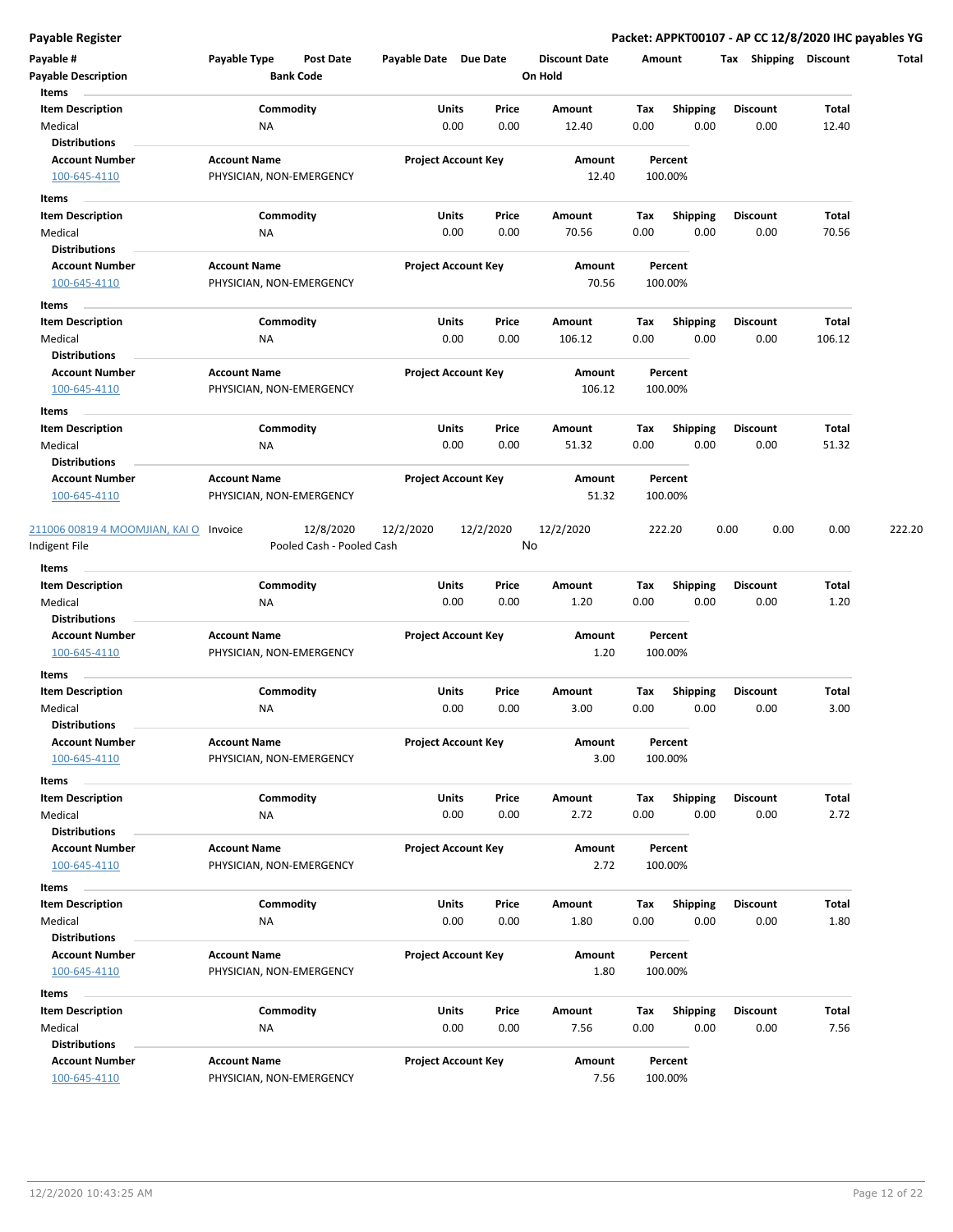| Payable #<br><b>Payable Description</b> | Payable Type             | <b>Post Date</b><br><b>Bank Code</b> | Payable Date Due Date |                            | <b>Discount Date</b><br>On Hold |      | Amount          | Shipping<br>Tax | <b>Discount</b> | Total  |
|-----------------------------------------|--------------------------|--------------------------------------|-----------------------|----------------------------|---------------------------------|------|-----------------|-----------------|-----------------|--------|
| Items                                   |                          |                                      |                       |                            |                                 |      |                 |                 |                 |        |
| <b>Item Description</b>                 |                          | Commodity                            | Units                 | Price                      | Amount                          | Tax  | <b>Shipping</b> | <b>Discount</b> | Total           |        |
| Medical                                 | ΝA                       |                                      |                       | 0.00<br>0.00               | 12.40                           | 0.00 | 0.00            | 0.00            | 12.40           |        |
| <b>Distributions</b>                    |                          |                                      |                       |                            |                                 |      |                 |                 |                 |        |
| <b>Account Number</b>                   | <b>Account Name</b>      |                                      |                       | <b>Project Account Key</b> | Amount                          |      | Percent         |                 |                 |        |
| 100-645-4110                            | PHYSICIAN, NON-EMERGENCY |                                      |                       |                            | 12.40                           |      | 100.00%         |                 |                 |        |
| Items                                   |                          |                                      |                       |                            |                                 |      |                 |                 |                 |        |
| <b>Item Description</b>                 |                          | Commodity                            | Units                 | Price                      | Amount                          | Tax  | <b>Shipping</b> | <b>Discount</b> | Total           |        |
| Medical                                 | NA                       |                                      |                       | 0.00<br>0.00               | 23.52                           | 0.00 | 0.00            | 0.00            | 23.52           |        |
| <b>Distributions</b>                    |                          |                                      |                       |                            |                                 |      |                 |                 |                 |        |
| <b>Account Number</b>                   | <b>Account Name</b>      |                                      |                       | <b>Project Account Key</b> | Amount                          |      | Percent         |                 |                 |        |
| 100-645-4110                            | PHYSICIAN, NON-EMERGENCY |                                      |                       |                            | 23.52                           |      | 100.00%         |                 |                 |        |
| Items                                   |                          |                                      |                       |                            |                                 |      |                 |                 |                 |        |
| Item Description                        |                          | Commodity                            | Units                 | Price                      | Amount                          | Tax  | <b>Shipping</b> | <b>Discount</b> | Total           |        |
| Medical                                 | <b>NA</b>                |                                      |                       | 0.00<br>0.00               | 12.56                           | 0.00 | 0.00            | 0.00            | 12.56           |        |
| <b>Distributions</b>                    |                          |                                      |                       |                            |                                 |      |                 |                 |                 |        |
| <b>Account Number</b>                   | <b>Account Name</b>      |                                      |                       | <b>Project Account Key</b> | Amount                          |      | Percent         |                 |                 |        |
| 100-645-4110                            | PHYSICIAN, NON-EMERGENCY |                                      |                       |                            | 12.56                           |      | 100.00%         |                 |                 |        |
| Items                                   |                          |                                      |                       |                            |                                 |      |                 |                 |                 |        |
| <b>Item Description</b>                 |                          | Commodity                            | Units                 | Price                      | Amount                          | Tax  | <b>Shipping</b> | <b>Discount</b> | Total           |        |
| Medical                                 | ΝA                       |                                      |                       | 0.00<br>0.00               | 106.12                          | 0.00 | 0.00            | 0.00            | 106.12          |        |
| <b>Distributions</b>                    |                          |                                      |                       |                            |                                 |      |                 |                 |                 |        |
| <b>Account Number</b>                   | <b>Account Name</b>      |                                      |                       | <b>Project Account Key</b> | Amount                          |      | Percent         |                 |                 |        |
| 100-645-4110                            | PHYSICIAN, NON-EMERGENCY |                                      |                       |                            | 106.12                          |      | 100.00%         |                 |                 |        |
| Items                                   |                          |                                      |                       |                            |                                 |      |                 |                 |                 |        |
| <b>Item Description</b>                 |                          | Commodity                            | Units                 | Price                      | Amount                          | Tax  | <b>Shipping</b> | Discount        | Total           |        |
| Medical                                 | NA                       |                                      |                       | 0.00<br>0.00               | 51.32                           | 0.00 | 0.00            | 0.00            | 51.32           |        |
| <b>Distributions</b>                    |                          |                                      |                       |                            |                                 |      |                 |                 |                 |        |
| <b>Account Number</b>                   | <b>Account Name</b>      |                                      |                       | <b>Project Account Key</b> | Amount                          |      | Percent         |                 |                 |        |
| 100-645-4110                            | PHYSICIAN, NON-EMERGENCY |                                      |                       |                            | 51.32                           |      | 100.00%         |                 |                 |        |
| 211006 00819 5 MOOMJIAN, KAI O Invoice  |                          | 12/8/2020                            | 12/2/2020             | 12/2/2020                  | 12/2/2020                       |      | 222.20          | 0.00<br>0.00    | 0.00            | 222.20 |
| Indigent File                           |                          | Pooled Cash - Pooled Cash            |                       |                            | No                              |      |                 |                 |                 |        |
| Items                                   |                          |                                      |                       |                            |                                 |      |                 |                 |                 |        |
| <b>Item Description</b>                 |                          | Commodity                            | Units                 | Price                      | Amount                          | Tax  | <b>Shipping</b> | <b>Discount</b> | Total           |        |
| Medical                                 | NA                       |                                      |                       | 0.00<br>0.00               | 1.20                            | 0.00 | 0.00            | 0.00            | 1.20            |        |
| <b>Distributions</b>                    |                          |                                      |                       |                            |                                 |      |                 |                 |                 |        |
| <b>Account Number</b>                   | <b>Account Name</b>      |                                      |                       | <b>Project Account Key</b> | Amount                          |      | Percent         |                 |                 |        |
| 100-645-4110                            | PHYSICIAN, NON-EMERGENCY |                                      |                       |                            | 1.20                            |      | 100.00%         |                 |                 |        |
| Items                                   |                          |                                      |                       |                            |                                 |      |                 |                 |                 |        |
| <b>Item Description</b>                 |                          | Commodity                            | Units                 | Price                      | Amount                          | Tax  | Shipping        | <b>Discount</b> | Total           |        |
| Medical                                 | NA                       |                                      |                       | 0.00<br>0.00               | 3.00                            | 0.00 | 0.00            | 0.00            | 3.00            |        |
| <b>Distributions</b>                    |                          |                                      |                       |                            |                                 |      |                 |                 |                 |        |
| <b>Account Number</b>                   | <b>Account Name</b>      |                                      |                       | <b>Project Account Key</b> | Amount                          |      | Percent         |                 |                 |        |
| 100-645-4110                            | PHYSICIAN, NON-EMERGENCY |                                      |                       |                            | 3.00                            |      | 100.00%         |                 |                 |        |
| Items                                   |                          |                                      |                       |                            |                                 |      |                 |                 |                 |        |
| <b>Item Description</b>                 |                          | Commodity                            | Units                 | Price                      | Amount                          | Tax  | <b>Shipping</b> | <b>Discount</b> | Total           |        |
| Medical                                 | <b>NA</b>                |                                      |                       | 0.00<br>0.00               | 2.72                            | 0.00 | 0.00            | 0.00            | 2.72            |        |
| <b>Distributions</b>                    |                          |                                      |                       |                            |                                 |      |                 |                 |                 |        |
| <b>Account Number</b>                   | <b>Account Name</b>      |                                      |                       | <b>Project Account Key</b> | Amount                          |      | Percent         |                 |                 |        |
| 100-645-4110                            | PHYSICIAN, NON-EMERGENCY |                                      |                       |                            | 2.72                            |      | 100.00%         |                 |                 |        |
| Items                                   |                          |                                      |                       |                            |                                 |      |                 |                 |                 |        |
| <b>Item Description</b>                 |                          | Commodity                            | Units                 | Price                      | Amount                          | Tax  | <b>Shipping</b> | <b>Discount</b> | Total           |        |
| Medical                                 | NA                       |                                      |                       | 0.00<br>0.00               | 1.80                            | 0.00 | 0.00            | 0.00            | 1.80            |        |
| <b>Distributions</b>                    |                          |                                      |                       |                            |                                 |      |                 |                 |                 |        |
| <b>Account Number</b>                   | <b>Account Name</b>      |                                      |                       | <b>Project Account Key</b> | Amount                          |      | Percent         |                 |                 |        |
| 100-645-4110                            | PHYSICIAN, NON-EMERGENCY |                                      |                       |                            | 1.80                            |      | 100.00%         |                 |                 |        |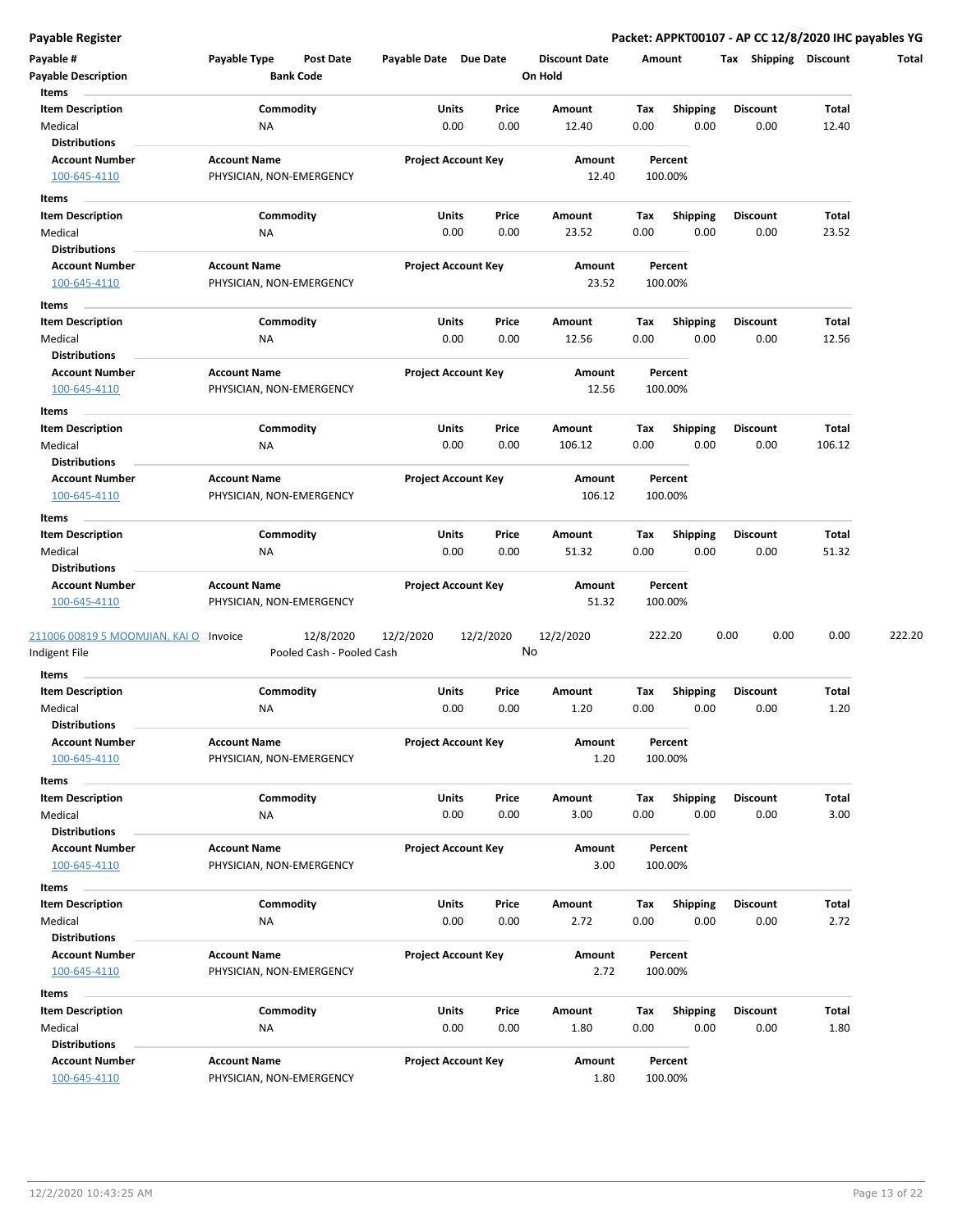| Payable #                           | Payable Type             | Post Date                 | Payable Date Due Date |                            |      | <b>Discount Date</b> | Amount |                 | Shipping<br>Tax | <b>Discount</b> | Total  |
|-------------------------------------|--------------------------|---------------------------|-----------------------|----------------------------|------|----------------------|--------|-----------------|-----------------|-----------------|--------|
| <b>Payable Description</b><br>Items |                          | <b>Bank Code</b>          |                       |                            |      | On Hold              |        |                 |                 |                 |        |
| <b>Item Description</b>             |                          | Commodity                 | <b>Units</b>          | Price                      |      | Amount               | Tax    | <b>Shipping</b> | <b>Discount</b> | Total           |        |
| Medical                             | ΝA                       |                           |                       | 0.00                       | 0.00 | 7.56                 | 0.00   | 0.00            | 0.00            | 7.56            |        |
| <b>Distributions</b>                |                          |                           |                       |                            |      |                      |        |                 |                 |                 |        |
| <b>Account Number</b>               | <b>Account Name</b>      |                           |                       | <b>Project Account Key</b> |      | Amount               |        | Percent         |                 |                 |        |
| 100-645-4110                        | PHYSICIAN, NON-EMERGENCY |                           |                       |                            |      | 7.56                 |        | 100.00%         |                 |                 |        |
|                                     |                          |                           |                       |                            |      |                      |        |                 |                 |                 |        |
| Items                               |                          |                           |                       |                            |      |                      |        |                 |                 |                 |        |
| <b>Item Description</b>             |                          | Commodity                 | Units                 | Price                      |      | Amount               | Tax    | <b>Shipping</b> | <b>Discount</b> | Total           |        |
| Medical                             | <b>NA</b>                |                           |                       | 0.00                       | 0.00 | 12.40                | 0.00   | 0.00            | 0.00            | 12.40           |        |
| Distributions                       |                          |                           |                       |                            |      |                      |        |                 |                 |                 |        |
| <b>Account Number</b>               | <b>Account Name</b>      |                           |                       | <b>Project Account Key</b> |      | Amount               |        | Percent         |                 |                 |        |
| 100-645-4110                        | PHYSICIAN, NON-EMERGENCY |                           |                       |                            |      | 12.40                |        | 100.00%         |                 |                 |        |
| Items                               |                          |                           |                       |                            |      |                      |        |                 |                 |                 |        |
| <b>Item Description</b>             |                          | Commodity                 | Units                 | Price                      |      | Amount               | Tax    | <b>Shipping</b> | Discount        | Total           |        |
| Medical                             | <b>NA</b>                |                           |                       | 0.00                       | 0.00 | 23.52                | 0.00   | 0.00            | 0.00            | 23.52           |        |
| <b>Distributions</b>                |                          |                           |                       |                            |      |                      |        |                 |                 |                 |        |
| <b>Account Number</b>               | <b>Account Name</b>      |                           |                       | <b>Project Account Key</b> |      | Amount               |        | Percent         |                 |                 |        |
| 100-645-4110                        | PHYSICIAN, NON-EMERGENCY |                           |                       |                            |      | 23.52                |        | 100.00%         |                 |                 |        |
| Items                               |                          |                           |                       |                            |      |                      |        |                 |                 |                 |        |
| <b>Item Description</b>             |                          | Commodity                 | Units                 | Price                      |      | Amount               | Tax    | <b>Shipping</b> | <b>Discount</b> | Total           |        |
| Medical                             | ΝA                       |                           |                       | 0.00                       | 0.00 | 12.56                | 0.00   | 0.00            | 0.00            | 12.56           |        |
| <b>Distributions</b>                |                          |                           |                       |                            |      |                      |        |                 |                 |                 |        |
| <b>Account Number</b>               | <b>Account Name</b>      |                           |                       | <b>Project Account Key</b> |      | Amount               |        | Percent         |                 |                 |        |
| 100-645-4110                        | PHYSICIAN, NON-EMERGENCY |                           |                       |                            |      | 12.56                |        | 100.00%         |                 |                 |        |
| Items                               |                          |                           |                       |                            |      |                      |        |                 |                 |                 |        |
| <b>Item Description</b>             |                          | Commodity                 | Units                 | Price                      |      | Amount               | Тах    | <b>Shipping</b> | <b>Discount</b> | Total           |        |
| Medical                             | <b>NA</b>                |                           |                       | 0.00                       | 0.00 | 106.12               | 0.00   | 0.00            | 0.00            | 106.12          |        |
| <b>Distributions</b>                |                          |                           |                       |                            |      |                      |        |                 |                 |                 |        |
| <b>Account Number</b>               | <b>Account Name</b>      |                           |                       | <b>Project Account Key</b> |      | Amount               |        | Percent         |                 |                 |        |
| 100-645-4110                        | PHYSICIAN, NON-EMERGENCY |                           |                       |                            |      | 106.12               |        | 100.00%         |                 |                 |        |
|                                     |                          |                           |                       |                            |      |                      |        |                 |                 |                 |        |
| Items<br><b>Item Description</b>    |                          | Commodity                 | <b>Units</b>          | Price                      |      | Amount               | Тах    | <b>Shipping</b> | <b>Discount</b> | Total           |        |
| Medical                             | ΝA                       |                           |                       | 0.00                       | 0.00 | 51.32                | 0.00   | 0.00            | 0.00            | 51.32           |        |
| <b>Distributions</b>                |                          |                           |                       |                            |      |                      |        |                 |                 |                 |        |
| <b>Account Number</b>               | <b>Account Name</b>      |                           |                       | <b>Project Account Key</b> |      | Amount               |        | Percent         |                 |                 |        |
| 100-645-4110                        | PHYSICIAN, NON-EMERGENCY |                           |                       |                            |      | 51.32                |        | 100.00%         |                 |                 |        |
|                                     |                          |                           |                       |                            |      |                      |        |                 |                 |                 |        |
| 211006 00819 6 MOOMJIAN, KAI O      | Invoice                  | 12/8/2020                 | 12/2/2020             | 12/2/2020                  |      | 12/2/2020            |        | 222.20          | 0.00            | 0.00<br>0.00    | 222.20 |
| ndigent File                        |                          | Pooled Cash - Pooled Cash |                       |                            | No   |                      |        |                 |                 |                 |        |
| Items                               |                          |                           |                       |                            |      |                      |        |                 |                 |                 |        |
| <b>Item Description</b>             |                          | Commodity                 | Units                 | Price                      |      | Amount               | Tax    | Shipping        | <b>Discount</b> | Total           |        |
| Medical                             | <b>NA</b>                |                           |                       | 0.00                       | 0.00 | 1.20                 | 0.00   | 0.00            | 0.00            | 1.20            |        |
| <b>Distributions</b>                |                          |                           |                       |                            |      |                      |        |                 |                 |                 |        |
| <b>Account Number</b>               | <b>Account Name</b>      |                           |                       | <b>Project Account Key</b> |      | Amount               |        | Percent         |                 |                 |        |
| 100-645-4110                        | PHYSICIAN, NON-EMERGENCY |                           |                       |                            |      | 1.20                 |        | 100.00%         |                 |                 |        |
|                                     |                          |                           |                       |                            |      |                      |        |                 |                 |                 |        |
| Items                               |                          |                           |                       |                            |      |                      |        |                 |                 |                 |        |
| <b>Item Description</b>             |                          | Commodity                 | Units                 | Price                      |      | Amount               | Tax    | <b>Shipping</b> | <b>Discount</b> | Total           |        |
| Medical                             | <b>NA</b>                |                           |                       | 0.00                       | 0.00 | 3.00                 | 0.00   | 0.00            | 0.00            | 3.00            |        |
| <b>Distributions</b>                |                          |                           |                       |                            |      |                      |        |                 |                 |                 |        |
| <b>Account Number</b>               | <b>Account Name</b>      |                           |                       | <b>Project Account Key</b> |      | Amount               |        | Percent         |                 |                 |        |
| 100-645-4110                        | PHYSICIAN, NON-EMERGENCY |                           |                       |                            |      | 3.00                 |        | 100.00%         |                 |                 |        |
| Items                               |                          |                           |                       |                            |      |                      |        |                 |                 |                 |        |
| <b>Item Description</b>             |                          | Commodity                 | Units                 | Price                      |      | Amount               | Тах    | <b>Shipping</b> | <b>Discount</b> | Total           |        |
| Medical                             | NA                       |                           |                       | 0.00                       | 0.00 | 2.72                 | 0.00   | 0.00            | 0.00            | 2.72            |        |
| <b>Distributions</b>                |                          |                           |                       |                            |      |                      |        |                 |                 |                 |        |
| <b>Account Number</b>               | <b>Account Name</b>      |                           |                       | <b>Project Account Key</b> |      | Amount               |        | Percent         |                 |                 |        |
| 100-645-4110                        | PHYSICIAN, NON-EMERGENCY |                           |                       |                            |      | 2.72                 |        | 100.00%         |                 |                 |        |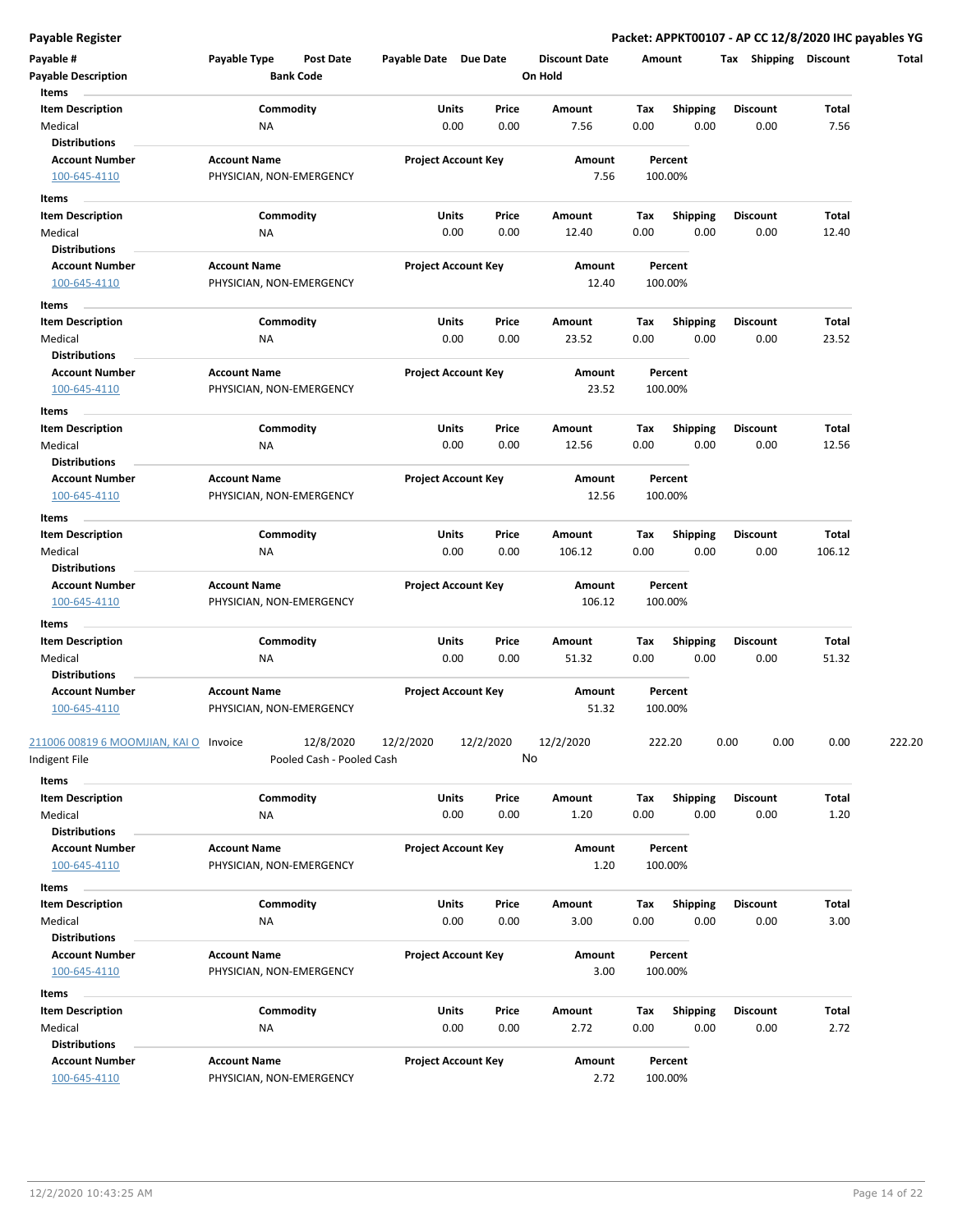| Payable #                              | Payable Type                                    | <b>Post Date</b>          | Payable Date Due Date |                            | <b>Discount Date</b> |      | Amount             | <b>Shipping</b><br>Tax | <b>Discount</b> | Total  |
|----------------------------------------|-------------------------------------------------|---------------------------|-----------------------|----------------------------|----------------------|------|--------------------|------------------------|-----------------|--------|
| <b>Payable Description</b>             |                                                 | <b>Bank Code</b>          |                       |                            | On Hold              |      |                    |                        |                 |        |
| Items                                  |                                                 |                           |                       |                            |                      |      |                    |                        |                 |        |
| <b>Item Description</b>                |                                                 | Commodity                 |                       | Units<br>Price             | Amount               | Tax  | <b>Shipping</b>    | <b>Discount</b>        | Total           |        |
| Medical                                | ΝA                                              |                           |                       | 0.00<br>0.00               | 1.80                 | 0.00 | 0.00               | 0.00                   | 1.80            |        |
| <b>Distributions</b>                   |                                                 |                           |                       |                            |                      |      |                    |                        |                 |        |
| <b>Account Number</b>                  | <b>Account Name</b><br>PHYSICIAN, NON-EMERGENCY |                           |                       | <b>Project Account Key</b> | Amount<br>1.80       |      | Percent<br>100.00% |                        |                 |        |
| 100-645-4110                           |                                                 |                           |                       |                            |                      |      |                    |                        |                 |        |
| Items                                  |                                                 |                           |                       |                            |                      |      |                    |                        |                 |        |
| <b>Item Description</b>                |                                                 | Commodity                 |                       | Units<br>Price             | Amount               | Tax  | <b>Shipping</b>    | <b>Discount</b>        | Total           |        |
| Medical                                | <b>NA</b>                                       |                           |                       | 0.00<br>0.00               | 7.56                 | 0.00 | 0.00               | 0.00                   | 7.56            |        |
| <b>Distributions</b>                   |                                                 |                           |                       |                            |                      |      |                    |                        |                 |        |
| <b>Account Number</b>                  | <b>Account Name</b>                             |                           |                       | <b>Project Account Key</b> | Amount               |      | Percent            |                        |                 |        |
| 100-645-4110                           | PHYSICIAN, NON-EMERGENCY                        |                           |                       |                            | 7.56                 |      | 100.00%            |                        |                 |        |
| Items                                  |                                                 |                           |                       |                            |                      |      |                    |                        |                 |        |
| Item Description                       |                                                 | Commodity                 |                       | Units<br>Price             | Amount               | Tax  | <b>Shipping</b>    | <b>Discount</b>        | Total           |        |
| Medical                                | <b>NA</b>                                       |                           |                       | 0.00<br>0.00               | 12.40                | 0.00 | 0.00               | 0.00                   | 12.40           |        |
| <b>Distributions</b>                   |                                                 |                           |                       |                            |                      |      |                    |                        |                 |        |
| <b>Account Number</b>                  | <b>Account Name</b>                             |                           |                       | <b>Project Account Key</b> | Amount               |      | Percent            |                        |                 |        |
| 100-645-4110                           | PHYSICIAN, NON-EMERGENCY                        |                           |                       |                            | 12.40                |      | 100.00%            |                        |                 |        |
| Items                                  |                                                 |                           |                       |                            |                      |      |                    |                        |                 |        |
| <b>Item Description</b>                |                                                 | Commodity                 |                       | Units<br>Price             | Amount               | Tax  | <b>Shipping</b>    | <b>Discount</b>        | Total           |        |
| Medical                                | ΝA                                              |                           |                       | 0.00<br>0.00               | 23.52                | 0.00 | 0.00               | 0.00                   | 23.52           |        |
| <b>Distributions</b>                   |                                                 |                           |                       |                            |                      |      |                    |                        |                 |        |
| <b>Account Number</b>                  | <b>Account Name</b>                             |                           |                       | <b>Project Account Key</b> | Amount               |      | Percent            |                        |                 |        |
| 100-645-4110                           | PHYSICIAN, NON-EMERGENCY                        |                           |                       |                            | 23.52                |      | 100.00%            |                        |                 |        |
| Items                                  |                                                 |                           |                       |                            |                      |      |                    |                        |                 |        |
| <b>Item Description</b>                |                                                 | Commodity                 |                       | Units<br>Price             | Amount               | Тах  | <b>Shipping</b>    | Discount               | Total           |        |
| Medical                                | <b>NA</b>                                       |                           |                       | 0.00<br>0.00               | 12.56                | 0.00 | 0.00               | 0.00                   | 12.56           |        |
| <b>Distributions</b>                   |                                                 |                           |                       |                            |                      |      |                    |                        |                 |        |
| <b>Account Number</b>                  | <b>Account Name</b>                             |                           |                       | <b>Project Account Key</b> | Amount               |      | Percent            |                        |                 |        |
| 100-645-4110                           | PHYSICIAN, NON-EMERGENCY                        |                           |                       |                            | 12.56                |      | 100.00%            |                        |                 |        |
| Items                                  |                                                 |                           |                       |                            |                      |      |                    |                        |                 |        |
| <b>Item Description</b>                |                                                 | Commodity                 |                       | Units<br>Price             | Amount               | Tax  | <b>Shipping</b>    | Discount               | Total           |        |
| Medical                                | ΝA                                              |                           |                       | 0.00<br>0.00               | 106.12               | 0.00 | 0.00               | 0.00                   | 106.12          |        |
| <b>Distributions</b>                   |                                                 |                           |                       |                            |                      |      |                    |                        |                 |        |
| <b>Account Number</b>                  | <b>Account Name</b>                             |                           |                       | <b>Project Account Key</b> | Amount               |      | Percent            |                        |                 |        |
| 100-645-4110                           | PHYSICIAN, NON-EMERGENCY                        |                           |                       |                            | 106.12               |      | 100.00%            |                        |                 |        |
| Items                                  |                                                 |                           |                       |                            |                      |      |                    |                        |                 |        |
| <b>Item Description</b>                |                                                 | Commodity                 |                       | <b>Units</b><br>Price      | Amount               | Тах  | Shipping           | <b>Discount</b>        | Total           |        |
| Medical                                | ΝA                                              |                           |                       | 0.00<br>0.00               | 51.32                | 0.00 | 0.00               | 0.00                   | 51.32           |        |
| <b>Distributions</b>                   |                                                 |                           |                       |                            |                      |      |                    |                        |                 |        |
| <b>Account Number</b>                  | <b>Account Name</b>                             |                           |                       | <b>Project Account Key</b> | Amount               |      | Percent            |                        |                 |        |
| 100-645-4110                           | PHYSICIAN, NON-EMERGENCY                        |                           |                       |                            | 51.32                |      | 100.00%            |                        |                 |        |
|                                        |                                                 |                           |                       |                            |                      |      |                    |                        |                 |        |
| 211006 00819 7 MOOMJIAN, KAI O Invoice |                                                 | 12/8/2020                 | 12/2/2020             | 12/2/2020                  | 12/2/2020            |      | 355.17             | 0.00<br>0.00           | 0.00            | 355.17 |
| Indigent File                          |                                                 | Pooled Cash - Pooled Cash |                       |                            | No                   |      |                    |                        |                 |        |
| Items                                  |                                                 |                           |                       |                            |                      |      |                    |                        |                 |        |
| <b>Item Description</b>                |                                                 | Commodity                 |                       | Units<br>Price             | Amount               | Tax  | <b>Shipping</b>    | <b>Discount</b>        | Total           |        |
| Medical                                | ΝA                                              |                           |                       | 0.00<br>0.00               | 1.20                 | 0.00 | 0.00               | 0.00                   | 1.20            |        |
| <b>Distributions</b>                   |                                                 |                           |                       |                            |                      |      |                    |                        |                 |        |
| <b>Account Number</b>                  | <b>Account Name</b>                             |                           |                       | <b>Project Account Key</b> | Amount               |      | Percent            |                        |                 |        |
| 100-645-4110                           | PHYSICIAN, NON-EMERGENCY                        |                           |                       |                            | 1.20                 |      | 100.00%            |                        |                 |        |
| Items                                  |                                                 |                           |                       |                            |                      |      |                    |                        |                 |        |
| <b>Item Description</b>                |                                                 | Commodity                 |                       | Units<br>Price             | Amount               | Тах  | <b>Shipping</b>    | <b>Discount</b>        | Total           |        |
| Medical                                | NA                                              |                           |                       | 0.00<br>0.00               | 0.96                 | 0.00 | 0.00               | 0.00                   | 0.96            |        |
| <b>Distributions</b>                   |                                                 |                           |                       |                            |                      |      |                    |                        |                 |        |
| <b>Account Number</b>                  | <b>Account Name</b>                             |                           |                       | <b>Project Account Key</b> | Amount               |      | Percent            |                        |                 |        |
| 100-645-4110                           | PHYSICIAN, NON-EMERGENCY                        |                           |                       |                            | 0.96                 |      | 100.00%            |                        |                 |        |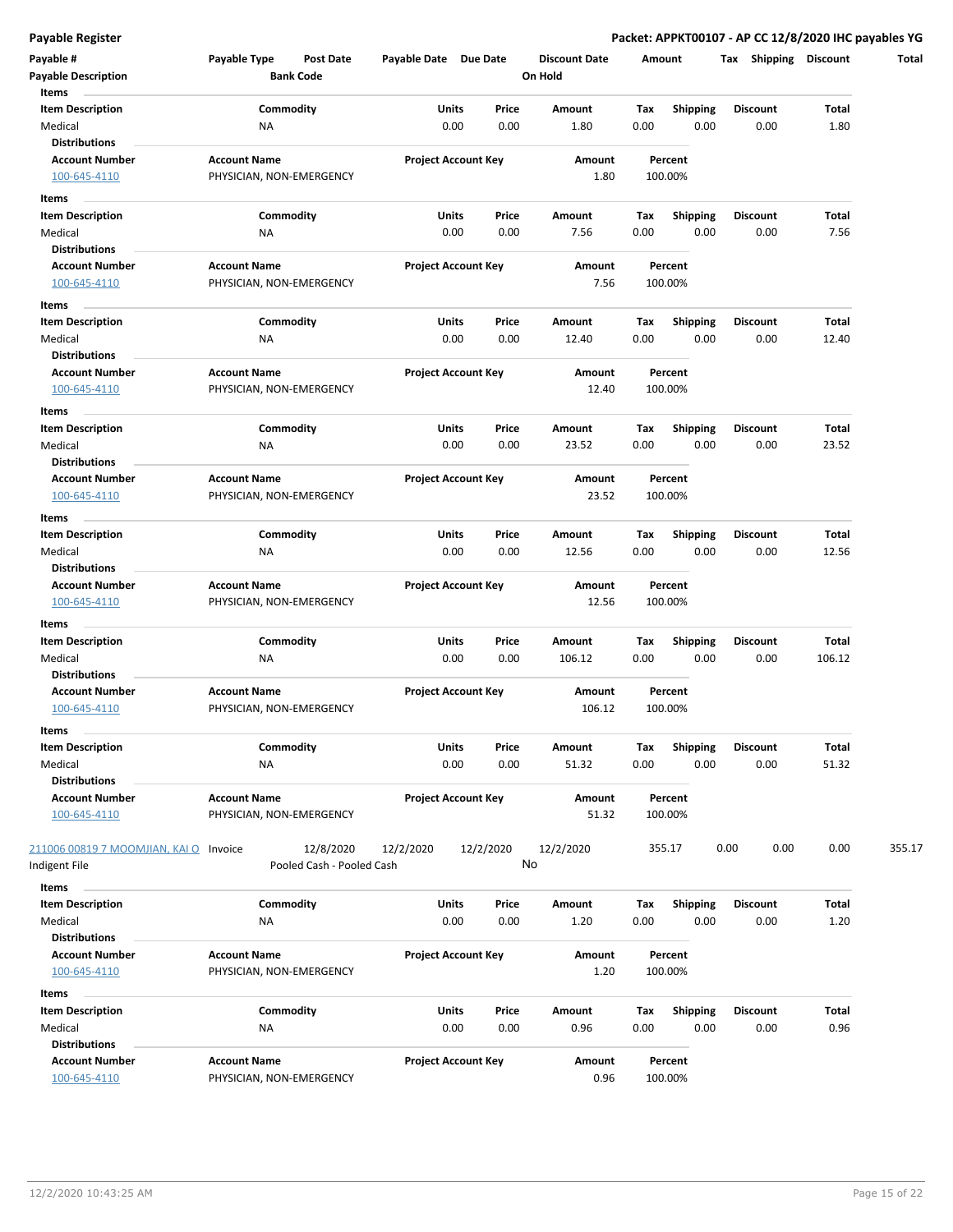|                                                                                 | Payable Type<br>Post Date | Payable Date Due Date      |       | <b>Discount Date</b> | Amount |                 | Shipping<br>Tax | <b>Discount</b> |
|---------------------------------------------------------------------------------|---------------------------|----------------------------|-------|----------------------|--------|-----------------|-----------------|-----------------|
| <b>Payable Description</b>                                                      | <b>Bank Code</b>          |                            |       | On Hold              |        |                 |                 |                 |
| Items                                                                           |                           |                            |       |                      |        |                 |                 |                 |
| <b>Item Description</b>                                                         | Commodity                 | Units                      | Price | Amount               | Tax    | <b>Shipping</b> | <b>Discount</b> | Total           |
| Medical                                                                         | <b>NA</b>                 | 0.00                       | 0.00  | 89.30                | 0.00   | 0.00            | 0.00            | 89.30           |
| <b>Distributions</b>                                                            |                           |                            |       |                      |        |                 |                 |                 |
| <b>Account Number</b>                                                           | <b>Account Name</b>       | <b>Project Account Key</b> |       | Amount               |        | Percent         |                 |                 |
| 100-645-4110                                                                    | PHYSICIAN, NON-EMERGENCY  |                            |       | 89.30                |        | 100.00%         |                 |                 |
| Items                                                                           |                           |                            |       |                      |        |                 |                 |                 |
| <b>Item Description</b>                                                         | Commodity                 | Units                      | Price | Amount               | Тах    | <b>Shipping</b> | <b>Discount</b> | Total           |
| Medical                                                                         | NA                        | 0.00                       | 0.00  | 2.72                 | 0.00   | 0.00            | 0.00            | 2.72            |
| <b>Distributions</b>                                                            |                           |                            |       |                      |        |                 |                 |                 |
| <b>Account Number</b>                                                           | <b>Account Name</b>       | <b>Project Account Key</b> |       | Amount               |        | Percent         |                 |                 |
| 100-645-4110                                                                    | PHYSICIAN, NON-EMERGENCY  |                            |       | 2.72                 |        | 100.00%         |                 |                 |
| Items                                                                           |                           |                            |       |                      |        |                 |                 |                 |
| <b>Item Description</b>                                                         | Commodity                 | Units                      | Price | Amount               | Tax    | <b>Shipping</b> | <b>Discount</b> | Total           |
| Medical                                                                         | <b>NA</b>                 | 0.00                       | 0.00  | 1.80                 | 0.00   | 0.00            | 0.00            | 1.80            |
| <b>Distributions</b>                                                            |                           |                            |       |                      |        |                 |                 |                 |
|                                                                                 |                           |                            |       |                      |        |                 |                 |                 |
| <b>Account Number</b>                                                           | <b>Account Name</b>       | <b>Project Account Key</b> |       | Amount               |        | Percent         |                 |                 |
| 100-645-4110                                                                    | PHYSICIAN, NON-EMERGENCY  |                            |       | 1.80                 |        | 100.00%         |                 |                 |
| Items                                                                           |                           |                            |       |                      |        |                 |                 |                 |
| <b>Item Description</b>                                                         | Commodity                 | Units                      | Price | Amount               | Tax    | <b>Shipping</b> | <b>Discount</b> | Total           |
| Medical                                                                         | <b>NA</b>                 | 0.00                       | 0.00  | 7.56                 | 0.00   | 0.00            | 0.00            | 7.56            |
| <b>Distributions</b>                                                            |                           |                            |       |                      |        |                 |                 |                 |
| <b>Account Number</b>                                                           | <b>Account Name</b>       | <b>Project Account Key</b> |       | Amount               |        | Percent         |                 |                 |
| 100-645-4110                                                                    | PHYSICIAN, NON-EMERGENCY  |                            |       | 7.56                 |        | 100.00%         |                 |                 |
| Items                                                                           |                           |                            |       |                      |        |                 |                 |                 |
| <b>Item Description</b>                                                         | Commodity                 | Units                      | Price | Amount               | Тах    | <b>Shipping</b> | Discount        | Total           |
| Medical                                                                         | <b>NA</b>                 | 0.00                       | 0.00  | 12.40                | 0.00   | 0.00            | 0.00            | 12.40           |
| <b>Distributions</b>                                                            |                           |                            |       |                      |        |                 |                 |                 |
| <b>Account Number</b>                                                           | <b>Account Name</b>       | <b>Project Account Key</b> |       | Amount               |        | Percent         |                 |                 |
| 100-645-4110                                                                    | PHYSICIAN, NON-EMERGENCY  |                            |       | 12.40                |        | 100.00%         |                 |                 |
|                                                                                 |                           |                            |       |                      |        |                 |                 |                 |
| Items                                                                           |                           |                            |       |                      |        |                 |                 |                 |
| <b>Item Description</b>                                                         | Commodity                 | Units                      | Price | Amount               | Tax    | <b>Shipping</b> | <b>Discount</b> | Total           |
| Medical                                                                         | <b>NA</b>                 | 0.00                       | 0.00  | 10.16                | 0.00   | 0.00            | 0.00            | 10.16           |
| <b>Distributions</b>                                                            |                           |                            |       |                      |        |                 |                 |                 |
| <b>Account Number</b>                                                           | <b>Account Name</b>       | <b>Project Account Key</b> |       | Amount               |        | Percent         |                 |                 |
| 100-645-4110                                                                    | PHYSICIAN, NON-EMERGENCY  |                            |       | 10.16                |        | 100.00%         |                 |                 |
| Items                                                                           |                           |                            |       |                      |        |                 |                 |                 |
| <b>Item Description</b>                                                         | Commodity                 | Units                      | Price | Amount               | Tax    | Shipping        | <b>Discount</b> | Total           |
| Medical                                                                         | ΝA                        | 0.00                       | 0.00  | 23.52                | 0.00   | 0.00            | 0.00            | 23.52           |
| <b>Distributions</b>                                                            |                           |                            |       |                      |        |                 |                 |                 |
| <b>Account Number</b>                                                           | <b>Account Name</b>       | <b>Project Account Key</b> |       | Amount               |        | Percent         |                 |                 |
| 100-645-4110                                                                    | PHYSICIAN, NON-EMERGENCY  |                            |       | 23.52                |        | 100.00%         |                 |                 |
| Items                                                                           |                           |                            |       |                      |        |                 |                 |                 |
| <b>Item Description</b>                                                         | Commodity                 | Units                      | Price | Amount               | Tax    | <b>Shipping</b> | <b>Discount</b> | Total           |
| Medical                                                                         | NA                        | 0.00                       | 0.00  | 25.12                | 0.00   | 0.00            | 0.00            | 25.12           |
| <b>Distributions</b>                                                            |                           |                            |       |                      |        |                 |                 |                 |
| <b>Account Number</b>                                                           | <b>Account Name</b>       | <b>Project Account Key</b> |       | Amount               |        | Percent         |                 |                 |
|                                                                                 | PHYSICIAN, NON-EMERGENCY  |                            |       | 25.12                |        | 100.00%         |                 |                 |
| 100-645-4110                                                                    |                           |                            |       |                      |        |                 |                 |                 |
|                                                                                 |                           |                            |       |                      |        |                 |                 |                 |
|                                                                                 |                           |                            | Price | Amount               | Tax    | <b>Shipping</b> | <b>Discount</b> | Total           |
|                                                                                 | Commodity                 | Units                      |       |                      |        |                 |                 |                 |
|                                                                                 | <b>NA</b>                 | 0.00                       | 0.00  | 106.12               | 0.00   | 0.00            | 0.00            | 106.12          |
| <b>Distributions</b>                                                            |                           |                            |       |                      |        |                 |                 |                 |
| <b>Account Number</b>                                                           | <b>Account Name</b>       | <b>Project Account Key</b> |       | Amount               |        | Percent         |                 |                 |
| 100-645-4110                                                                    | PHYSICIAN, NON-EMERGENCY  |                            |       | 106.12               |        | 100.00%         |                 |                 |
|                                                                                 |                           |                            |       |                      |        |                 |                 |                 |
| Items<br><b>Item Description</b><br>Medical<br>Items<br><b>Item Description</b> | Commodity                 | Units                      | Price | Amount               | Тах    | <b>Shipping</b> | Discount        | Total           |
|                                                                                 | <b>NA</b>                 | 0.00                       | 0.00  | 22.99                | 0.00   | 0.00            | 0.00            | 22.99           |
| Medical<br><b>Distributions</b>                                                 |                           |                            |       |                      |        |                 |                 |                 |
| <b>Account Number</b>                                                           | <b>Account Name</b>       | <b>Project Account Key</b> |       | Amount               |        | Percent         |                 |                 |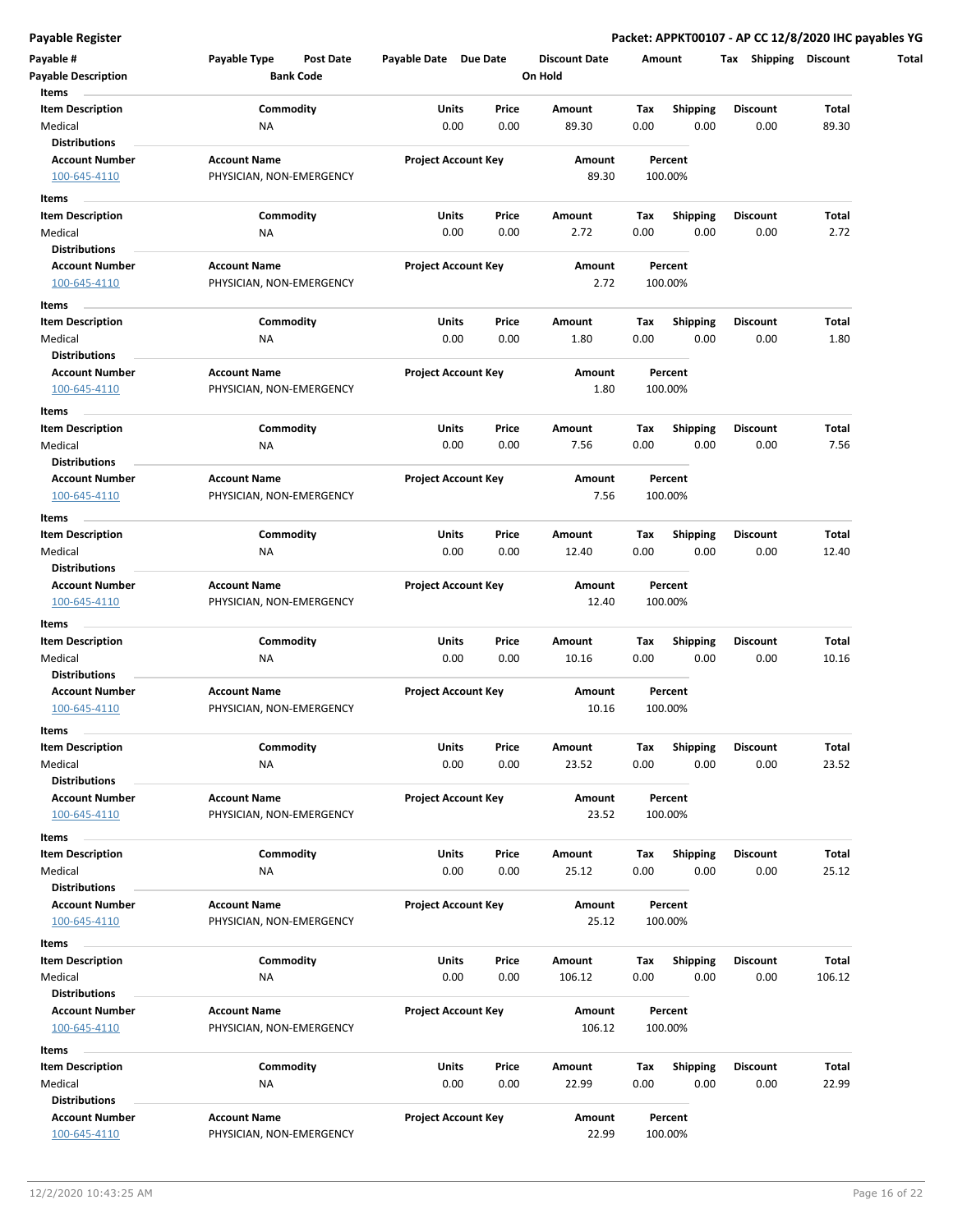| <b>Payable Register</b>                                             |                                                 |                                        |                            |               |               |                                 |             |                         |      |                         |                      | Packet: APPKT00107 - AP CC 12/8/2020 IHC payables YG |
|---------------------------------------------------------------------|-------------------------------------------------|----------------------------------------|----------------------------|---------------|---------------|---------------------------------|-------------|-------------------------|------|-------------------------|----------------------|------------------------------------------------------|
| Payable #<br><b>Payable Description</b>                             | Payable Type                                    | <b>Post Date</b><br><b>Bank Code</b>   | Payable Date Due Date      |               |               | <b>Discount Date</b><br>On Hold | Amount      |                         |      | Tax Shipping Discount   |                      | Total                                                |
| Items<br><b>Item Description</b><br>Medical<br><b>Distributions</b> | Commodity<br>NA                                 |                                        |                            | Units<br>0.00 | Price<br>0.00 | <b>Amount</b><br>51.32          | Tax<br>0.00 | <b>Shipping</b><br>0.00 |      | <b>Discount</b><br>0.00 | Total<br>51.32       |                                                      |
| <b>Account Number</b><br>100-645-4110                               | <b>Account Name</b><br>PHYSICIAN, NON-EMERGENCY |                                        | <b>Project Account Key</b> |               |               | Amount<br>51.32                 | 100.00%     | Percent                 |      |                         |                      |                                                      |
| <b>Vendor: 01061 - TEXOMA MEDICAL CENTER</b>                        |                                                 |                                        |                            |               |               |                                 |             |                         |      |                         | <b>Vendor Total:</b> | 7,669.73                                             |
| 211010 01061 1 AUSTIN, ROZLYN<br>Indigent File                      | Invoice                                         | 12/8/2020<br>Pooled Cash - Pooled Cash | 12/2/2020                  | 12/2/2020     | No            | 12/2/2020                       | 7,669.73    |                         | 0.00 | 0.00                    | 0.00                 | 7,669.73                                             |
| Items                                                               |                                                 |                                        |                            |               |               |                                 |             |                         |      |                         |                      |                                                      |
| <b>Item Description</b><br>Medical<br><b>Distributions</b>          | Commodity<br><b>NA</b>                          |                                        |                            | Units<br>0.00 | Price<br>0.00 | Amount<br>7,669.73              | Tax<br>0.00 | <b>Shipping</b><br>0.00 |      | <b>Discount</b><br>0.00 | Total<br>7,669.73    |                                                      |
| <b>Account Number</b><br>100-645-4140                               | <b>Account Name</b><br>HOSPITAL, OUTPATIENT     |                                        | <b>Project Account Key</b> |               |               | Amount<br>7,669.73              | 100.00%     | Percent                 |      |                         |                      |                                                      |
| <b>Vendor: 01177 - TMC BONHAM HOSPITAL</b>                          |                                                 |                                        |                            |               |               |                                 |             |                         |      |                         | <b>Vendor Total:</b> | 10,963.80                                            |
| 130819 01177 7 PLESS, HELEN ED<br>Indigent File                     | Invoice                                         | 12/8/2020<br>Pooled Cash - Pooled Cash | 12/2/2020                  | 12/2/2020     | No            | 12/2/2020                       | 167.55      |                         | 0.00 | 0.00                    | 0.00                 | 167.55                                               |
| Items                                                               |                                                 |                                        |                            |               |               |                                 |             |                         |      |                         |                      |                                                      |
| <b>Item Description</b><br>Medical<br><b>Distributions</b>          | Commodity<br>NA                                 |                                        |                            | Units<br>0.00 | Price<br>0.00 | Amount<br>167.55                | Tax<br>0.00 | <b>Shipping</b><br>0.00 |      | <b>Discount</b><br>0.00 | Total<br>167.55      |                                                      |
| <b>Account Number</b><br>100-645-4140                               | <b>Account Name</b><br>HOSPITAL, OUTPATIENT     |                                        | <b>Project Account Key</b> |               |               | Amount<br>167.55                | 100.00%     | Percent                 |      |                         |                      |                                                      |
| 180512 01177 3 NORTON, CAROL E<br>Indigent File                     | Invoice                                         | 12/8/2020<br>Pooled Cash - Pooled Cash | 12/2/2020                  | 12/2/2020     | No            | 12/2/2020                       | 136.95      |                         | 0.00 | 0.00                    | 0.00                 | 136.95                                               |
| Items                                                               |                                                 |                                        |                            |               |               |                                 |             |                         |      |                         |                      |                                                      |
| <b>Item Description</b><br>Medical                                  | Commodity<br><b>NA</b>                          |                                        |                            | Units<br>0.00 | Price<br>0.00 | Amount<br>136.95                | Tax<br>0.00 | <b>Shipping</b><br>0.00 |      | <b>Discount</b><br>0.00 | Total<br>136.95      |                                                      |
| <b>Distributions</b><br><b>Account Number</b><br>100-645-4140       | <b>Account Name</b><br>HOSPITAL, OUTPATIENT     |                                        | <b>Project Account Key</b> |               |               | Amount<br>136.95                | 100.00%     | Percent                 |      |                         |                      |                                                      |
| 190901 01177 8 HINSON, SHEILA<br>Indigent File                      | Invoice                                         | 12/8/2020<br>Pooled Cash - Pooled Cash | 12/2/2020                  | 12/2/2020     | No            | 12/2/2020                       | 287.85      |                         | 0.00 | 0.00                    | 0.00                 | 287.85                                               |
| Items                                                               |                                                 |                                        |                            |               |               |                                 |             |                         |      |                         |                      |                                                      |
| <b>Item Description</b><br>Medical                                  | Commodity<br>NA                                 |                                        |                            | Units<br>0.00 | Price<br>0.00 | Amount<br>287.85                | Tax<br>0.00 | <b>Shipping</b><br>0.00 |      | <b>Discount</b><br>0.00 | Total<br>287.85      |                                                      |
| <b>Distributions</b><br><b>Account Number</b><br>100-645-4140       | <b>Account Name</b><br>HOSPITAL, OUTPATIENT     |                                        | <b>Project Account Key</b> |               |               | Amount<br>287.85                | 100.00%     | Percent                 |      |                         |                      |                                                      |
| 191204 01177 26 SPURLOCK, STEP<br>Indigent File                     | Invoice                                         | 12/8/2020<br>Pooled Cash - Pooled Cash | 12/2/2020                  | 12/2/2020     | No            | 12/2/2020                       | 252.15      |                         | 0.00 | 0.00                    | 0.00                 | 252.15                                               |
| Items                                                               |                                                 |                                        |                            |               |               |                                 |             |                         |      |                         |                      |                                                      |
| <b>Item Description</b><br>Medical<br><b>Distributions</b>          | Commodity<br>NA                                 |                                        |                            | Units<br>0.00 | Price<br>0.00 | Amount<br>252.15                | Tax<br>0.00 | <b>Shipping</b><br>0.00 |      | <b>Discount</b><br>0.00 | Total<br>252.15      |                                                      |
| <b>Account Number</b><br>100-645-4140                               | <b>Account Name</b><br>HOSPITAL, OUTPATIENT     |                                        | <b>Project Account Key</b> |               |               | Amount<br>252.15                | 100.00%     | Percent                 |      |                         |                      |                                                      |
| 191204 01177 27 SPURLOCK, STEP<br>Indigent File                     | Invoice                                         | 12/8/2020<br>Pooled Cash - Pooled Cash | 12/2/2020                  | 12/2/2020     |               | 12/2/2020<br>No                 | 1,184.25    |                         | 0.00 | 0.00                    | 0.00                 | 1,184.25                                             |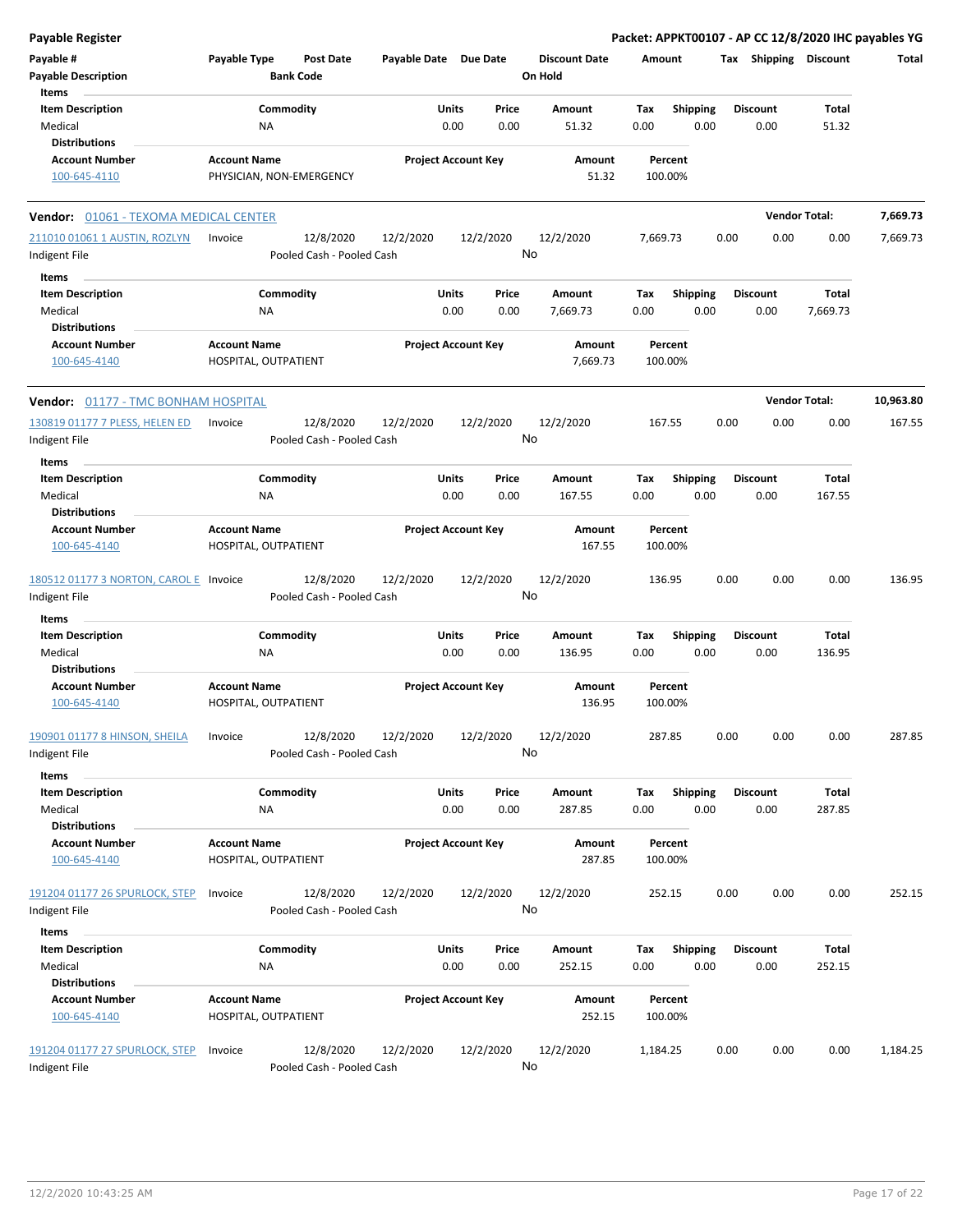| Payable Register                       |                      |                           |                       |                            |    |                      |             |                         |      |                       |                   | Packet: APPKT00107 - AP CC 12/8/2020 IHC payables YG |
|----------------------------------------|----------------------|---------------------------|-----------------------|----------------------------|----|----------------------|-------------|-------------------------|------|-----------------------|-------------------|------------------------------------------------------|
| Payable #                              | Payable Type         | <b>Post Date</b>          | Payable Date Due Date |                            |    | <b>Discount Date</b> | Amount      |                         |      | Tax Shipping Discount |                   | Total                                                |
| <b>Payable Description</b>             |                      | <b>Bank Code</b>          |                       |                            |    | On Hold              |             |                         |      |                       |                   |                                                      |
| Items                                  |                      |                           |                       |                            |    |                      |             |                         |      |                       |                   |                                                      |
| <b>Item Description</b>                |                      | Commodity                 |                       | Units<br>Price             |    | Amount               | Tax         | <b>Shipping</b>         |      | <b>Discount</b>       | <b>Total</b>      |                                                      |
| Medical                                | ΝA                   |                           |                       | 0.00<br>0.00               |    | 1,184.25             | 0.00        | 0.00                    |      | 0.00                  | 1,184.25          |                                                      |
| <b>Distributions</b>                   |                      |                           |                       |                            |    |                      |             |                         |      |                       |                   |                                                      |
| <b>Account Number</b>                  | <b>Account Name</b>  |                           |                       | <b>Project Account Key</b> |    | Amount               |             | Percent                 |      |                       |                   |                                                      |
| 100-645-4140                           | HOSPITAL, OUTPATIENT |                           |                       |                            |    | 1,184.25             | 100.00%     |                         |      |                       |                   |                                                      |
| 200709 01177 10 WALLACE, MARSH Invoice |                      | 12/8/2020                 | 12/2/2020             | 12/2/2020                  |    | 12/2/2020            | 125.70      |                         | 0.00 | 0.00                  | 0.00              | 125.70                                               |
| Indigent File                          |                      | Pooled Cash - Pooled Cash |                       |                            | No |                      |             |                         |      |                       |                   |                                                      |
|                                        |                      |                           |                       |                            |    |                      |             |                         |      |                       |                   |                                                      |
| Items                                  |                      |                           |                       |                            |    |                      |             |                         |      |                       |                   |                                                      |
| <b>Item Description</b>                |                      | Commodity                 |                       | Units<br>Price             |    | Amount               | Tax         | Shipping                |      | <b>Discount</b>       | Total             |                                                      |
| Medical                                | NA                   |                           |                       | 0.00<br>0.00               |    | 125.70               | 0.00        | 0.00                    |      | 0.00                  | 125.70            |                                                      |
| <b>Distributions</b>                   |                      |                           |                       |                            |    |                      |             |                         |      |                       |                   |                                                      |
| <b>Account Number</b>                  | <b>Account Name</b>  |                           |                       | <b>Project Account Key</b> |    | Amount               |             | Percent                 |      |                       |                   |                                                      |
| 100-645-4140                           | HOSPITAL, OUTPATIENT |                           |                       |                            |    | 125.70               | 100.00%     |                         |      |                       |                   |                                                      |
| 200709 01177 9 WALLACE, MARSHA Invoice |                      | 12/8/2020                 | 12/2/2020             | 12/2/2020                  |    | 12/2/2020            | 416.70      |                         | 0.00 | 0.00                  | 0.00              | 416.70                                               |
|                                        |                      | Pooled Cash - Pooled Cash |                       |                            | No |                      |             |                         |      |                       |                   |                                                      |
| Indigent File                          |                      |                           |                       |                            |    |                      |             |                         |      |                       |                   |                                                      |
| Items                                  |                      |                           |                       |                            |    |                      |             |                         |      |                       |                   |                                                      |
| <b>Item Description</b>                |                      | Commodity                 |                       | Units<br>Price             |    | Amount               | Tax         | <b>Shipping</b>         |      | <b>Discount</b>       | Total             |                                                      |
| Medical                                | <b>NA</b>            |                           |                       | 0.00<br>0.00               |    | 416.70               | 0.00        | 0.00                    |      | 0.00                  | 416.70            |                                                      |
| <b>Distributions</b>                   |                      |                           |                       |                            |    |                      |             |                         |      |                       |                   |                                                      |
| <b>Account Number</b>                  | <b>Account Name</b>  |                           |                       | <b>Project Account Key</b> |    | Amount               |             | Percent                 |      |                       |                   |                                                      |
| 100-645-4140                           | HOSPITAL, OUTPATIENT |                           |                       |                            |    | 416.70               | 100.00%     |                         |      |                       |                   |                                                      |
|                                        |                      |                           |                       |                            |    |                      |             |                         |      |                       |                   |                                                      |
| 211111 01177 1 MACDONALD, GER. Invoice |                      | 12/8/2020                 | 12/2/2020             | 12/2/2020                  |    | 12/2/2020            | 892.65      |                         | 0.00 | 0.00                  | 0.00              | 892.65                                               |
| Indigent File                          |                      | Pooled Cash - Pooled Cash |                       |                            | No |                      |             |                         |      |                       |                   |                                                      |
| Items                                  |                      |                           |                       |                            |    |                      |             |                         |      |                       |                   |                                                      |
| <b>Item Description</b>                |                      | Commodity                 |                       | Units<br>Price             |    | Amount               | Tax         | <b>Shipping</b>         |      | <b>Discount</b>       | Total             |                                                      |
| Medical                                | <b>NA</b>            |                           |                       | 0.00<br>0.00               |    | 892.65               | 0.00        | 0.00                    |      | 0.00                  | 892.65            |                                                      |
| <b>Distributions</b>                   |                      |                           |                       |                            |    |                      |             |                         |      |                       |                   |                                                      |
| <b>Account Number</b>                  | <b>Account Name</b>  |                           |                       | <b>Project Account Key</b> |    | Amount               |             | Percent                 |      |                       |                   |                                                      |
| 100-645-4140                           | HOSPITAL, OUTPATIENT |                           |                       |                            |    | 892.65               | 100.00%     |                         |      |                       |                   |                                                      |
|                                        |                      |                           |                       |                            |    |                      |             |                         |      |                       |                   |                                                      |
| 211111 01177 2 MACDONALD, GER. Invoice |                      | 12/8/2020                 | 12/2/2020             | 12/2/2020                  |    | 12/2/2020            | 1,175.85    |                         | 0.00 | 0.00                  | 0.00              | 1,175.85                                             |
| Indigent File                          |                      | Pooled Cash - Pooled Cash |                       |                            | No |                      |             |                         |      |                       |                   |                                                      |
|                                        |                      |                           |                       |                            |    |                      |             |                         |      |                       |                   |                                                      |
| Items<br><b>Item Description</b>       |                      | Commodity                 |                       | Units<br>Price             |    |                      |             |                         |      | <b>Discount</b>       |                   |                                                      |
| Medical                                | <b>NA</b>            |                           |                       | 0.00<br>0.00               |    | Amount<br>1,175.85   | Tax<br>0.00 | <b>Shipping</b><br>0.00 |      | 0.00                  | Total<br>1,175.85 |                                                      |
| <b>Distributions</b>                   |                      |                           |                       |                            |    |                      |             |                         |      |                       |                   |                                                      |
|                                        |                      |                           |                       | <b>Project Account Key</b> |    | Amount               |             |                         |      |                       |                   |                                                      |
| <b>Account Number</b>                  | <b>Account Name</b>  |                           |                       |                            |    |                      |             | Percent                 |      |                       |                   |                                                      |
| 100-645-4140                           | HOSPITAL, OUTPATIENT |                           |                       |                            |    | 1,175.85             | 100.00%     |                         |      |                       |                   |                                                      |
| 211112 01177 1 SHIPP, ALLEN RA         | Invoice              | 12/8/2020                 | 12/2/2020             | 12/2/2020                  |    | 12/2/2020            | 1,242.75    |                         | 0.00 | 0.00                  | 0.00              | 1,242.75                                             |
|                                        |                      | Pooled Cash - Pooled Cash |                       |                            | No |                      |             |                         |      |                       |                   |                                                      |
| Indigent File                          |                      |                           |                       |                            |    |                      |             |                         |      |                       |                   |                                                      |
| Items                                  |                      |                           |                       |                            |    |                      |             |                         |      |                       |                   |                                                      |
| <b>Item Description</b>                |                      | Commodity                 |                       | Units<br>Price             |    | Amount               | Tax         | <b>Shipping</b>         |      | <b>Discount</b>       | Total             |                                                      |
| Medical                                | ΝA                   |                           |                       | 0.00<br>0.00               |    | 1,242.75             | 0.00        | 0.00                    |      | 0.00                  | 1,242.75          |                                                      |
| <b>Distributions</b>                   |                      |                           |                       |                            |    |                      |             |                         |      |                       |                   |                                                      |
| <b>Account Number</b>                  | <b>Account Name</b>  |                           |                       | <b>Project Account Key</b> |    | Amount               |             | Percent                 |      |                       |                   |                                                      |
| 100-645-4140                           | HOSPITAL, OUTPATIENT |                           |                       |                            |    | 1,242.75             | 100.00%     |                         |      |                       |                   |                                                      |
|                                        |                      |                           |                       |                            |    |                      |             |                         |      |                       |                   |                                                      |
| SO05723 01177 1 HASS, TRACY RA         | Invoice              | 12/8/2020                 | 12/2/2020             | 12/2/2020                  |    | 12/2/2020            | 775.80      |                         | 0.00 | 0.00                  | 0.00              | 775.80                                               |
| Indigent File                          |                      | Pooled Cash - Pooled Cash |                       |                            | No |                      |             |                         |      |                       |                   |                                                      |
| Items                                  |                      |                           |                       |                            |    |                      |             |                         |      |                       |                   |                                                      |
| <b>Item Description</b>                |                      | Commodity                 |                       | Units<br>Price             |    | Amount               | Tax         | Shipping                |      | <b>Discount</b>       | <b>Total</b>      |                                                      |
| Medical                                | <b>NA</b>            |                           |                       | 0.00<br>0.00               |    | 775.80               | 0.00        | 0.00                    |      | 0.00                  | 775.80            |                                                      |
| <b>Distributions</b>                   |                      |                           |                       |                            |    |                      |             |                         |      |                       |                   |                                                      |
| <b>Account Number</b>                  | <b>Account Name</b>  |                           |                       | <b>Project Account Key</b> |    | Amount               |             | Percent                 |      |                       |                   |                                                      |
| 100-565-4050                           | PRISONER MEDICAL     |                           |                       |                            |    | 775.80               | 100.00%     |                         |      |                       |                   |                                                      |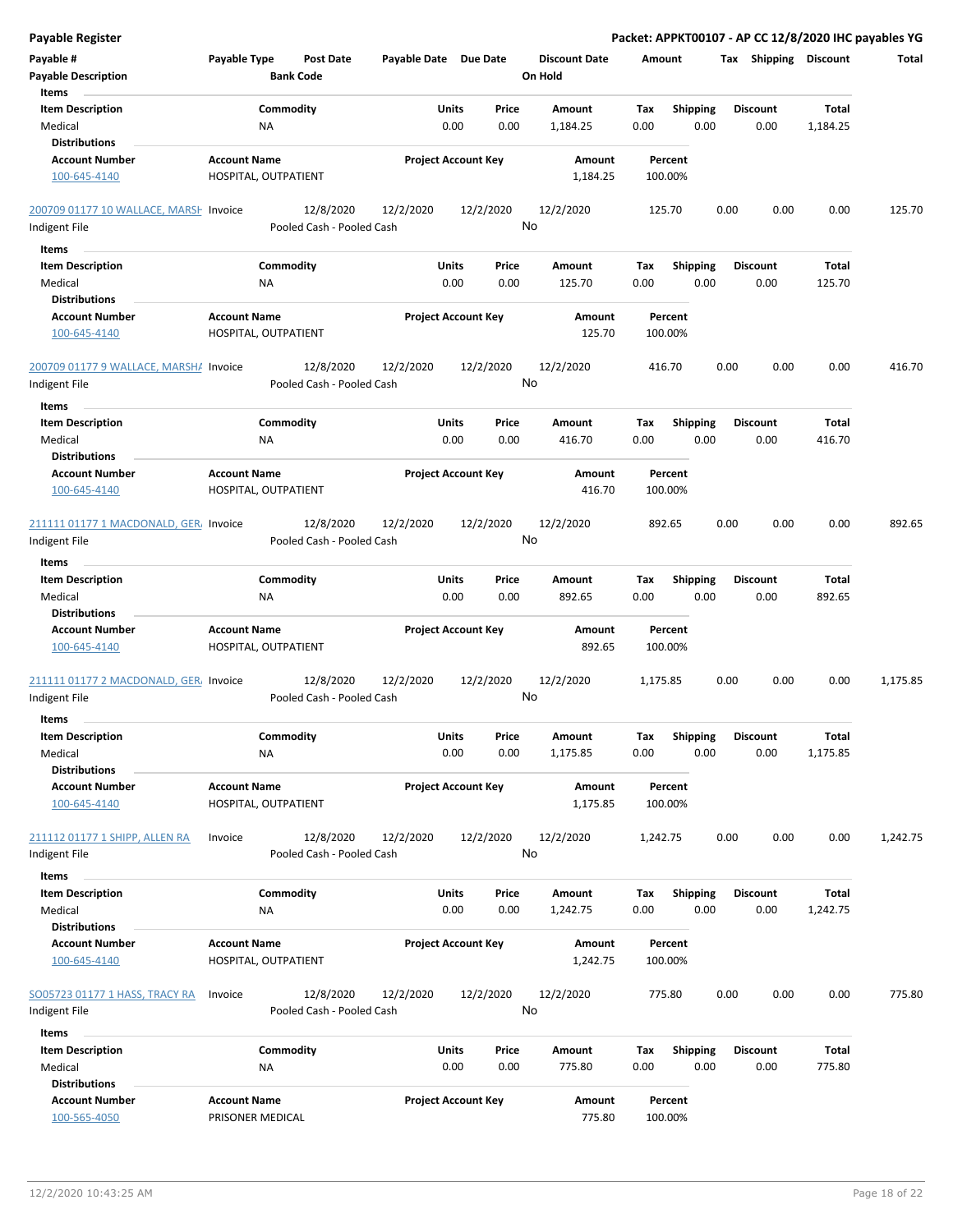| Payable Register                                        |                                         |                                        |                       |                            |                      |          |                 |      |                       |          | Packet: APPKT00107 - AP CC 12/8/2020 IHC payables YG |
|---------------------------------------------------------|-----------------------------------------|----------------------------------------|-----------------------|----------------------------|----------------------|----------|-----------------|------|-----------------------|----------|------------------------------------------------------|
| Payable #                                               | Payable Type                            | <b>Post Date</b>                       | Payable Date Due Date |                            | <b>Discount Date</b> | Amount   |                 |      | Tax Shipping Discount |          | Total                                                |
| <b>Payable Description</b>                              |                                         | <b>Bank Code</b>                       |                       |                            | On Hold              |          |                 |      |                       |          |                                                      |
| <b>SO05723 01177 2 HASS, TRACY RA</b>                   | Invoice                                 | 12/8/2020                              | 12/2/2020             | 12/2/2020                  | 12/2/2020            | 556.05   |                 | 0.00 | 0.00                  | 0.00     | 556.05                                               |
| Indigent File                                           |                                         | Pooled Cash - Pooled Cash              |                       |                            | No                   |          |                 |      |                       |          |                                                      |
| Items                                                   |                                         |                                        |                       |                            |                      |          |                 |      |                       |          |                                                      |
| <b>Item Description</b>                                 |                                         | Commodity                              | Units                 | Price                      | Amount               | Tax      | <b>Shipping</b> |      | <b>Discount</b>       | Total    |                                                      |
| Medical                                                 |                                         | ΝA                                     |                       | 0.00<br>0.00               | 556.05               | 0.00     | 0.00            |      | 0.00                  | 556.05   |                                                      |
| <b>Distributions</b>                                    |                                         |                                        |                       |                            |                      |          |                 |      |                       |          |                                                      |
| <b>Account Number</b>                                   | <b>Account Name</b>                     |                                        |                       | <b>Project Account Key</b> | Amount               |          | Percent         |      |                       |          |                                                      |
| 100-565-4050                                            | PRISONER MEDICAL                        |                                        |                       |                            | 556.05               | 100.00%  |                 |      |                       |          |                                                      |
| SO18455 01177 5 PROSSER, CRISP<br>Indigent File         | Invoice                                 | 12/8/2020<br>Pooled Cash - Pooled Cash | 12/2/2020             | 12/2/2020                  | 12/2/2020<br>No      | 2,096.85 |                 | 0.00 | 0.00                  | 0.00     | 2,096.85                                             |
| Items                                                   |                                         |                                        |                       |                            |                      |          |                 |      |                       |          |                                                      |
| <b>Item Description</b>                                 |                                         | Commodity                              | Units                 | Price                      | Amount               | Tax      | <b>Shipping</b> |      | <b>Discount</b>       | Total    |                                                      |
| Medical                                                 |                                         | NA                                     |                       | 0.00<br>0.00               | 2,096.85             | 0.00     | 0.00            |      | 0.00                  | 2,096.85 |                                                      |
| <b>Distributions</b>                                    |                                         |                                        |                       |                            |                      |          |                 |      |                       |          |                                                      |
| <b>Account Number</b><br>100-565-4050                   | <b>Account Name</b><br>PRISONER MEDICAL |                                        |                       | <b>Project Account Key</b> | Amount<br>2,096.85   | 100.00%  | Percent         |      |                       |          |                                                      |
|                                                         |                                         |                                        |                       |                            |                      |          |                 |      |                       |          |                                                      |
| SO18455 01177 6 PROSSER, CRISP                          | Invoice                                 | 12/8/2020                              | 12/2/2020             | 12/2/2020                  | 12/2/2020            | 118.80   |                 | 0.00 | 0.00                  | 0.00     | 118.80                                               |
| Indigent File                                           |                                         | Pooled Cash - Pooled Cash              |                       |                            | No                   |          |                 |      |                       |          |                                                      |
| Items                                                   |                                         |                                        |                       |                            |                      |          |                 |      |                       |          |                                                      |
| <b>Item Description</b>                                 |                                         | Commodity                              | Units                 | Price                      | <b>Amount</b>        | Tax      | <b>Shipping</b> |      | <b>Discount</b>       | Total    |                                                      |
| Medical                                                 |                                         | ΝA                                     |                       | 0.00<br>0.00               | 118.80               | 0.00     | 0.00            |      | 0.00                  | 118.80   |                                                      |
| <b>Distributions</b>                                    |                                         |                                        |                       |                            |                      |          |                 |      |                       |          |                                                      |
| <b>Account Number</b>                                   | <b>Account Name</b>                     |                                        |                       | <b>Project Account Key</b> | Amount               |          | Percent         |      |                       |          |                                                      |
| 100-565-4050                                            | PRISONER MEDICAL                        |                                        |                       |                            | 118.80               | 100.00%  |                 |      |                       |          |                                                      |
| SO40292 01177 1 REYNOLDS, AUST Invoice<br>Indigent File |                                         | 12/8/2020<br>Pooled Cash - Pooled Cash | 12/2/2020             | 12/2/2020                  | 12/2/2020<br>No      | 125.70   |                 | 0.00 | 0.00                  | 0.00     | 125.70                                               |
| Items                                                   |                                         |                                        |                       |                            |                      |          |                 |      |                       |          |                                                      |
| <b>Item Description</b>                                 |                                         | Commodity                              | Units                 | Price                      | Amount               | Tax      | <b>Shipping</b> |      | Discount              | Total    |                                                      |
| Medical                                                 |                                         | ΝA                                     |                       | 0.00<br>0.00               | 125.70               | 0.00     | 0.00            |      | 0.00                  | 125.70   |                                                      |
| <b>Distributions</b>                                    |                                         |                                        |                       |                            |                      |          |                 |      |                       |          |                                                      |
| <b>Account Number</b>                                   | <b>Account Name</b>                     |                                        |                       | <b>Project Account Key</b> | Amount               |          | Percent         |      |                       |          |                                                      |
| 100-565-4050                                            | PRISONER MEDICAL                        |                                        |                       |                            | 125.70               | 100.00%  |                 |      |                       |          |                                                      |
| SO40649 01177 1 CANNADAY, KEAC Invoice                  |                                         | 12/8/2020                              | 12/2/2020             | 12/2/2020                  | 12/2/2020            | 135.60   |                 | 0.00 | 0.00                  | 0.00     | 135.60                                               |
| Indigent File                                           |                                         | Pooled Cash - Pooled Cash              |                       |                            | No                   |          |                 |      |                       |          |                                                      |
| Items                                                   |                                         |                                        |                       |                            |                      |          |                 |      |                       |          |                                                      |
| <b>Item Description</b>                                 |                                         | Commodity                              | Units                 | Price                      | Amount               | Tax      | <b>Shipping</b> |      | <b>Discount</b>       | Total    |                                                      |
| Medical                                                 |                                         | <b>NA</b>                              |                       | 0.00<br>0.00               | 135.60               | 0.00     | 0.00            |      | 0.00                  | 135.60   |                                                      |
| <b>Distributions</b>                                    |                                         |                                        |                       |                            |                      |          |                 |      |                       |          |                                                      |
| <b>Account Number</b><br>100-565-4050                   | <b>Account Name</b><br>PRISONER MEDICAL |                                        |                       | <b>Project Account Key</b> | Amount<br>135.60     | 100.00%  | Percent         |      |                       |          |                                                      |
| SO40963 01177 1 WRIGHT, CHANCE Invoice                  |                                         | 12/8/2020                              | 12/2/2020             |                            | 12/2/2020            | 125.70   |                 | 0.00 | 0.00                  | 0.00     | 125.70                                               |
| Indigent File                                           |                                         | Pooled Cash - Pooled Cash              |                       | 12/2/2020                  | No                   |          |                 |      |                       |          |                                                      |
|                                                         |                                         |                                        |                       |                            |                      |          |                 |      |                       |          |                                                      |
| Items                                                   |                                         |                                        |                       |                            |                      |          |                 |      |                       |          |                                                      |
| <b>Item Description</b>                                 |                                         | Commodity                              | Units                 | Price                      | Amount               | Tax      | <b>Shipping</b> |      | <b>Discount</b>       | Total    |                                                      |
| Medical                                                 |                                         | ΝA                                     |                       | 0.00<br>0.00               | 125.70               | 0.00     | 0.00            |      | 0.00                  | 125.70   |                                                      |
| <b>Distributions</b>                                    |                                         |                                        |                       |                            |                      |          |                 |      |                       |          |                                                      |
| <b>Account Number</b><br>100-565-4050                   | <b>Account Name</b><br>PRISONER MEDICAL |                                        |                       | <b>Project Account Key</b> | Amount<br>125.70     | 100.00%  | Percent         |      |                       |          |                                                      |
|                                                         |                                         |                                        |                       |                            |                      |          |                 |      |                       |          |                                                      |
| SO41035 01177 1 LYNN, DUNCAN S Invoice<br>Indigent File |                                         | 12/8/2020<br>Pooled Cash - Pooled Cash | 12/2/2020             | 12/2/2020                  | 12/2/2020<br>No      | 1,146.90 |                 | 0.00 | 0.00                  | 0.00     | 1,146.90                                             |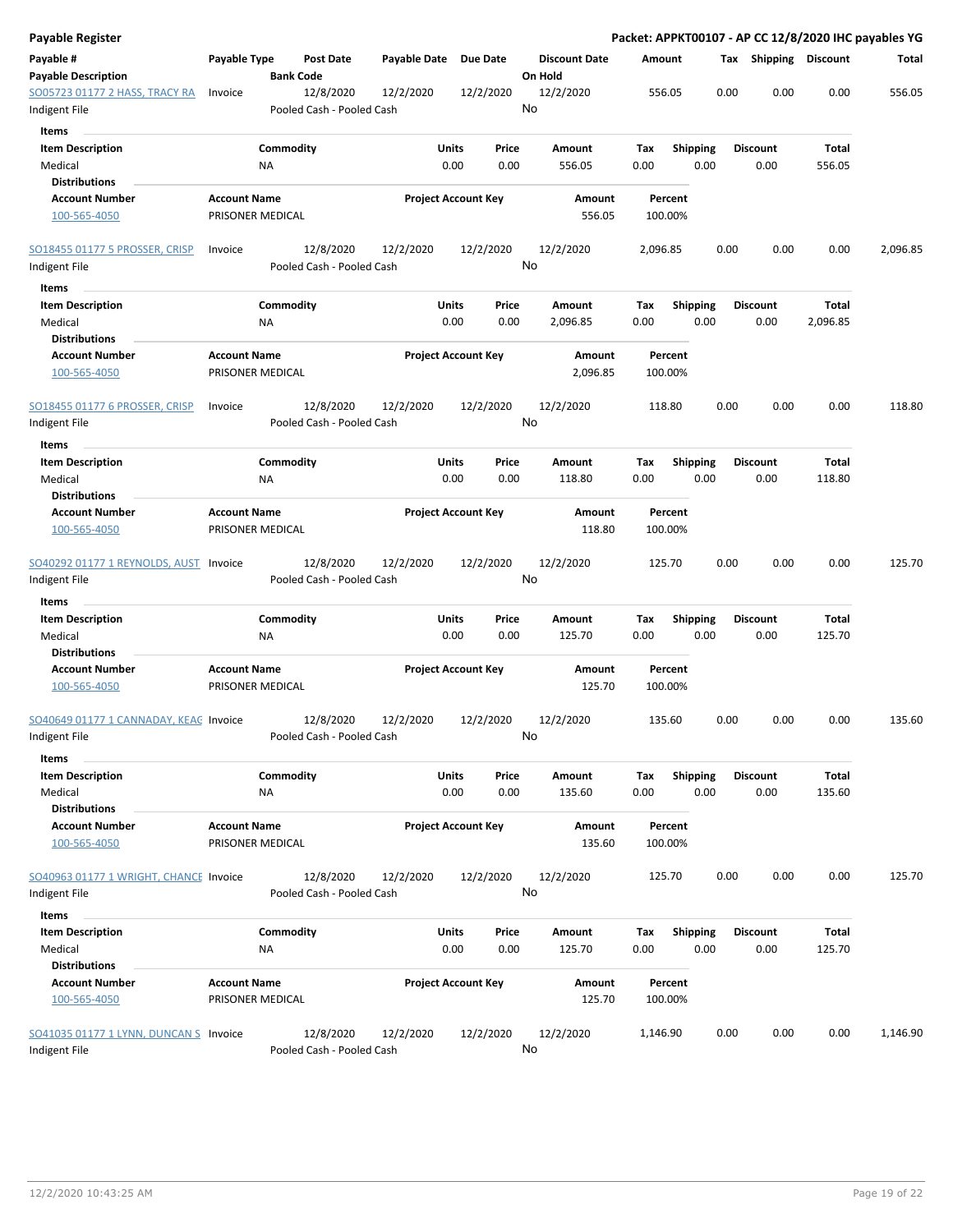| Payable #                  | Payable Type        | <b>Post Date</b> | <b>Payable Date</b> | Due Date                   |         | <b>Discount Date</b> | Amount |                 | Tax | <b>Shipping</b> | <b>Discount</b> | Total |
|----------------------------|---------------------|------------------|---------------------|----------------------------|---------|----------------------|--------|-----------------|-----|-----------------|-----------------|-------|
| <b>Payable Description</b> |                     | <b>Bank Code</b> |                     |                            | On Hold |                      |        |                 |     |                 |                 |       |
| <b>Items</b>               |                     |                  |                     |                            |         |                      |        |                 |     |                 |                 |       |
| <b>Item Description</b>    |                     | Commodity        | <b>Units</b>        | Price                      |         | Amount               | Тах    | <b>Shipping</b> |     | <b>Discount</b> | <b>Total</b>    |       |
| Medical                    | <b>NA</b>           |                  | 0.00                | 0.00                       |         | 1,146.90             | 0.00   | 0.00            |     | 0.00            | 1,146.90        |       |
| <b>Distributions</b>       |                     |                  |                     |                            |         |                      |        |                 |     |                 |                 |       |
| <b>Account Number</b>      | <b>Account Name</b> |                  |                     | <b>Project Account Key</b> |         | Amount               |        | Percent         |     |                 |                 |       |
| 100-565-4050               | PRISONER MEDICAL    |                  |                     |                            |         | 1,146.90             |        | 100.00%         |     |                 |                 |       |
|                            |                     |                  |                     |                            |         |                      |        |                 |     |                 |                 |       |

| <b>Vendor:</b> 00633 - WILSON N JONES REGIONAL |                           |              |              |           |      |                 |                 | <b>Vendor Total:</b> | 112.85 |
|------------------------------------------------|---------------------------|--------------|--------------|-----------|------|-----------------|-----------------|----------------------|--------|
| 191204 00633 5 SPURLOCK, STEPH<br>Invoice      | 9/30/2020                 | 5/13/2020    | 9/30/2020    | 5/13/2020 |      | 112.85          | 0.00<br>0.00    | 0.00                 | 112.85 |
| Indigent File                                  | Pooled Cash - Pooled Cash |              |              | No        |      |                 |                 |                      |        |
| Items                                          |                           |              |              |           |      |                 |                 |                      |        |
| <b>Item Description</b>                        | Commodity                 | <b>Units</b> | Price        | Amount    | Tax  | <b>Shipping</b> | <b>Discount</b> | Total                |        |
| Medical                                        | <b>NA</b>                 |              | 0.00<br>0.00 | 112.85    | 0.00 | 0.00            | 0.00            | 112.85               |        |
| <b>Dictributions</b>                           |                           |              |              |           |      |                 |                 |                      |        |

| <b>Distributions</b>  |                      |                            |        |         |
|-----------------------|----------------------|----------------------------|--------|---------|
| <b>Account Number</b> | <b>Account Name</b>  | <b>Project Account Key</b> | Amount | Percent |
| 100-645-4140          | HOSPITAL, OUTPATIENT |                            | 112.85 | 100.00% |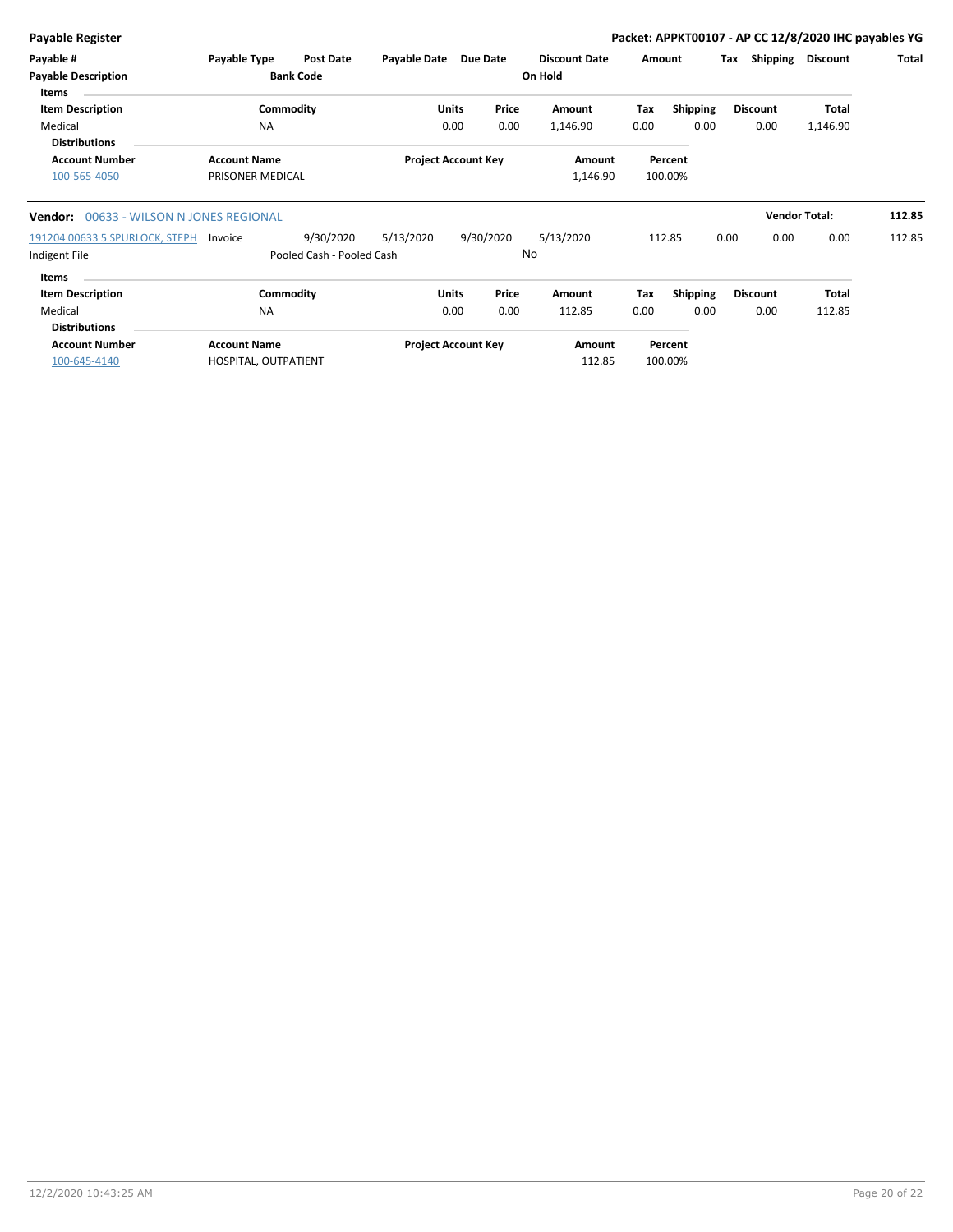## Payable Summary

| Type    | Count               | Gross     | Tax  | <b>Shipping</b> | <b>Discount</b> | Total     | <b>Manual Payment</b> | Balance   |
|---------|---------------------|-----------|------|-----------------|-----------------|-----------|-----------------------|-----------|
| Invoice | 61                  | 24,930.88 | 0.00 | 0.00            | 0.00            | 24,930.88 | 0.00                  | 24,930.88 |
|         | <b>Grand Total:</b> | 24.930.88 | 0.00 | 0.00            | 0.00            | 24.930.88 | 0.00                  | 24,930.88 |